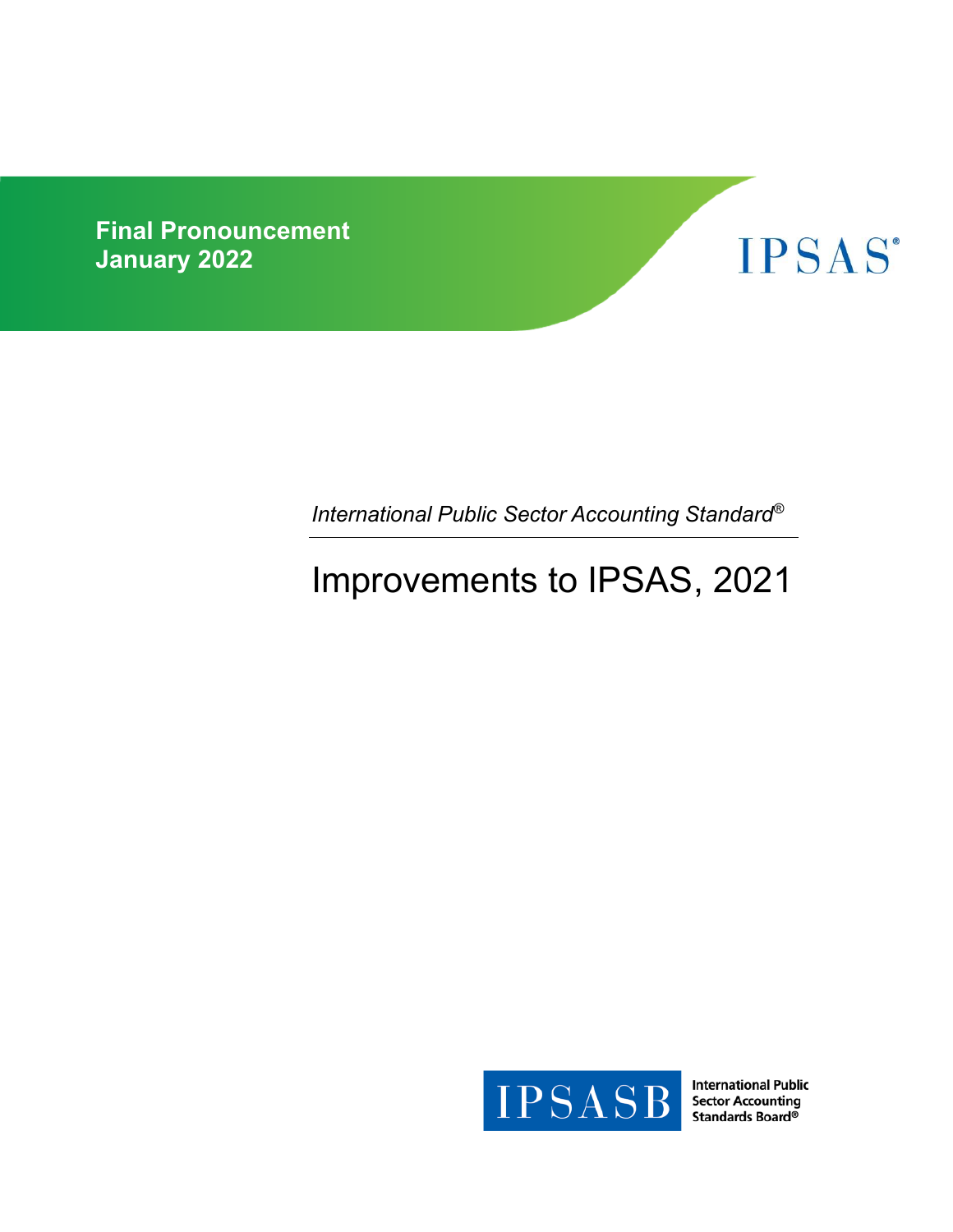

**International Public Sector Accounting** Standards Board®

This document was developed and approved by the International Public Sector Accounting Standards Board® (IPSASB®).

The objective of the IPSASB is to serve the public interest by setting high-quality public sector accounting standards and by facilitating the adoption and implementation of these, thereby enhancing the quality and consistency of practice throughout the world and strengthening the transparency and accountability of public sector finances.

In meeting this objective, the IPSASB sets International Public Sector Accounting Standards™ (IPSAS™) and Recommended Practice Guidelines (RPGs) for use by public sector entities, including national, regional, and local governments, and related governmental agencies.

IPSAS relate to the general-purpose financial statements (financial statements) and are authoritative. RPGs are pronouncements that provide guidance on good practice in preparing general purpose financial reports (GPFRs) that are not financial statements. Unlike IPSAS RPGs do not establish requirements. Currently all pronouncements relating to GPFRs that are not financial statements are RPGs. RPGs do not provide guidance on the level of assurance (if any) to which information should be subjected.

The structures and processes that support the operations of the IPSASB® are facilitated by the International Federation of Accountants® (IFAC®).

Copyright © January 2022 by the International Federation of Accountants® (IFAC®). For copyright, trademark, and permissions information, please see page 52.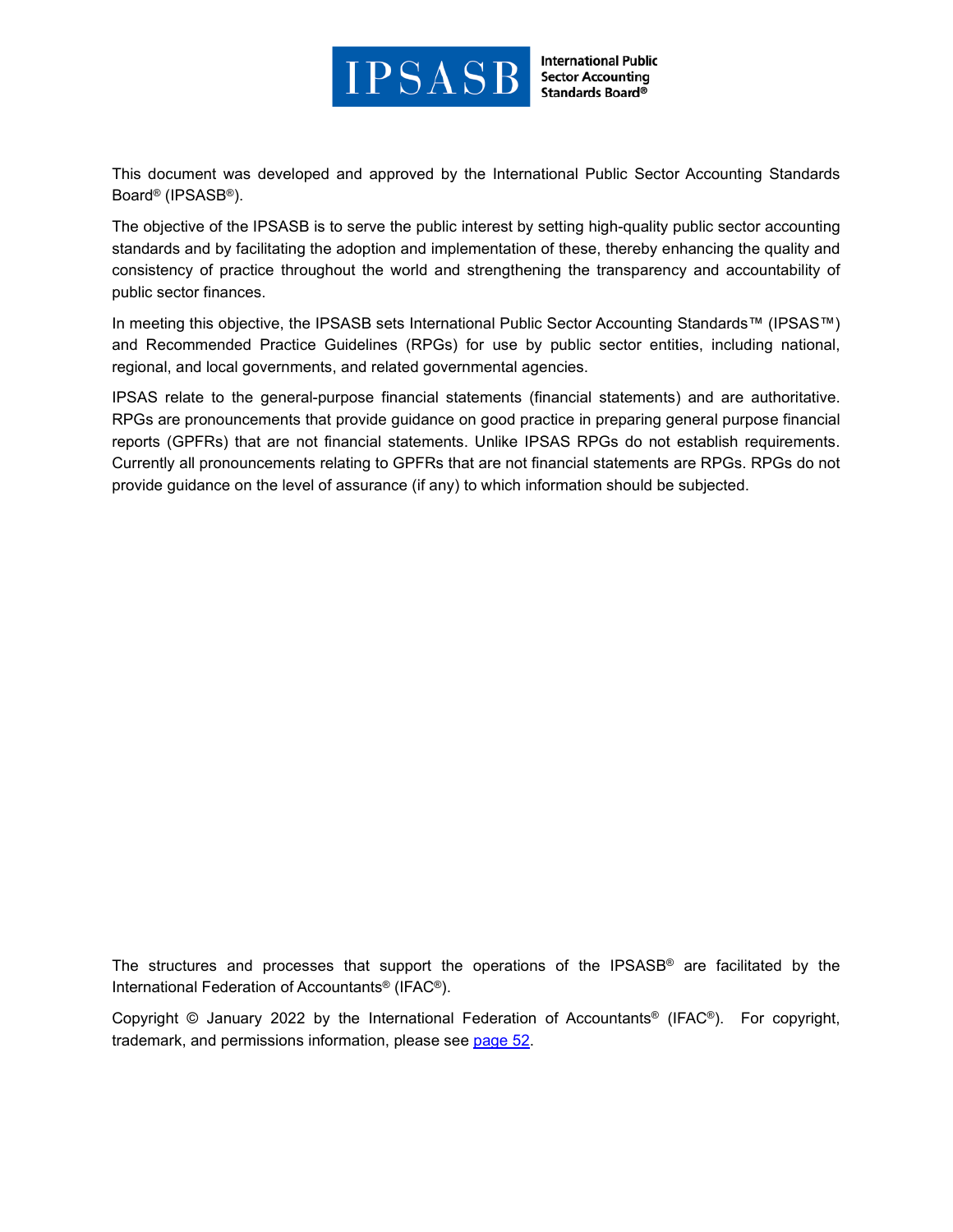## **IMPROVEMENTS TO IPSAS, 2021**

### **CONTENTS**

### Page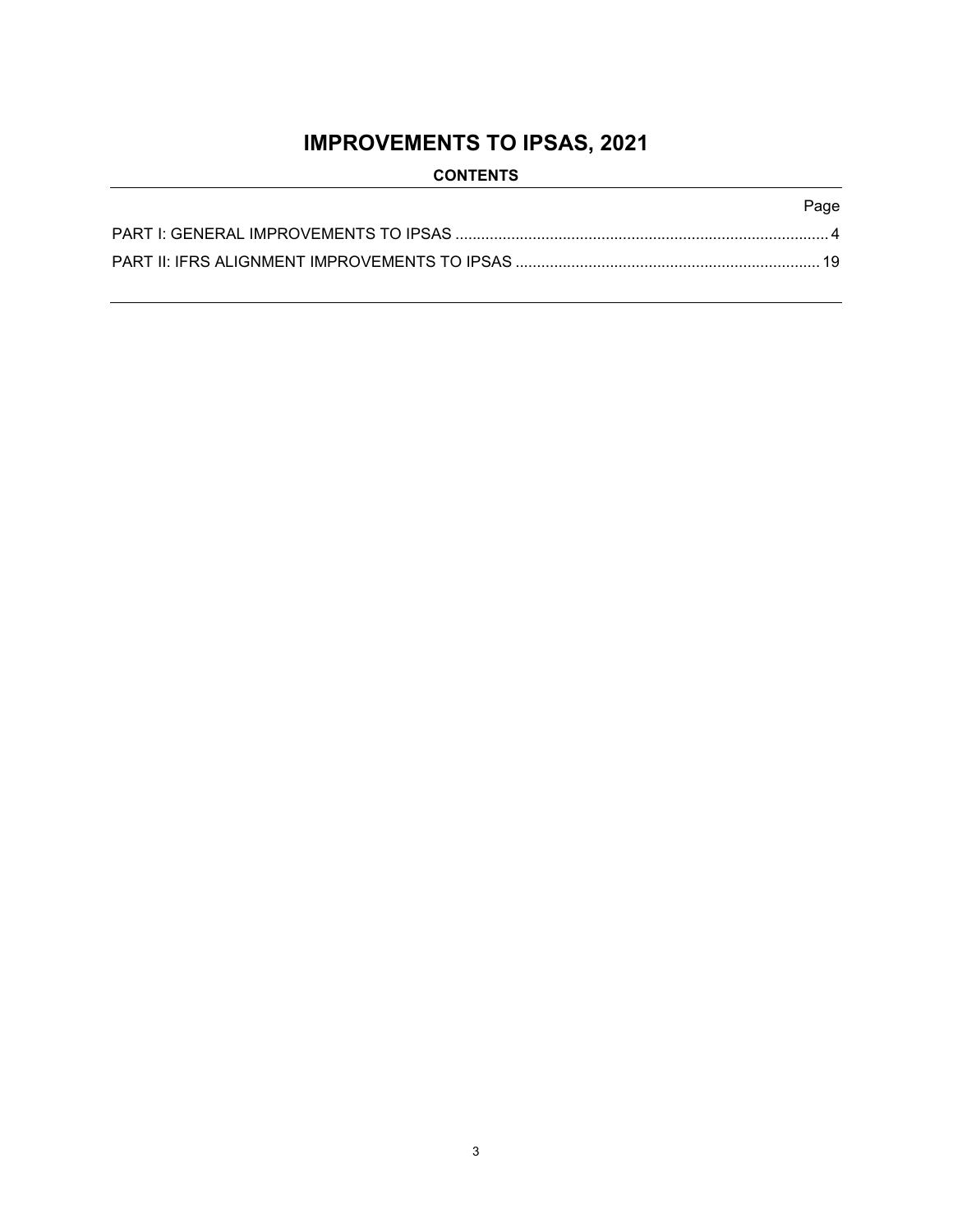### **PART I: GENERAL IMPROVEMENTS TO IPSAS**

### **Objective**

1. The objective of Part I of *Improvements to IPSAS, 2021* is to make improvements to IPSAS to address issues raised by stakeholders.

### **IPSAS Addressed**

2. *Improvements to IPSAS, 2021* deals with non-substantive changes to IPSAS through a collection of amendments that are unrelated. Amendments included in Part I arise from comments received from stakeholders.

#### **General Improvements to IPSAS**

| <b>IPSAS</b>                                                                                                                                 | <b>Summary of Proposed Change in ED 80</b>                                                                                                                                                                                                                                                                                                |
|----------------------------------------------------------------------------------------------------------------------------------------------|-------------------------------------------------------------------------------------------------------------------------------------------------------------------------------------------------------------------------------------------------------------------------------------------------------------------------------------------|
| IPSAS 22, Disclosure of Financial Information<br>About the General Government Sector.                                                        | Refer to the latest edition of the System of National<br>Accounts, 2008 (2008 SNA) (see Part I-1).                                                                                                                                                                                                                                        |
| IPSAS 39, Employee Benefits.                                                                                                                 | Delete the word "composite" from the term<br>"composite social security programs" <sup>1</sup> because it<br>is no longer an IPSAS defined term (see Part I-2).                                                                                                                                                                           |
| RPG 1, Reporting on the Long-Term<br>Sustainability of an Entity's Finances.                                                                 | Add paragraph BC7A in the Basis for Conclusions<br>(BCs) to indicate that the Conceptual Framework<br>and Social Benefits projects were completed in<br>October 2014 and January 2019, respectively,<br>because the BCs mentioned these projects as<br>ongoing when RPG 1 was issued in July 2013<br>(see <b>Part I-3</b> ).              |
| IPSAS 29, Financial Instruments: Recognition<br>and Measurement (as applicable prior to the<br>adoption of IPSAS 41, Financial Instruments). | Add in the current effective IPSAS 29 (as<br>applicable prior to the adoption of IPSAS 41, see<br><b>Part I-4)</b> , the hedging amendments proposed to<br>IPSAS 29 (as amended by IPSAS 41, see Part II-<br>1b and Part II-2b) and changes in the contractual<br>cash flows amendments proposed to IPSAS 41<br>(see <b>Part II-2a</b> ). |

<sup>1</sup> The IPSASB defined term of "Composite Social Security Programs" and the respective requirements were deleted when finalizing IPSAS 39, *Employee Benefits*.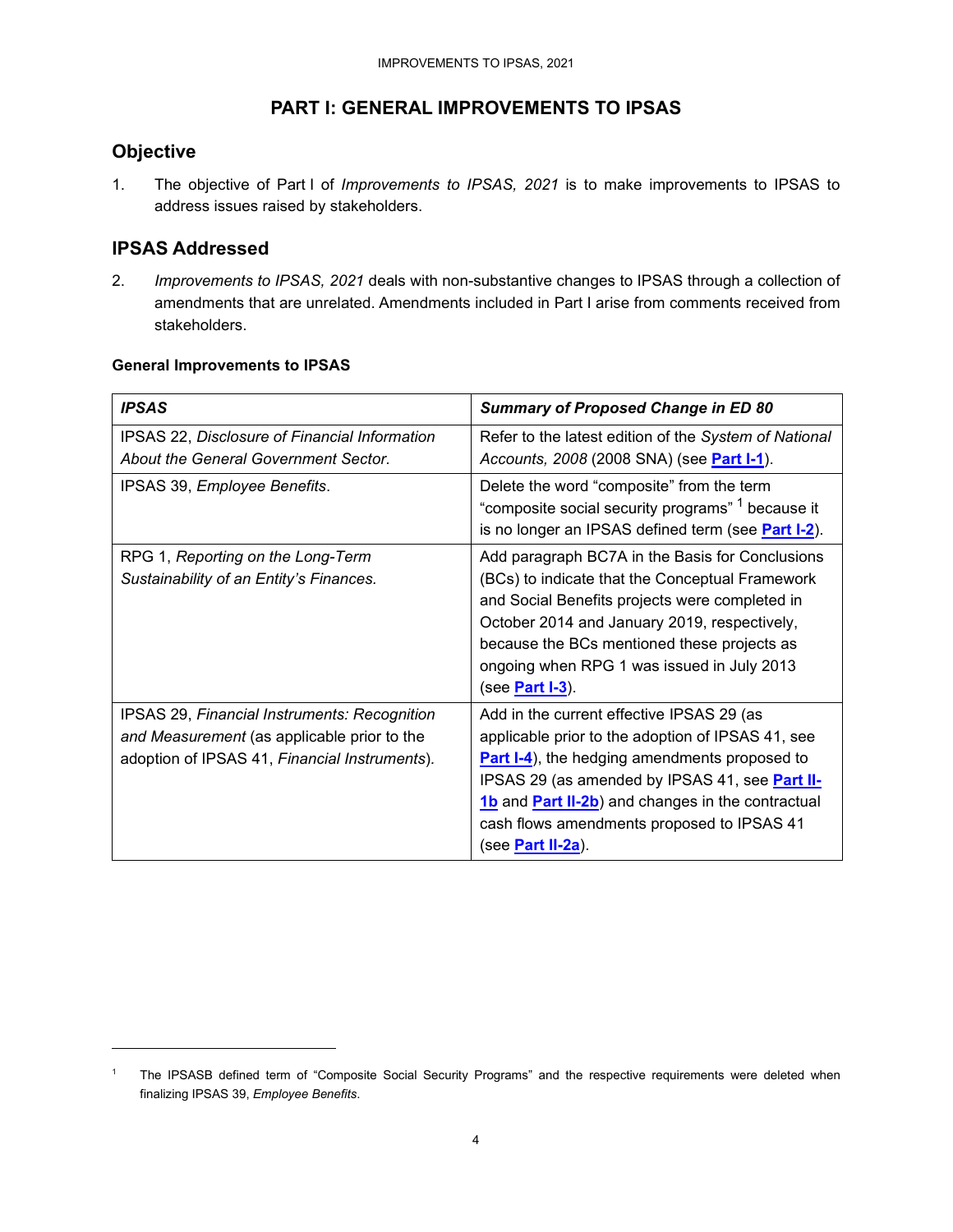### **Amendment: Part I-1**

### **Amendments to IPSAS 22,** *Disclosure of Financial Information About the General Government Sector*

Paragraphs 5, 18, 28 and BC1 are amended and paragraph 47G is added. New text is underlined and deleted text is struck through.

…

### **Scope**

- …
- 5. In some jurisdictions, financial statements and budgets for the government, or sectors thereof, may also be issued in accordance with statistical bases of financial reporting. These bases reflect requirements consistent with, and derived from, the *System of National Accounts 1993* (SNA 93) *System of National Accounts, 2008* (2008 SNA) prepared by the United Nations and other international organizations. These statistical bases of financial reporting focus on the provision of financial information about the GGS. The GGS comprises those non-profit entities that undertake nonmarket activities and rely primarily on appropriations or allocations from the government budget to fund their service delivery activities (hereafter referred to as nonmarket entities or activities). The statistical bases of financial reporting may also provide information about (a) the corporations sector of government that primarily engages in market activities (usually characterized as the public financial corporations (PFC) sector and the public nonfinancial corporations (PNFC) sector), and (b) the public sector as a whole. The major features of the PFC and PNFC sectors are outlined at paragraphs 19 and 20 of this Standard.

…

### **Definitions**

…

### **General Government Sector**

…

18. The GGS is defined in the SNA 93 2008 SNA (and updates) as consisting of (a) all resident central, state, and local government units, (b) social security funds at each level of government, and (c) nonmarket non-profit institutions controlled by government units. Under statistical bases of financial reporting, the GGS encompasses the central operations of government, and typically includes all those resident nonmarket non-profit entities that have their operations funded primarily by the government and government entities. As such, the financing of these entities is sourced primarily from appropriation or allocation of the government's taxes, dividends from government corporations, other revenues, and borrowings. The GGS typically includes entities such as government departments, law courts, public educational institutions, public health care units, and other government agencies. The GGS does not include PFCs or PNFCs. Disclosure of GGS information will be made in those jurisdictions where strengthening the link between IPSASs and statistical bases of financial reporting is considered useful and relevant to users of financial statements. Governments electing to make GGS disclosures will therefore need to ensure that the information about the GGS included in the financial statements is consistent with the definition of GGS, and any interpretations thereof, adopted for statistical bases of financial reporting in their jurisdiction.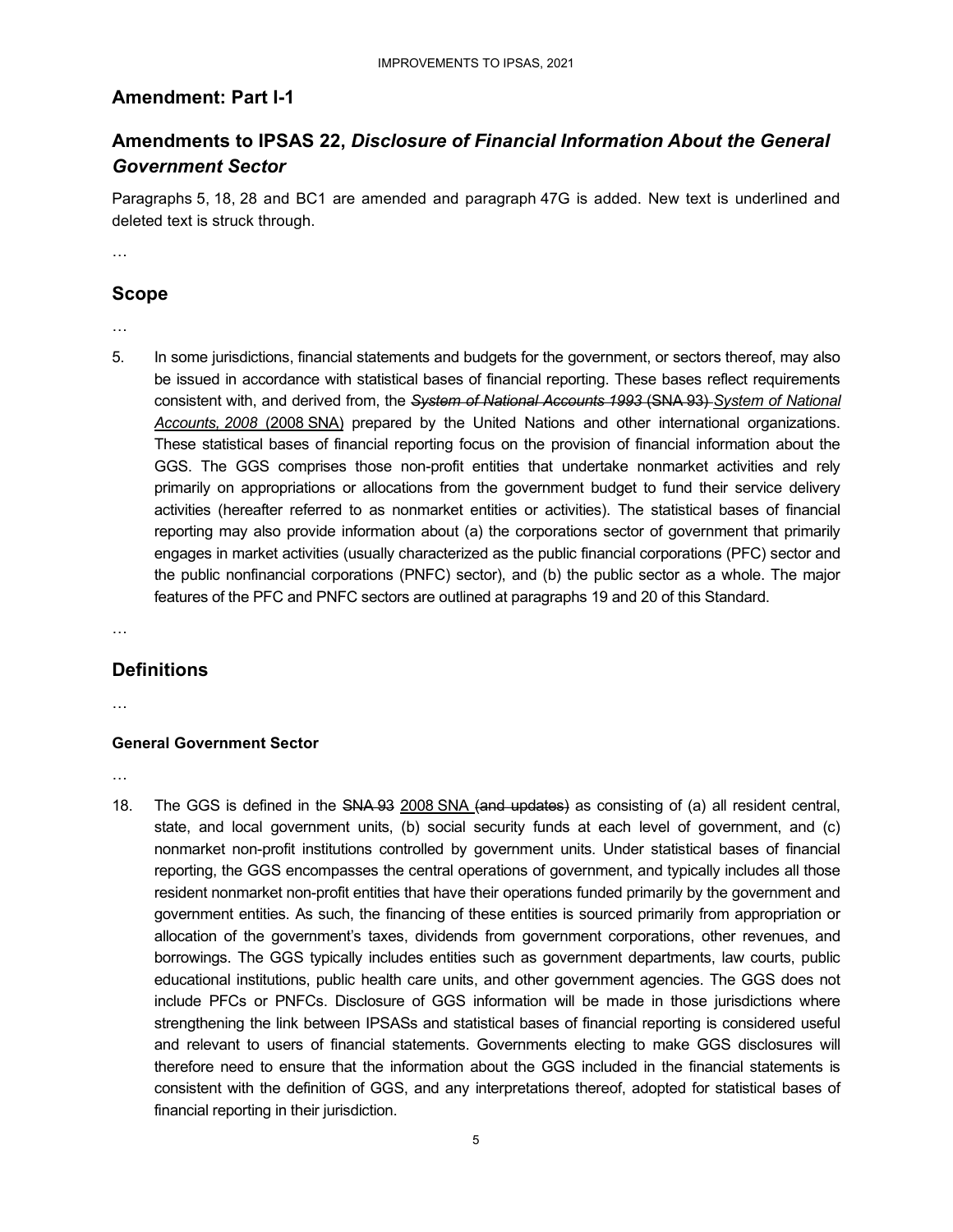…

### **Accounting Policies**

- …
- 28. Financial statements prepared consistent with statistical bases of financial reporting portray the impact of the GGS on the public sector as a whole and, in the context of the SNA 93 2008 SNA (and updates), on a national economy. Consistent with that focus, statistical bases of financial reporting require the GGS financial statements to present public sector entities outside that sector as investments in other sectors. In addition, under statistical bases of financial reporting, transactions of the GGS with entities in other sectors are not eliminated from the statement of government operations or a similar statement.

…

### **Effective Date**

…

47G. **Paragraphs 5, 18, and 28 were amended by** *Improvements to IPSAS, 2021***, issued in January 2022. An entity shall apply these amendments for annual financial statements covering periods beginning on or after January 1, 2023. Earlier application is permitted.** 

…

### **Basis for Conclusions**

…

### **Introduction**

BC1. When this Standard was issued, it referred to Tthe *System of National Accounts 1993* (SNA 1993) (and updates), *Government Finance Statistics Manual 2001* (GFSM) 2001, and the *European System of Accounts 1995* (ESA 1995), which all required governments to publish financial information about the GGS. For statistical purposes, the GGS comprises government-controlled entities primarily engaged in nonmarket activities. The GGS is sometimes described as comprising those entities that fulfill the core functions of government as their primary activity. The GGS does not include public corporations, even when all the equity of such corporations is owned by the government or government entities. In developing *Improvements to IPSAS, 2021*, the IPSASB noted that IPSAS 22 referred to an older edition of the System of National Accounts (SNA). Therefore, the IPSASB amended the Standard to refer to the latest edition of the SNA. Paragraph BC17 provides the rationale for including these amendments to IPSAS 22 through *Improvements to IPSAS, 2021*.

…

### **Revision of IPSAS 22 as a result of** *Improvements to IPSAS, 2021*

BC17. Stakeholders noted that IPSAS 22 still referred to the 1993 edition of the SNA, instead of its most recent edition, the 2008 SNA. Therefore, the IPSASB agreed to amend paragraphs 5, 18, 28 and BC1 to refer to the latest edition of the SNA, that is, the 2008 SNA.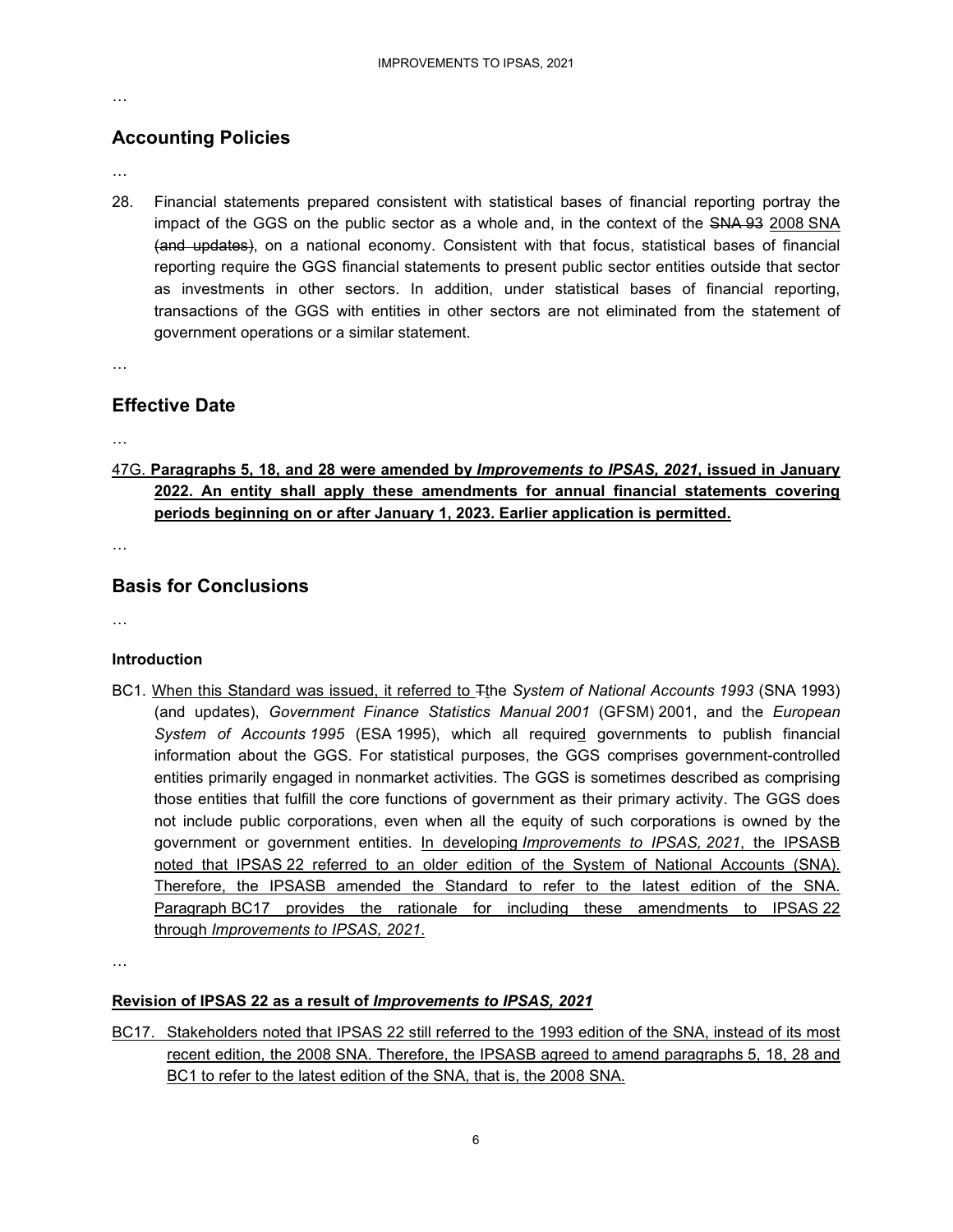### **Amendment: Part I-2**

### **Amendments to IPSAS 39,** *Employee Benefits*

Paragraphs 3 and 4 are amended and paragraph 176C is added. Paragraphs BC5 and BC6 have been included for ease of reference but are not amended. New text is underlined and deleted text is struck through.

…

### **Scope**

**…** 

- 3. This Standard does not deal with reporting by employee retirement benefit plans (see the relevant international or national accounting standard dealing with employee retirement benefit plans). This Standard does not deal with benefits provided by composite-social security programs that are not consideration in exchange for service rendered by employees or past employees of public sector entities.
- 4. The employee benefits to which this Standard applies include those provided:
	- (a) Under formal plans or other formal agreements between an entity and individual employees, groups of employees, or their representatives;
	- (b) Under legislative requirements, or through industry arrangements, whereby entities are required to contribute to national, state, industry, or other multi-employer plans, or where entities are required to contribute to the composite a social security program; or
	- (c) By those informal practices that give rise to a constructive obligation. Informal practices give rise to a constructive obligation where the entity has no realistic alternative but to pay employee benefits. An example of a constructive obligation is where a change in the entity's informal practices would cause unacceptable damage to its relationship with employees.

…

### **Effective Date**

…

### 176C. **Paragraphs 3 and 4 were amended by** *Improvements to IPSAS, 2021***, issued in January 2022. An entity shall apply these amendments for annual financial statements covering periods beginning on or after January 1, 2023. Earlier application is permitted.**

…

### **Basis for Conclusions**

…

### *Composite Social Security Programs*

BC5. ED 59 indicated that the IPSASB was considering the deletion of the section on Composite Social Security Programs, because the IPSASB was not aware that it had been applied in any jurisdiction. The IPSASB specifically asked for comments on this issue.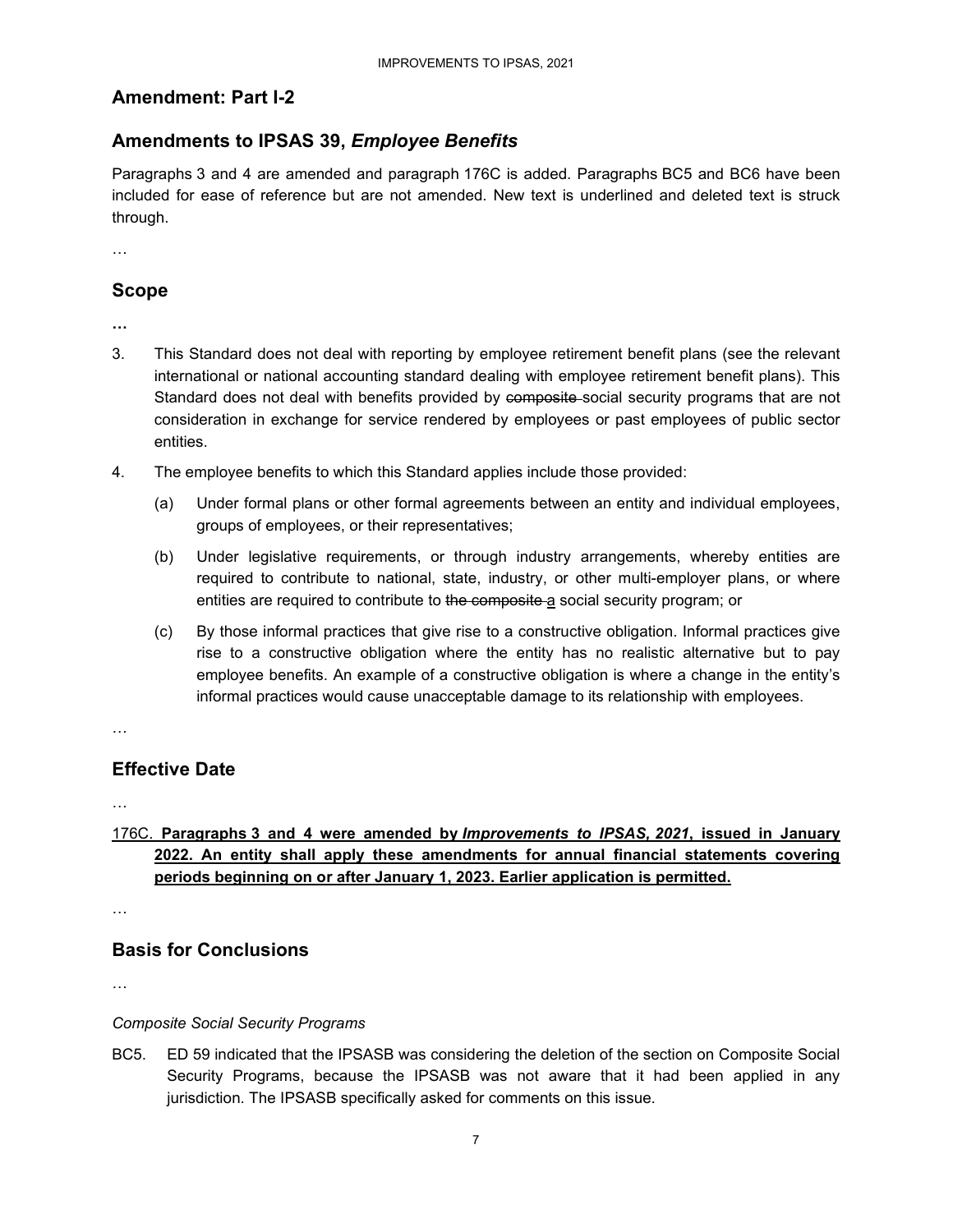BC6. No respondent to ED 59 identified a jurisdiction where entities applied these requirements. The majority of respondents supported the deletion of the section on Composite Social Security Programs. As the IPSASB did not identify a new and compelling reason to retain the section, the IPSASB decided not to include it in IPSAS 39.

…

#### **Revision of IPSAS 39 as a result of** *Improvements to IPSAS, 2021*

BC24. Stakeholders noted that the word "composite" could be deleted from the term "composite social security programs" because the IPSAS defined term "composite social security programs" and related requirements were not included in the final version of IPSAS 39 (see paragraphs BC5- BC6). The IPSASB agreed with this view and decided to amend paragraphs 3 and 4 of IPSAS 39 in *Improvements to IPSAS, 2021*.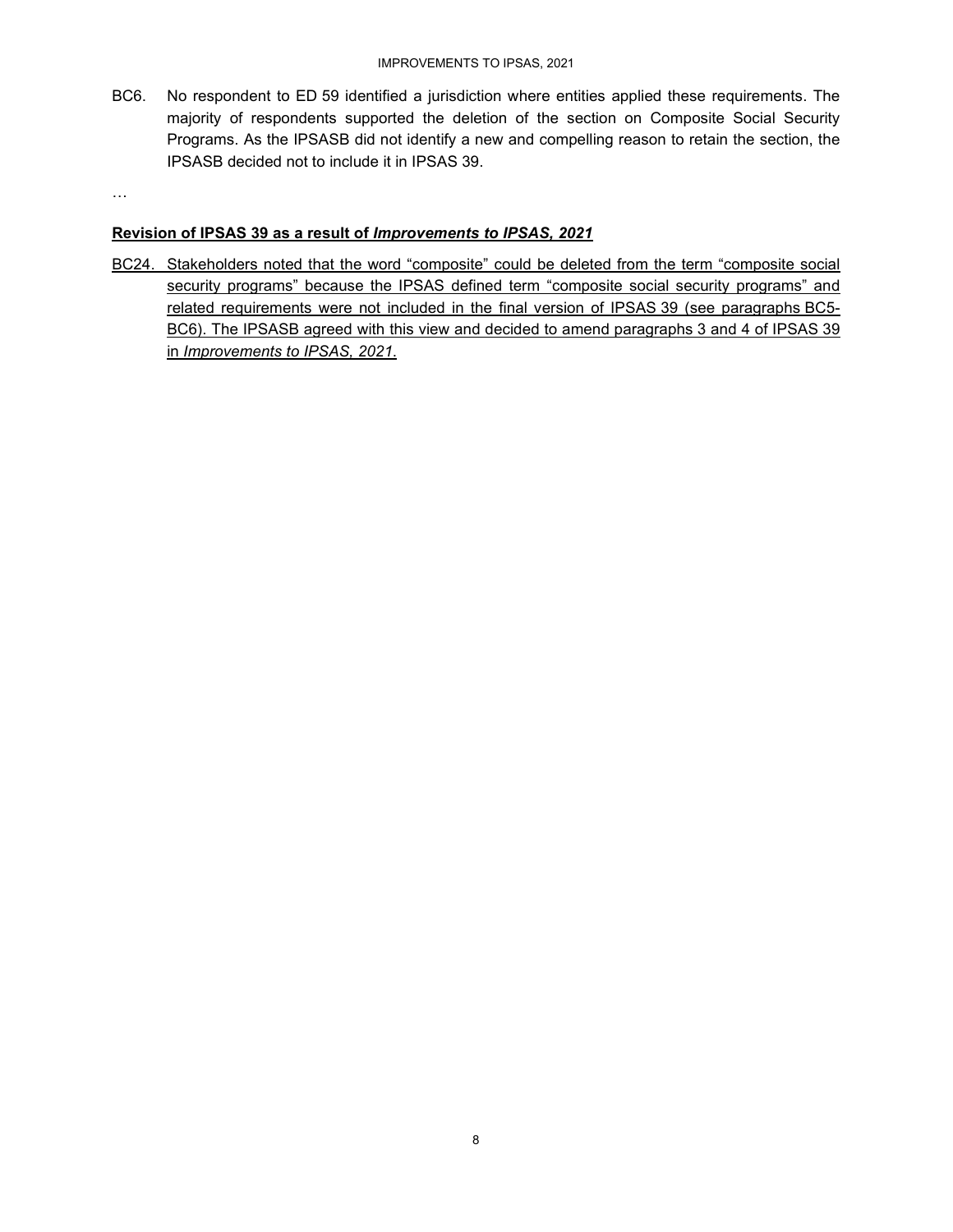### **Amendment: Part I-3**

### **Amendments to RPG 1,** *Reporting on the Long-Term Sustainability of an Entity's Finances*

Paragraphs BC7A and BC36 are added. New text is underlined and deleted text is struck through.

…

### **Basis for Conclusions**

…

### **Background**

…

#### *Completion of the Conceptual Framework and the Social Benefits projects*

BC7A. The IPSASB recognized linkages between its work in developing RPG 1, the Conceptual Framework and accounting for social benefits. RPG 1 was published in 2013 when the work on the Conceptual Framework and Social Benefits projects were ongoing. In October 2014 and January 2019, the IPSASB finished these projects by publishing the Conceptual Framework and IPSAS 42, *Social Benefits*, respectively.

…

#### **Revision of RPG 1 as a result of** *Improvements to IPSAS, 2021*

BC36. Stakeholders noted that the Basis for Conclusions (paragraphs BC1-BC7) in RPG 1 provided a background that highlighted the linkages between RPG 1, the Conceptual Framework and Social Benefits projects. RPG 1 indicated these projects as ongoing when RPG 1 was issued in July 2013. Since these projects have been completed, the IPSASB agreed to add paragraph BC7A in *Improvements to IPSAS, 2021* to indicate that the Conceptual Framework and Social Benefits projects were completed in October 2014 and January 2019, respectively.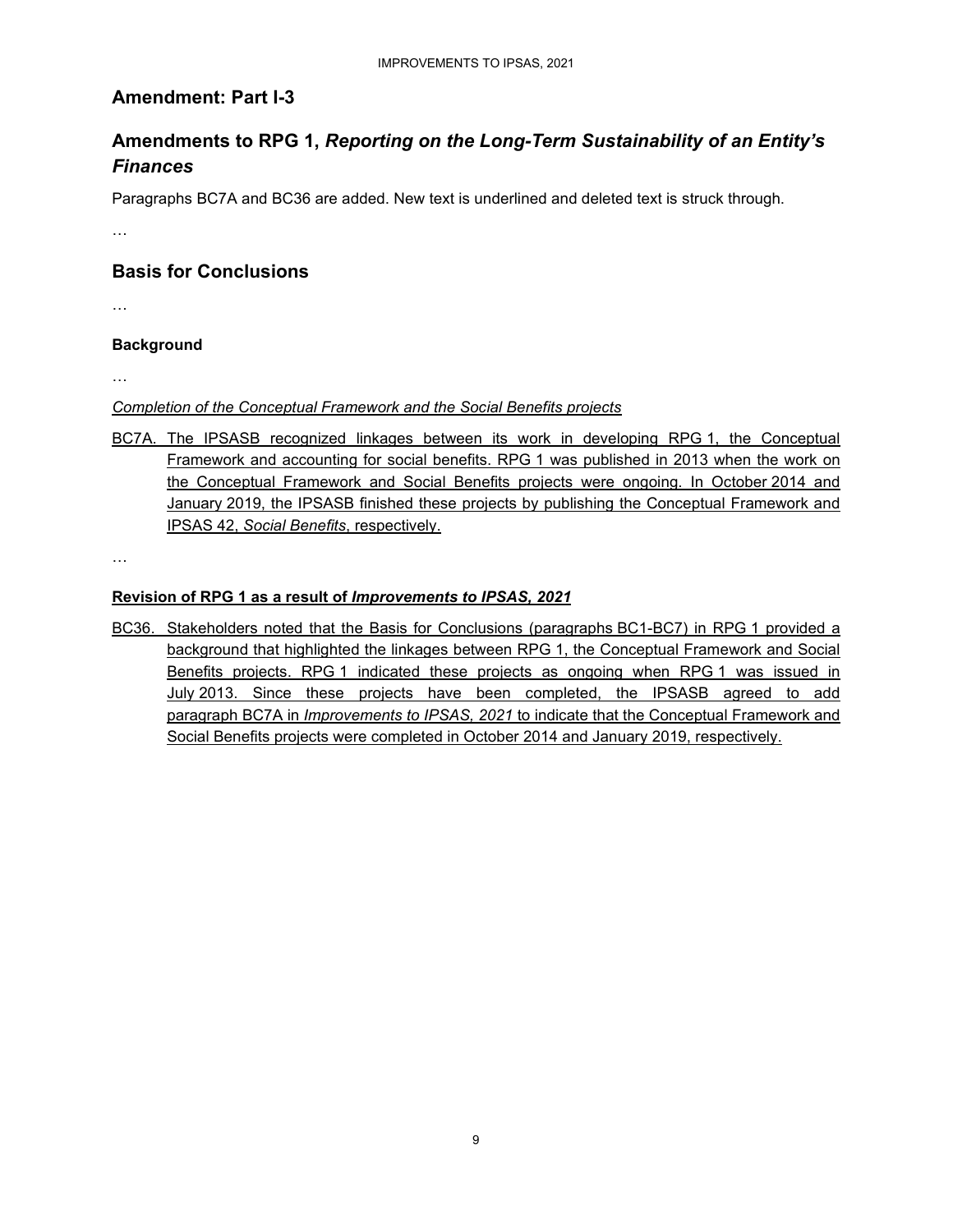### **Amendment: Part I-4**

### **Amendments to IPSAS 29,** *Financial Instruments: Recognition and Measurement*

#### **IPSAS 29 as Applicable Prior to the Adoption of IPSAS 41,** *Financial Instruments*

The IPSASB Handbook includes all IPSAS that have been published by the IPSASB until January 31 of the publication year. It omits standards that are being withdrawn or are being replaced by an approved Standard and reflects amendments as a result of any approved Standard.

In December 2021, the IPSASB approved changes to guidance in IPSAS 29, *Financial Instruments: Recognition and Measurement* that is no longer published since the 2018 IPSASB Handbook. While the recognition and measurement guidance in IPSAS 29 continues to be effective until January 1, 2023, it is excluded from the 2021 IPSASB Handbook because it is superseded by IPSAS 41, *Financial Instruments*.

To provide visibility into the impact of these changes, the amendments below reflect the revisions to IPSAS 29 for users that have yet to adopt IPSAS 41.

Paragraphs 113A–113ZC, 125I–125M, and AG20A–AG20E are added. New headings are inserted before paragraphs 113A and 113P. New subheadings are inserted before paragraphs 113D, 113F, 113H, 113J, 113V, 113W, 113Y, 113ZA and AG20A. New text is underlined and deleted text is struck through.

…

### **Hedging**

…

#### **Temporary Exceptions from Applying Specific Hedge Accounting Requirements**

- 113A. An entity shall apply paragraphs 113D–113N and 125I to all hedging relationships directly affected by interest rate benchmark reform. These paragraphs apply only to such hedging relationships. A hedging relationship is directly affected by interest rate benchmark reform only if the reform gives rise to uncertainties about:
	- (a) The interest rate benchmark (contractually or non-contractually specified) designated as a hedged risk; and/or
	- (b) The timing or the amount of interest rate benchmark-based cash flows of the hedged item or of the hedging instrument.
- 113B. For the purpose of applying paragraphs 113D–113N, the term 'interest rate benchmark reform' refers to the market-wide reform of an interest rate benchmark, including the replacement of an interest rate benchmark with an alternative benchmark rate such as that resulting from the recommendations set out in the Financial Stability Board's July 2014 report 'Reforming Major **Interest Rate Benchmarks'.**<sup>2</sup>

<sup>2</sup> The report, 'Reforming Major Interest Rate Benchmarks', is available at http://www.fsb.org/wp-content/uploads/r\_140722.pdf.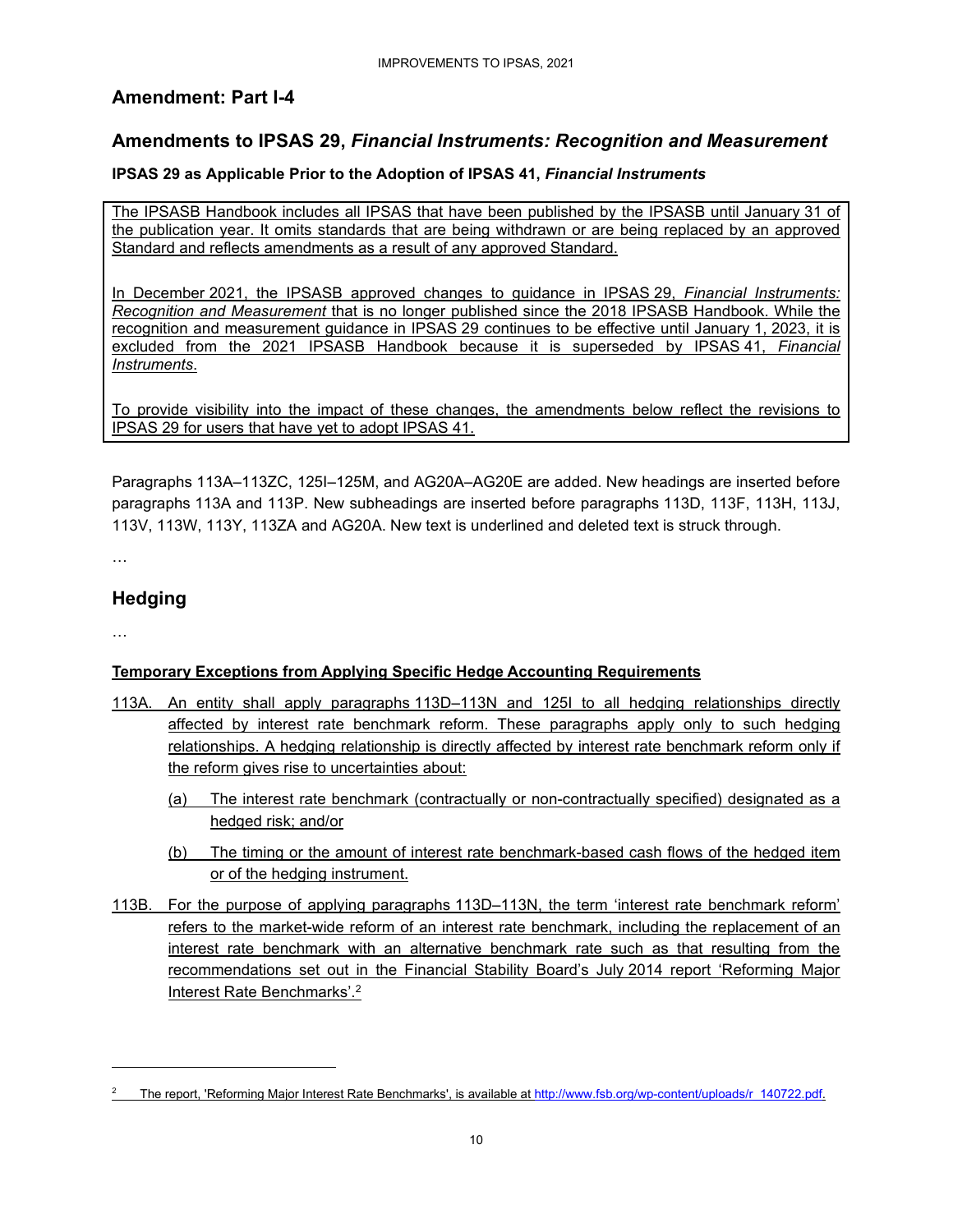113C. Paragraphs 113D–113N provide exceptions only to the requirements specified in these paragraphs. An entity shall continue to apply all other hedge accounting requirements to hedging relationships directly affected by interest rate benchmark reform.

#### *Highly Probable Requirement for Cash Flow Hedges*

113D. For the purpose of applying the requirement in paragraph 98(c) that a forecast transaction must be highly probable, an entity shall assume that the interest rate benchmark on which the hedged cash flows (contractually or non-contractually specified) are based is not altered as a result of interest rate benchmark reform.

#### *Reclassifying the Cumulative Gain or Loss Recognized in Net Assets/Equity*

113E. For the purpose of applying the requirement in paragraph 112(c) in order to determine whether the forecast transaction is no longer expected to occur, an entity shall assume that the interest rate benchmark on which the hedged cash flows (contractually or non-contractually specified) are based is not altered as a result of interest rate benchmark reform.

#### *Effectiveness Assessment*

- 113F. For the purpose of applying the requirements in paragraphs 98(b) and AG145(a), an entity shall assume that the interest rate benchmark on which the hedged cash flows and/or the hedged risk (contractually or non-contractually specified) are based, or the interest rate benchmark on which the cash flows of the hedging instrument are based, is not altered as a result of interest rate benchmark reform.
- 113G. For the purpose of applying the requirement in paragraph 98(e), an entity is not required to discontinue a hedging relationship because the actual results of the hedge do not meet the requirements in paragraph AG145(b). For the avoidance of doubt, an entity shall apply the other conditions in paragraph 98, including the prospective assessment in paragraph 98(b), to assess whether the hedging relationship must be discontinued.

#### *Designating Financial Items as Hedged Items*

- 113H. Unless paragraph 113I applies, for a hedge of a non-contractually specified benchmark portion of interest rate risk, an entity shall apply the requirement in paragraphs 90 and AG139—that the designated portion shall be separately identifiable—only at the inception of the hedging relationship.
- 113I. When an entity, consistent with its hedge documentation, frequently resets (i.e., discontinues and restarts) a hedging relationship because both the hedging instrument and the hedged item frequently change (i.e., the entity uses a dynamic process in which both the hedged items and the hedging instruments used to manage that exposure do not remain the same for long), the entity shall apply the requirement in paragraphs 90 and AG139—that the designated portion is separately identifiable—only when it initially designates a hedged item in that hedging relationship. A hedged item that has been assessed at the time of its initial designation in the hedging relationship, whether it was at the time of the hedge inception or subsequently, is not reassessed at any subsequent redesignation in the same hedging relationship.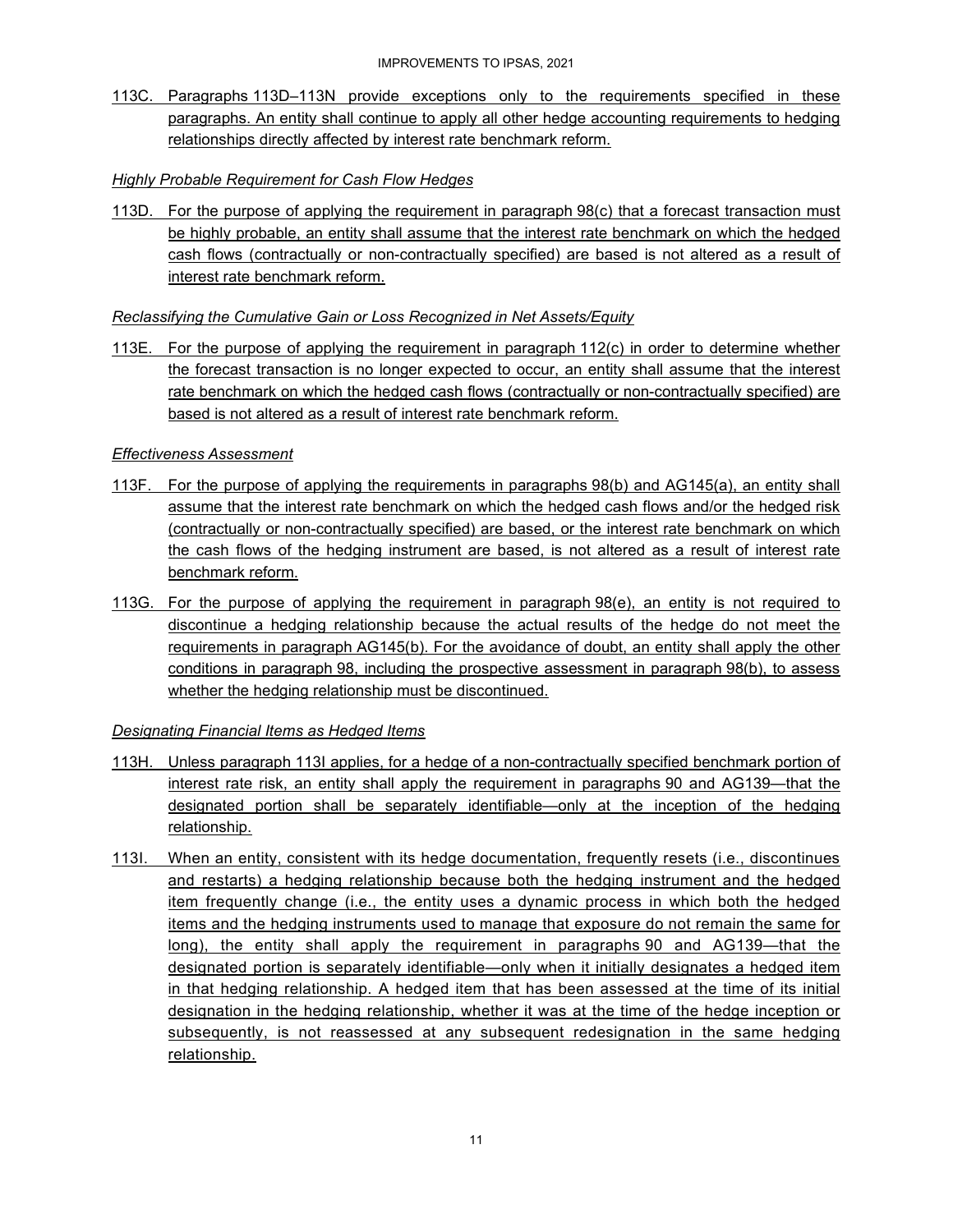*End of Application* 

- 113J. An entity shall prospectively cease applying paragraph 113D to a hedged item at the earlier of:
	- (a) When the uncertainty arising from interest rate benchmark reform is no longer present with respect to the timing and the amount of the interest rate benchmark-based cash flows of the hedged item; and
	- (b) When the hedging relationship that the hedged item is part of is discontinued.
- 113K. An entity shall prospectively cease applying paragraph 113E at the earlier of:
	- (a) When the uncertainty arising from interest rate benchmark reform is no longer present with respect to the timing and the amount of the interest rate benchmark-based future cash flows of the hedged item; and
	- (b) When the entire cumulative gain or loss recognized in net assets/equity with respect to that discontinued hedging relationship has been reclassified to surplus or deficit.
- 113L. An entity shall prospectively cease applying paragraph 113F:
	- (a) To a hedged item, when the uncertainty arising from interest rate benchmark reform is no longer present with respect to the hedged risk or the timing and the amount of the interest rate benchmark-based cash flows of the hedged item; and
	- (b) To a hedging instrument, when the uncertainty arising from interest rate benchmark reform is no longer present with respect to the timing and the amount of the interest rate benchmark-based cash flows of the hedging instrument.

If the hedging relationship that the hedged item and the hedging instrument are part of is discontinued earlier than the date specified in paragraph 113L(a) or the date specified in paragraph 113L(b), the entity shall prospectively cease applying paragraph 113F to that hedging relationship at the date of discontinuation.

- 113M. An entity shall prospectively cease applying paragraph 113G to a hedging relationship at the earlier of:
	- (a) When the uncertainty arising from interest rate benchmark reform is no longer present with respect to the hedged risk and the timing and the amount of the interest rate benchmarkbased cash flows of the hedged item and of the hedging instrument; and
	- (b) When the hedging relationship to which the exception is applied is discontinued.
- 113N. When designating a group of items as the hedged item, or a combination of financial instruments as the hedging instrument, an entity shall prospectively cease applying paragraphs 113D–113G to an individual item or financial instrument in accordance with paragraphs 113J, 113K, 113L, or 113M, as relevant, when the uncertainty arising from interest rate benchmark reform is no longer present with respect to the hedged risk and/or the timing and the amount of the interest rate benchmark-based cash flows of that item or financial instrument.
- 113O. An entity shall prospectively cease applying paragraphs 113H and 113I at the earlier of:
	- (a) When changes required by interest rate benchmark reform are made to the noncontractually specified risk portion applying paragraph 113P; or
	- (b) When the hedging relationship in which the non-contractually specified risk portion is designated is discontinued.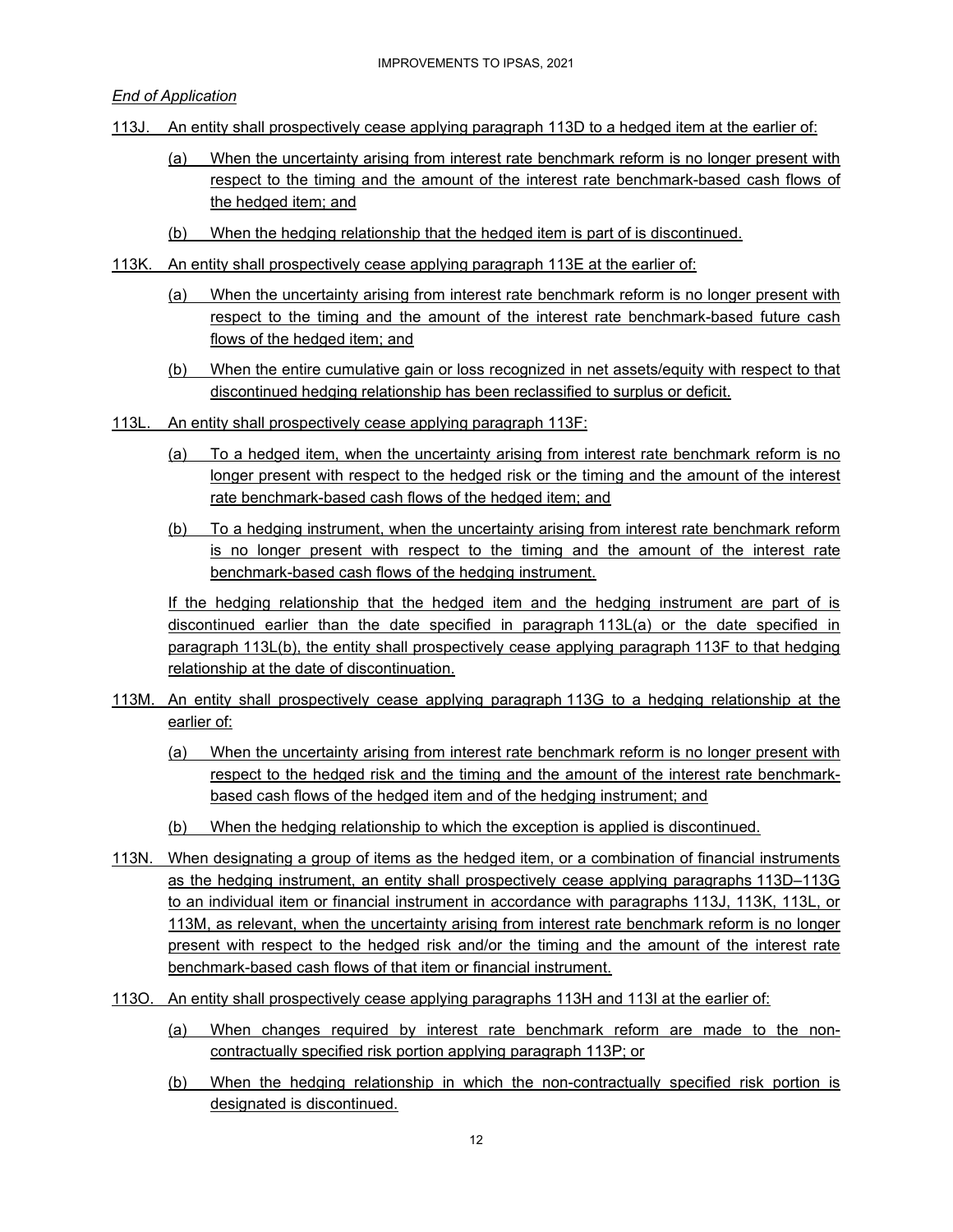#### **Additional Temporary Exceptions Arising from Interest Rate Benchmark Reform**

#### *Hedge Accounting*

- 113P. As and when the requirements in paragraphs 113D–113I cease to apply to a hedging relationship (see paragraphs 113J–113O), an entity shall amend the formal designation of that hedging relationship as previously documented to reflect the changes required by interest rate benchmark reform, i.e., the changes are consistent with the requirements in paragraphs AG20B–AG20D. In this context, the hedge designation shall be amended only to make one or more of these changes:
	- (a) Designating an alternative benchmark rate (contractually or non-contractually specified) as a hedged risk;
	- (b) Amending the description of the hedged item, including the description of the designated portion of the cash flows or fair value being hedged;
	- (c) Amending the description of the hedging instrument; or
	- (d) Amending the description of how the entity will assess hedge effectiveness.
- 113Q. An entity also shall apply the requirement in paragraph 113P(c) if these three conditions are met:
	- (a) The entity makes a change required by interest rate benchmark reform using an approach other than changing the basis for determining the contractual cash flows of the hedging instrument (as described in paragraph AG20B);
	- (b) The original hedging instrument is not derecognized; and
	- (c) The chosen approach is economically equivalent to changing the basis for determining the contractual cash flows of the original hedging instrument (as described in paragraphs AG20C and AG20D).
- 113R. The requirements in paragraphs 113D–113I may cease to apply at different times. Therefore, applying paragraph 113P, an entity may be required to amend the formal designation of its hedging relationships at different times, or may be required to amend the formal designation of a hedging relationship more than once. When, and only when, such a change is made to the hedge designation, an entity shall apply paragraphs 113V–113ZB as applicable. An entity also shall apply paragraph 99 (for a fair value hedge) or paragraph 107 (for a cash flow hedge) to account for any changes in the fair value of the hedged item or the hedging instrument.
- 113S. An entity shall amend a hedging relationship as required in paragraph 113P by the end of the reporting period during which a change required by interest rate benchmark reform is made to the hedged risk, hedged item or hedging instrument. For the avoidance of doubt, such an amendment to the formal designation of a hedging relationship constitutes neither the discontinuation of the hedging relationship nor the designation of a new hedging relationship.
- 113T. If changes are made in addition to those changes required by interest rate benchmark reform to the financial asset or financial liability designated in a hedging relationship (as described in paragraphs AG20B–AG20D) or to the designation of the hedging relationship (as required by paragraph 113P), an entity shall first apply the applicable requirements in this Standard to determine if those additional changes result in the discontinuation of hedge accounting. If the additional changes do not result in the discontinuation of hedge accounting, an entity shall amend the formal designation of the hedging relationship as specified in paragraph 113P.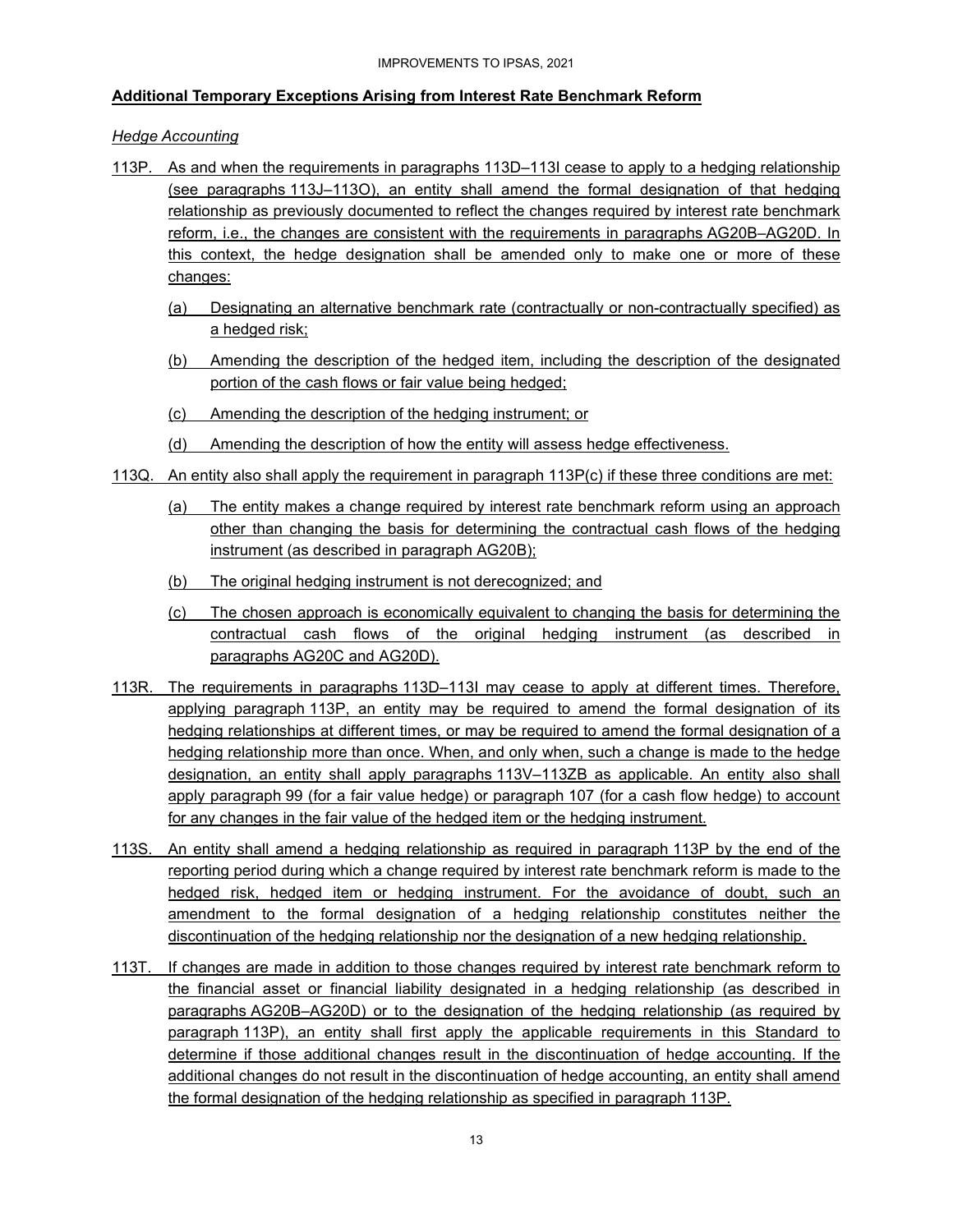113U. Paragraphs 113V–113ZC provide exceptions to the requirements specified in those paragraphs only. An entity shall apply all other hedge accounting requirements in this Standard, including the qualifying criteria in paragraph 98, to hedging relationships that were directly affected by interest rate benchmark reform.

#### *Accounting for Qualifying Hedging Relationships*

#### Retrospective Effectiveness Assessment

113V. For the purpose of assessing the retrospective effectiveness of a hedging relationship on a cumulative basis applying paragraph 98(e) and only for this purpose, an entity may elect to reset to zero the cumulative fair value changes of the hedged item and hedging instrument when ceasing to apply paragraph 113G as required by paragraph 113M. This election is made separately for each hedging relationship (i.e., on an individual hedging relationship basis).

#### Cash Flow Hedges

- 113W. For the purpose of applying paragraph 108, at the point when an entity amends the description of a hedged item as required in paragraph 113P(b), the cumulative gain or loss in net assets/equity shall be deemed to be based on the alternative benchmark rate on which the hedged future cash flows are determined.
- 113X. For a discontinued hedging relationship, when the interest rate benchmark on which the hedged future cash flows had been based is changed as required by interest rate benchmark reform, for the purpose of applying paragraph 112(c) in order to determine whether the hedged future cash flows are expected to occur, the amount accumulated in net assets/equity for that hedging relationship shall be deemed to be based on the alternative benchmark rate on which the hedged future cash flows will be based.

#### *Groups of Items*

- 113Y. When an entity applies paragraph 113P to groups of items designated as hedged items in a fair value or cash flow hedge, the entity shall allocate the hedged items to subgroups based on the benchmark rate being hedged and designate the benchmark rate as the hedged risk for each subgroup. For example, in a hedging relationship in which a group of items is hedged for changes in an interest rate benchmark subject to interest rate benchmark reform, the hedged cash flows or fair value of some items in the group could be changed to reference an alternative benchmark rate before other items in the group are changed. In this example, in applying paragraph 113P, the entity would designate the alternative benchmark rate as the hedged risk for that relevant subgroup of hedged items. The entity would continue to designate the existing interest rate benchmark as the hedged risk for the other subgroup of hedged items until the hedged cash flows or fair value of those items are changed to reference the alternative benchmark rate or the items expire and are replaced with hedged items that reference the alternative benchmark rate.
- 113Z. An entity shall assess separately whether each subgroup meets the requirements in paragraphs 87 and 93 to be an eligible hedged item. If any subgroup fails to meet the requirements in paragraphs 87 and 93, the entity shall discontinue hedge accounting prospectively for the hedging relationship in its entirety. An entity also shall apply the requirements in paragraphs 99 or 107 to account for ineffectiveness related to the hedging relationship in its entirety.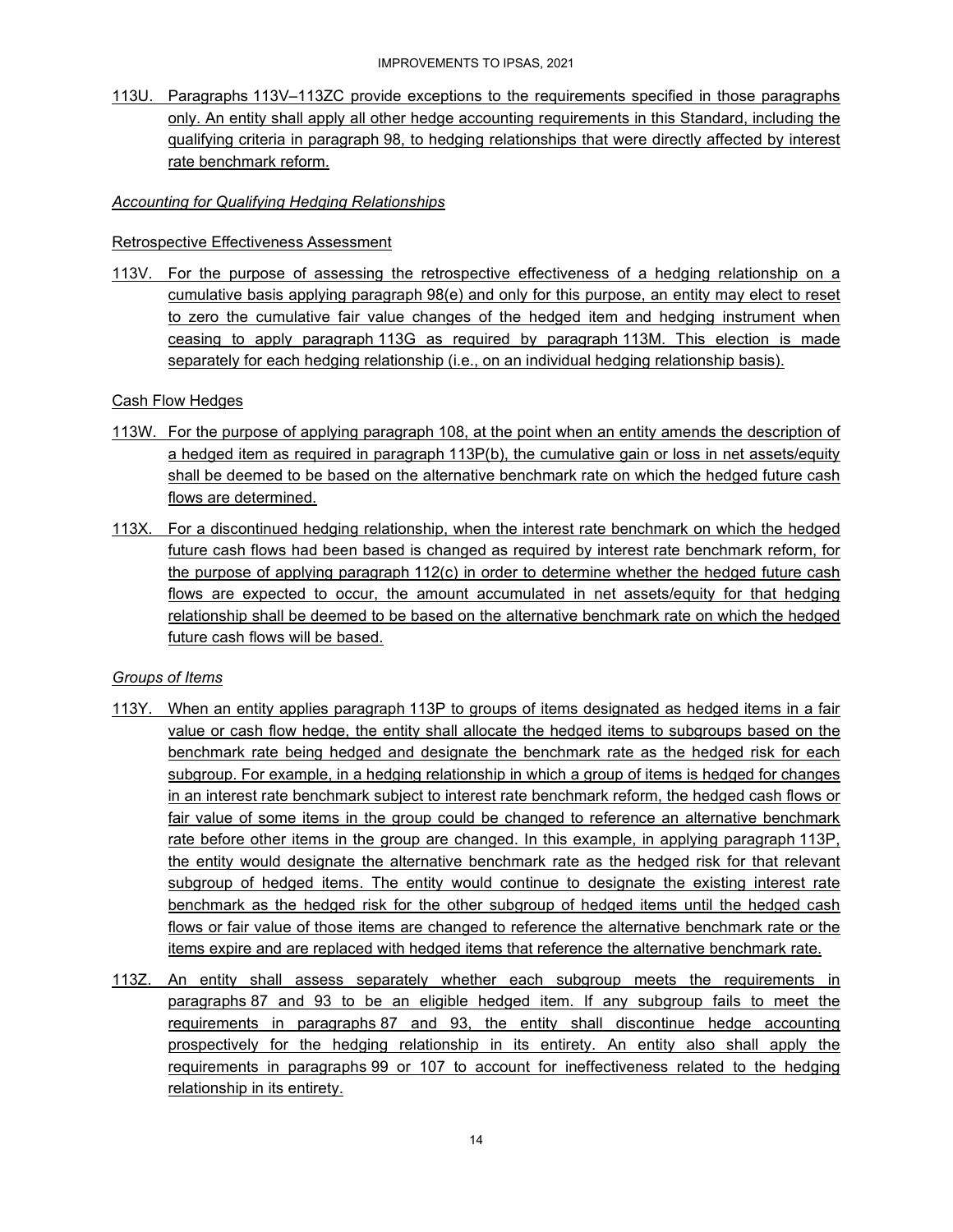#### *Designating Financial Items as Hedged Items*

- 113ZA. An alternative benchmark rate designated as a non-contractually specified risk portion that is not separately identifiable (see paragraphs 90 and AG139) at the date it is designated shall be deemed to have met that requirement at that date, if, and only if, the entity reasonably expects the alternative benchmark rate will be separately identifiable within 24 months. The 24-month period applies to each alternative benchmark rate separately and starts from the date the entity designates the alternative benchmark rate as a non-contractually specified risk portion for the first time (i.e., the 24-month period applies on a rate-by-rate basis).
- 113ZB. If subsequently an entity reasonably expects that the alternative benchmark rate will not be separately identifiable within 24 months from the date the entity designated it as a noncontractually specified risk portion for the first time, the entity shall cease applying the requirement in paragraph 113ZA to that alternative benchmark rate and discontinue hedge accounting prospectively from the date of that reassessment for all hedging relationships in which the alternative benchmark rate was designated as a non-contractually specified risk portion.
- 113ZC. In addition to those hedging relationships specified in paragraph 113P, an entity shall apply the requirements in paragraphs 113ZA and 113ZB to new hedging relationships in which an alternative benchmark rate is designated as a non-contractually specified risk portion (see paragraphs 90 and AG139) when, because of interest rate benchmark reform, that risk portion is not separately identifiable at the date it is designated.

…

### **Effective Date and Transition**

- 125I. **Paragraphs 113A–113N were added by** *Improvements to IPSAS, 2021***, issued in January 2022. An entity shall apply these amendments for annual financial statements covering periods beginning on or after January 1, 2022. Earlier application is permitted. If an entity applies these amendments for an earlier period, it shall disclose that fact. An entity shall apply these amendments retrospectively to those hedging relationships that existed at the beginning of the reporting period in which an entity first applies these amendments or were designated thereafter, and to the gain or loss recognized in net assets/equity that existed at the beginning of the reporting period in which an entity first applies these amendments.**
- 125J. **Paragraphs 113O–113ZC, 125K–125M and AG20A–AG20E were added by** *Improvements to IPSAS, 2021***, issued in January 2022. An entity shall apply these amendments for annual financial statements covering periods beginning on or after January 1, 2022. Earlier application is permitted. If an entity applies these amendments for an earlier period, it shall disclose that fact. An entity shall apply these amendments retrospectively in accordance with IPSAS 3, except as specified in paragraphs 125K–125M and AG20A– AG20E.**
- 125K. An entity shall designate a new hedging relationship (for example, as described in paragraph 113ZC) only prospectively (i.e., an entity is prohibited from designating a new hedge accounting relationship in prior periods). However, an entity shall reinstate a discontinued hedging relationship if, and only if, these conditions are met: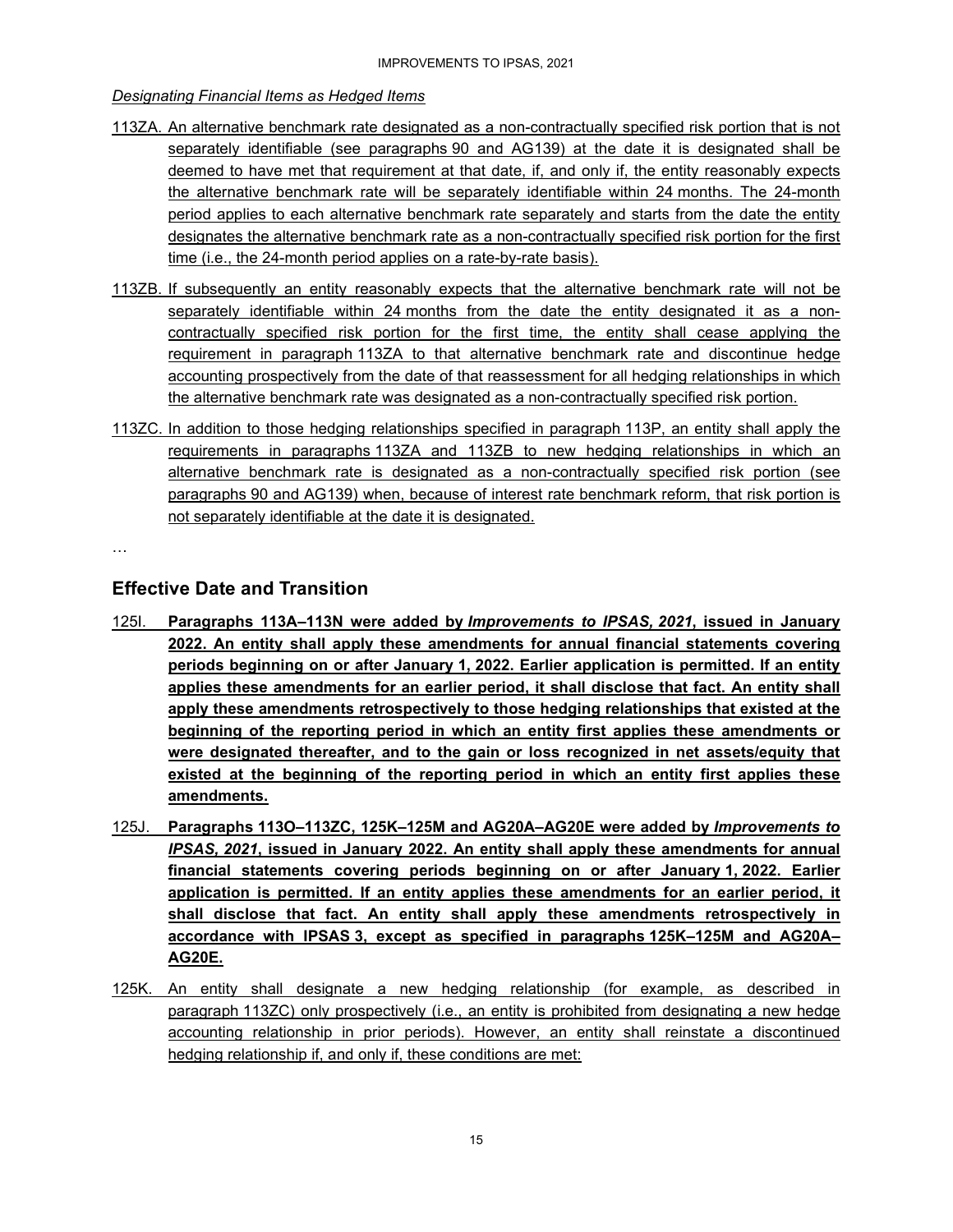- (a) The entity had discontinued that hedging relationship solely due to changes required by interest rate benchmark reform and the entity would not have been required to discontinue that hedging relationship if these amendments had been applied at that time; and
- (b) At the beginning of the reporting period in which an entity first applies these amendments (date of initial application of these amendments), that discontinued hedging relationship meets the qualifying criteria for hedge accounting (after taking into account these amendments).
- 125L. If, in applying paragraph 125K, an entity reinstates a discontinued hedging relationship, the entity shall read references in paragraphs 113ZA and 113ZB to the date the alternative benchmark rate is designated as a non-contractually specified risk portion for the first time as referring to the date of initial application of these amendments (i.e., the 24-month period for that alternative benchmark rate designated as a non-contractually specified risk portion begins from the date of initial application of these amendments).
- 125M. An entity is not required to restate prior periods to reflect the application of these amendments. The entity may restate prior periods if, and only if, it is possible without the use of hindsight. If an entity does not restate prior periods, the entity shall recognize any difference between the previous carrying amount and the carrying amount at the beginning of the annual reporting period that includes the date of initial application of these amendments in the opening net assets/equity (or other component of net assets/equity, as appropriate) of the annual reporting period that includes the date of initial application of these amendments.

…

### **Application Guidance**

…

*Effective Interest Rate* 

…

### *Changes in the Basis for Determining the Contractual Cash Flows as a Result of Interest Rate Benchmark Reform*

- AG20A. An entity shall apply paragraphs AG20B–AG20E to a financial asset or financial liability if, and only if, the basis for determining the contractual cash flows of that financial asset or financial liability changes as a result of interest rate benchmark reform. For this purpose, the term 'interest rate benchmark reform' refers to the market-wide reform of an interest rate benchmark as described in paragraph 113B.
- AG20B. The basis for determining the contractual cash flows of a financial asset or financial liability can change:
	- (a) By amending the contractual terms specified at the initial recognition of the financial instrument (for example, the contractual terms are amended to replace the referenced interest rate benchmark with an alternative benchmark rate);
	- (b) In a way that was not considered by—or contemplated in—the contractual terms at the initial recognition of the financial instrument, without amending the contractual terms (for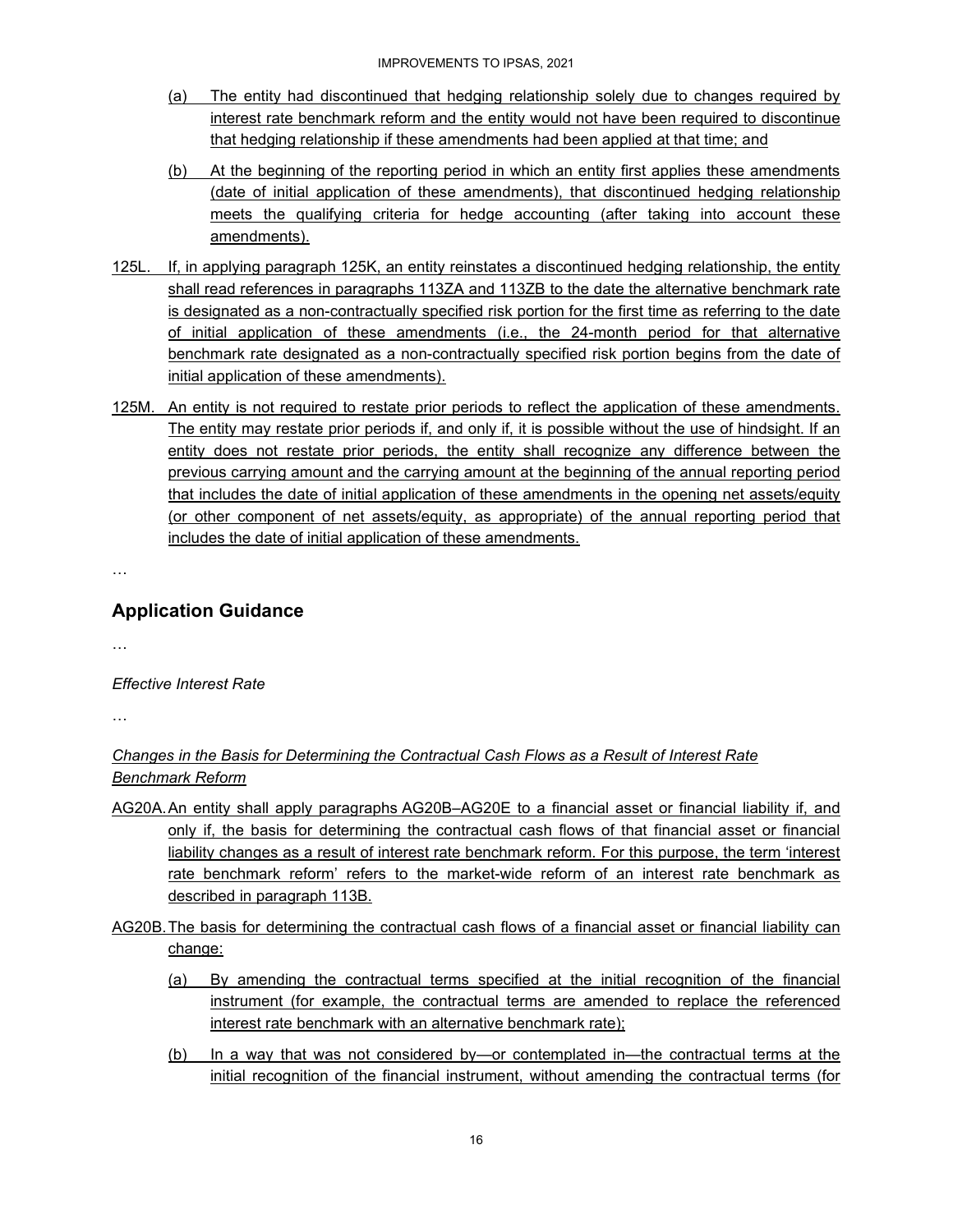example, the method for calculating the interest rate benchmark is altered without amending the contractual terms); and/or

- (c) Because of the activation of an existing contractual term (for example, an existing fallback clause is triggered).
- AG20C. As a practical expedient, an entity shall apply paragraph AG19 to account for a change in the basis for determining the contractual cash flows of a financial asset or financial liability that is required by interest rate benchmark reform. This practical expedient applies only to such changes and only to the extent the change is required by interest rate benchmark reform (see also paragraph AG20E). For this purpose, a change in the basis for determining the contractual cash flows is required by interest rate benchmark reform if, and only if, both these conditions are met:
	- (a) The change is necessary as a direct consequence of interest rate benchmark reform; and
	- (b) The new basis for determining the contractual cash flows is economically equivalent to the previous basis (i.e., the basis immediately preceding the change).
- AG20D. Examples of changes that give rise to a new basis for determining the contractual cash flows that is economically equivalent to the previous basis (i.e., the basis immediately preceding the change) are:
	- (a) The replacement of an existing interest rate benchmark used to determine the contractual cash flows of a financial asset or financial liability with an alternative benchmark rate—or the implementation of such a reform of an interest rate benchmark by altering the method used to calculate the interest rate benchmark—with the addition of a fixed spread necessary to compensate for the basis difference between the existing interest rate benchmark and the alternative benchmark rate;
	- (b) Changes to the reset period, reset dates or the number of days between coupon payment dates in order to implement the reform of an interest rate benchmark; and
	- (c) The addition of a fallback provision to the contractual terms of a financial asset or financial liability to enable any change described in (a) and (b) above to be implemented.

AG20E. If changes are made to a financial asset or financial liability in addition to changes to the basis for determining the contractual cash flows required by interest rate benchmark reform, an entity shall first apply the practical expedient in paragraph AG20C to the changes required by interest rate benchmark reform. The entity shall then apply the applicable requirements in this Standard to any additional changes to which the practical expedient does not apply. If the additional change does not result in the derecognition of the financial asset or financial liability, the entity shall apply paragraph AG20, as applicable, to account for that additional change. If the additional change results in the derecognition of the financial asset or financial liability, the entity shall apply the derecognition requirements.

…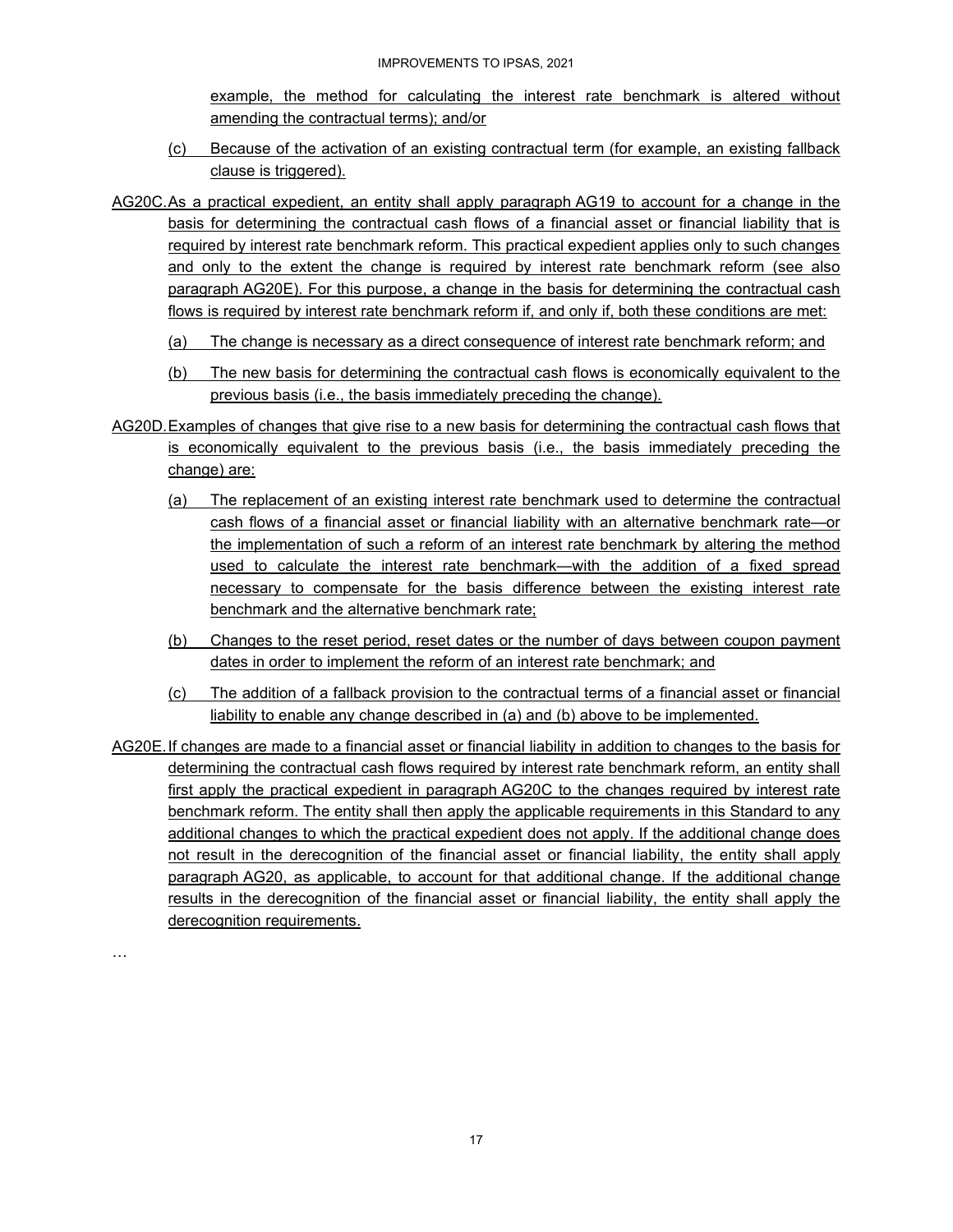### **Basis for Conclusions**

…

#### **Revision of IPSAS 29 as a result of** *Improvements to IPSAS, 2021*

- BC21. The IPSASB reviewed the revisions to IAS 39, *Financial Instruments: Recognition and Measurement*, included in *Interest Rate Benchmark Reform* (Amendments to IFRS 9, IAS 39 and IFRS 7) issued by the IASB in September 2019, and the IASB's rationale for making these amendments as set out in its Basis for Conclusions and concurred that there was no public sector specific reason for not adopting these amendments, henceforth labeled as *Interest Rate Benchmark Reform*.
- BC22. The IPSASB reviewed the revisions to IAS 39, *Financial Instruments: Recognition and Measurement*, included in *Interest Rate Benchmark Reform—Phase 2* (Amendments to IFRS 9, IAS 39, IFRS 7, IFRS 4 and IFRS 16) issued by the IASB in August 2020, and the IASB's rationale for making these amendments as set out in its Basis for Conclusions and concurred that there was no public sector specific reason for not adopting these amendments, henceforth labeled as *Interest Rate Benchmark Reform—Phase 2*.
- BC23. In addition to the above amendments to IPSAS 29 (as amended by IPSAS 41 when it was first published in 2018), the IPSASB considered that entities still applying IPSAS 29 (prior to the adoption of IPSAS 41) could benefit from the amendments to the hedging section included in paragraphs 113A-113ZC of IPSAS 29 (as amended by IPSAS 41 when it was first published in 2018) and the amendments on the practical expedient for changes in the contractual cash flows of financial instruments included in paragraphs AG20A-AG20E of IPSAS 29.
- BC24. While the amendments in paragraphs AG20A-AG20E of IPSAS 29 were unnecessary in the IASB's IPSAS 29 equivalent standard, IAS 39, they are necessary in IPSAS 29 (prior to the adoption of IPSAS 41) because the sections on contractual cash flows are effective until January 1, 2023.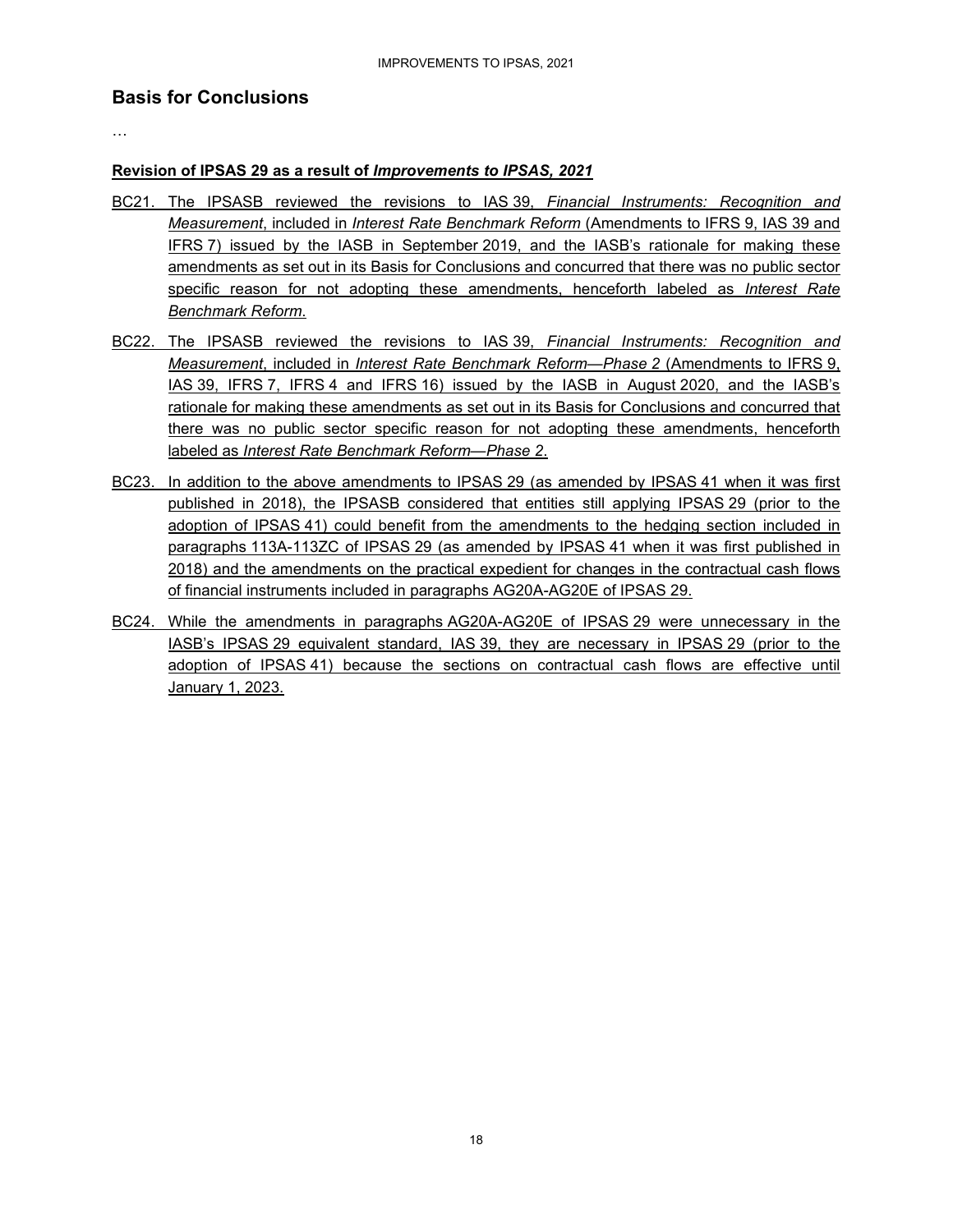### **PART II: IFRS ALIGNMENT IMPROVEMENTS TO IPSAS**

### **Objective**

1. The objective of Part II of *Improvements to IPSAS, 2021* is to make improvements to IPSAS to align with amendments to International Financial Reporting Standards (IFRS) based on the IASB's *Improvements to IFRSs* projects and *Narrow Scope Amendments* projects.

### **IPSAS Addressed**

2. *Improvements to IPSAS, 2021* deals with non-substantive changes to IPSAS through a collection of unrelated amendments. Amendments included in Part II arise through consideration of the annual improvements and narrow scope amendments projects of the IASB.<sup>3</sup>

| <b>IFRS</b>                                                                                                                                   | <b>Equivalent IPSAS</b>                                                                                                                                                                                                                | <b>Summary of Change</b>                                                                                                                                                                                                                                                                                                                                                                                                                  |  |  |
|-----------------------------------------------------------------------------------------------------------------------------------------------|----------------------------------------------------------------------------------------------------------------------------------------------------------------------------------------------------------------------------------------|-------------------------------------------------------------------------------------------------------------------------------------------------------------------------------------------------------------------------------------------------------------------------------------------------------------------------------------------------------------------------------------------------------------------------------------------|--|--|
| Interest Rate Benchmark Reform (Phase One and Phase Two) <sup>4</sup>                                                                         |                                                                                                                                                                                                                                        |                                                                                                                                                                                                                                                                                                                                                                                                                                           |  |  |
| <b>Interest Rate Benchmark Reform</b><br>(Amendments to IFRS 9, IAS 39<br>and IFRS 7).<br>(Issued in September 2019).                         | IPSAS 41, Financial Instruments;<br>IPSAS 29, Financial Instruments:<br><b>Recognition and Measurement</b><br>(as amended by IPSAS 41 when<br>it was first published in 2018);<br>and IPSAS 30, Financial<br>Instruments: Disclosures. | Amendments to provide:<br>• Temporary relief not to<br>discontinue hedge accounting in<br>IPSAS 41 (see <b>Part II-1a</b> ) and<br>IPSAS 29 (see <b>Part II-1b</b> ); and<br>• Additional disclosure<br>requirements in IPSAS 30 (see<br>Part II-1c).                                                                                                                                                                                     |  |  |
| <b>Interest Rate Benchmark</b><br>Reform-Phase 2 (Amendments<br>to IFRS 9, IAS 39, IFRS 7,<br>IFRS 4 and IFRS 16)<br>(Issued in August 2020). | IPSAS 41, Financial Instruments;<br>IPSAS 29, Financial Instruments:<br><b>Recognition and Measurement</b><br>(as amended by IPSAS 41 when<br>it was first published in 2018);<br>and IPSAS 30, Financial<br>Instruments: Disclosures. | Amendments to provide:<br>• A practical expedient not to treat<br>changes in the contractual cash<br>flows of a financial asset or<br>financial liability as a modification<br>in IPSAS 41 (see <b>Part II-2a</b> );<br>• Additional relief not to discontinue<br>hedge accounting in in IPSAS 41<br>(see Part II-2a) and IPSAS 29<br>(see <b>Part II-2b</b> ); and<br>• Further disclosure requirements<br>in IPSAS 30 (see Part II-2c). |  |  |
| Annual Improvements to IFRS Standards 2018-2020 Cycle                                                                                         |                                                                                                                                                                                                                                        |                                                                                                                                                                                                                                                                                                                                                                                                                                           |  |  |

#### **The amendments in Part II are from the following IASB amendments:**

3 IPSAS do not duplicate the Basis for Conclusions developed by the IASB. The Basis for Conclusion included in IPSAS includes considerations taken into account and conclusions drawn by the IPSASB when developing the pronouncement.

<sup>4</sup> The IASB's work in this area follows the Financial Stability Board's decision to introduce new regulatory requirements to replace interest rate benchmarks (such as LIBOR) with alternative nearly risk-free rates because the financial crisis undermined the reliability and robustness of these benchmarks. Entities have had to update loan agreements and derivative contracts that referred to these interest rate benchmarks to refer to the new alternative nearly risk-free rates.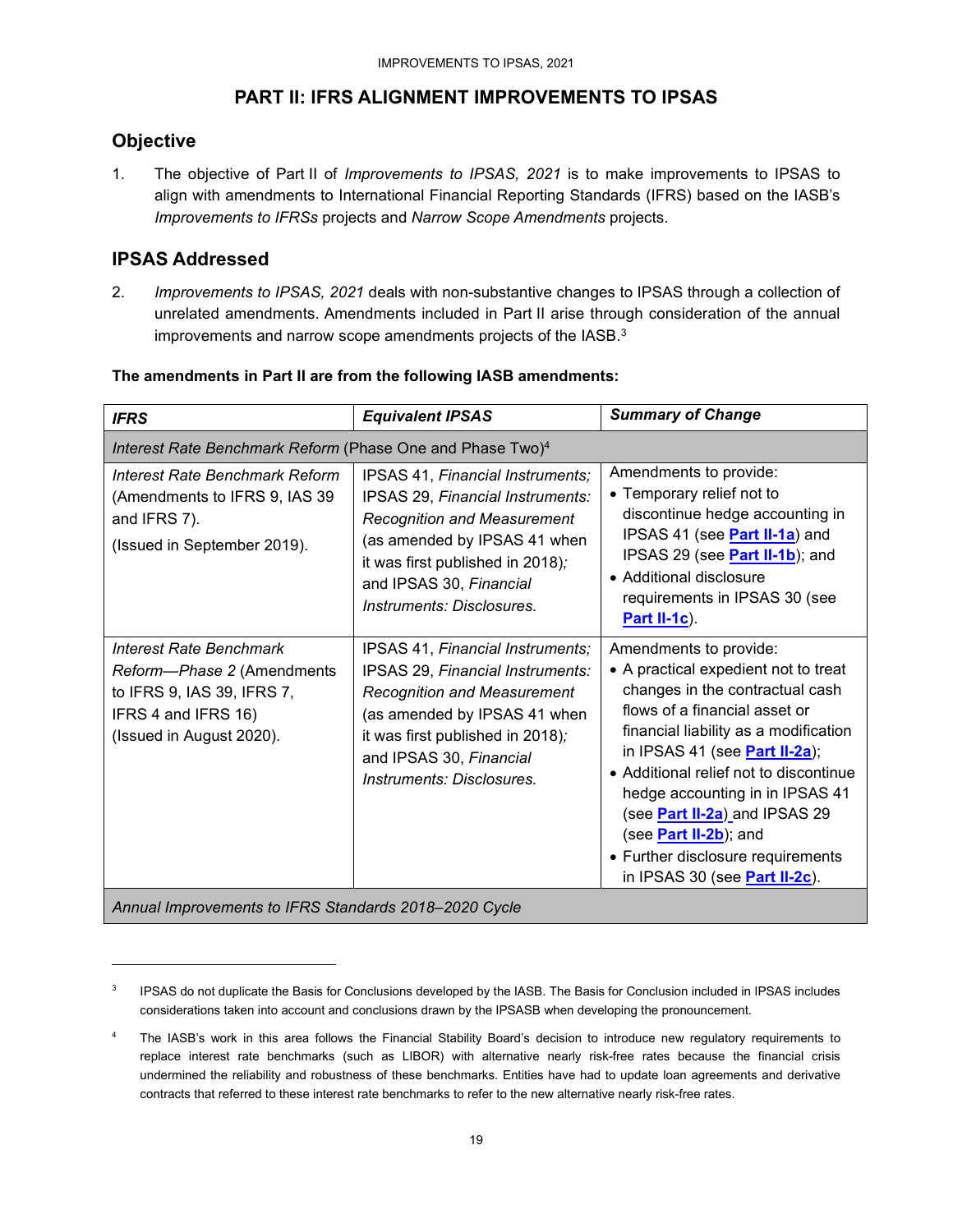IMPROVEMENTS TO IPSAS, 2021

| <b>IFRS</b>                                                                                                                   | <b>Equivalent IPSAS</b>                                                                                                   | <b>Summary of Change</b>                                                                                                                                                                                    |  |  |
|-------------------------------------------------------------------------------------------------------------------------------|---------------------------------------------------------------------------------------------------------------------------|-------------------------------------------------------------------------------------------------------------------------------------------------------------------------------------------------------------|--|--|
| Amendment to IFRS 1, First-time<br>Adoption of International<br><b>Financial Reporting Standards</b><br>(Issued in May 2020). | IPSAS 33, First-time Adoption of<br>Accrual Basis International<br><b>Public Sector Accounting</b><br>Standards (IPSASs). | Amendments to extend the<br>exemption in IPSAS 33 to include<br>components of net assets/equity<br>such as cumulative translation<br>differences (see Part II-3a).                                          |  |  |
| Amendment to IFRS 9, Financial<br><i><u><b>Instruments</b></u></i><br>(Issued in May 2020).                                   | IPSAS 41, Financial Instruments.                                                                                          | Amendments to clarify the fees that<br>an entity includes when it applies<br>the '10 percent' test to derecognize<br>a financial liability in IPSAS 41 (see<br>Part II-3b).                                 |  |  |
| <b>Other IFRS Alignment Improvements</b>                                                                                      |                                                                                                                           |                                                                                                                                                                                                             |  |  |
| Onerous Contracts-Cost of<br><b>Fulfilling a Contract</b><br>(Amendments to IAS 37)<br>(Issued in May 2020).                  | IPSAS 19, Provisions,<br><b>Contingent Liabilities and</b><br><b>Contingent Assets.</b>                                   | Amendments to clarify the costs of<br>fulfilling a contract that an entity<br>includes when assessing whether a<br>contract will be loss-making or<br>onerous in IPSAS 19 (see Part II-<br><u>4a</u> ).     |  |  |
| Property, Plant and Equipment-<br>Proceeds before Intended Use<br>(Amendments to IAS 16)<br>(Issued in May 2020).             | IPSAS 17, Property, Plant, and<br>Equipment.                                                                              | Amendments to prohibit proceeds<br>from selling items produced before<br>that asset is available for use to be<br>deducted from the cost of property,<br>plant, and equipment (see Part II-<br><u>4b</u> ). |  |  |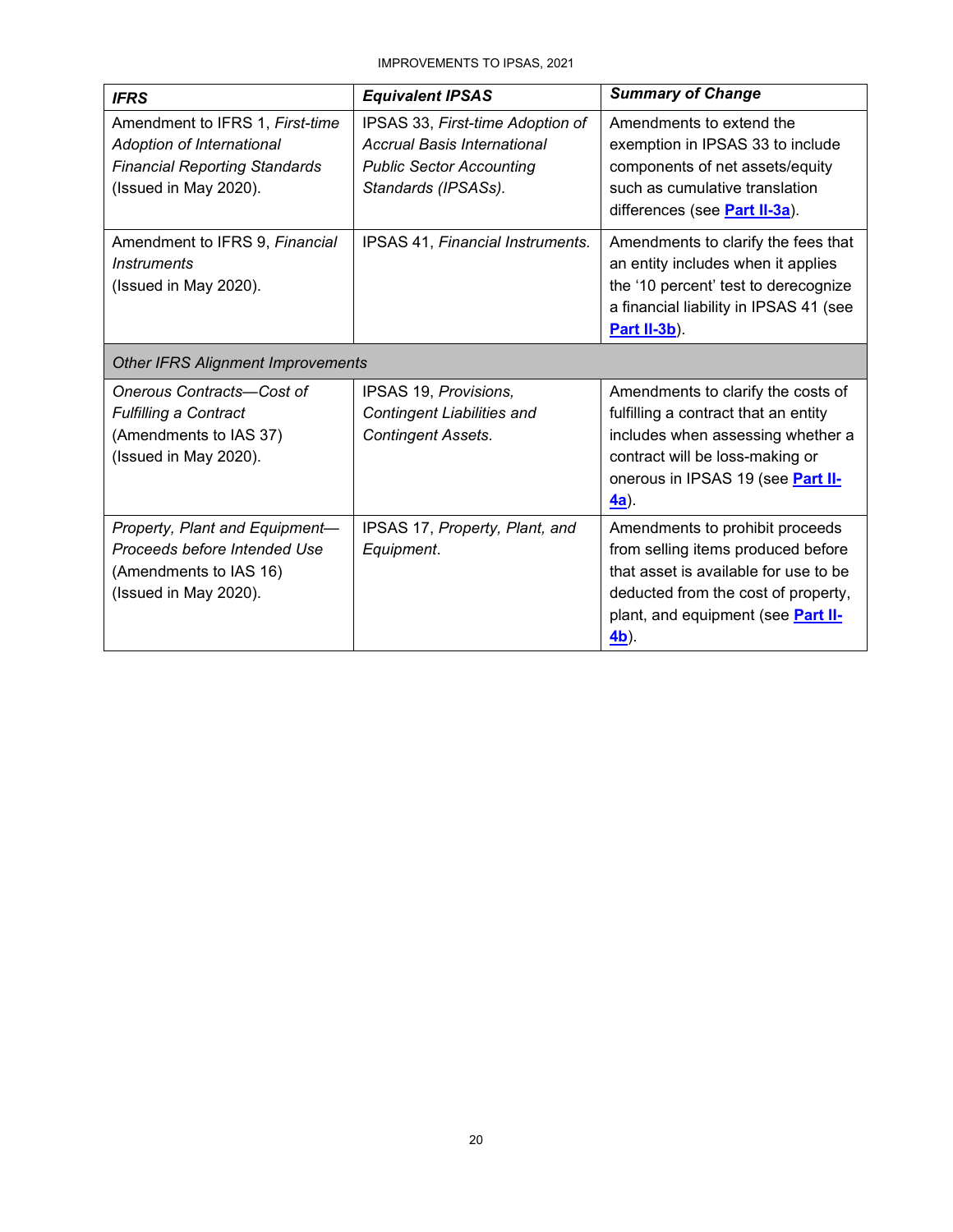### **Amendment: Part II-1a**

### **Amendments to IPSAS 41,** *Financial Instruments*

Paragraphs 155A–155L and 156E are added. Paragraph 184 is amended. A new heading is inserted before paragraph 155A, and new subheadings are inserted before paragraphs 155D, 155E, 155F, 155G, and 155I. New text is underlined.

…

### **Hedge Accounting**

…

### **Temporary Exceptions from Applying Specific Hedge Accounting Requirements**

- 155A. An entity shall apply paragraphs 155D–155L and paragraphs 156E and 184(d) to all hedging relationships directly affected by interest rate benchmark reform. These paragraphs apply only to such hedging relationships. A hedging relationship is directly affected by interest rate benchmark reform only if the reform gives rise to uncertainties about:
	- (a) The interest rate benchmark (contractually or non-contractually specified) designated as a hedged risk; and/or
	- (b) The timing or the amount of interest rate benchmark-based cash flows of the hedged item or of the hedging instrument.
- 155B. For the purpose of applying paragraphs 155D–155L, the term 'interest rate benchmark reform' refers to the market-wide reform of an interest rate benchmark, including the replacement of an interest rate benchmark with an alternative benchmark rate such as that resulting from the recommendations set out in the Financial Stability Board's July 2014 report, 'Reforming Major Interest Rate Benchmarks'.<sup>5</sup>
- 155C. Paragraphs 155D–155L provide exceptions only to the requirements specified in these paragraphs. An entity shall continue to apply all other hedge accounting requirements to hedging relationships directly affected by interest rate benchmark reform.

*Highly Probable Requirement for Cash Flow Hedges* 

155D. For the purpose of determining whether a forecast transaction (or a component thereof) is highly probable as required by paragraph 124, an entity shall assume that the interest rate benchmark on which the hedged cash flows (contractually or non-contractually specified) are based is not altered as a result of interest rate benchmark reform.

#### *Reclassifying the Amount Accumulated in the Cash Flow Hedge Reserve*

155E. For the purpose of applying the requirement in paragraph 141 in order to determine whether the hedged future cash flows are expected to occur, an entity shall assume that the interest rate benchmark on which the hedged cash flows (contractually or non-contractually specified) are based is not altered as a result of interest rate benchmark reform.

<sup>5</sup> The report, 'Reforming Major Interest Rate Benchmarks', is available at http://www.fsb.org/wp-content/uploads/r\_140722.pdf.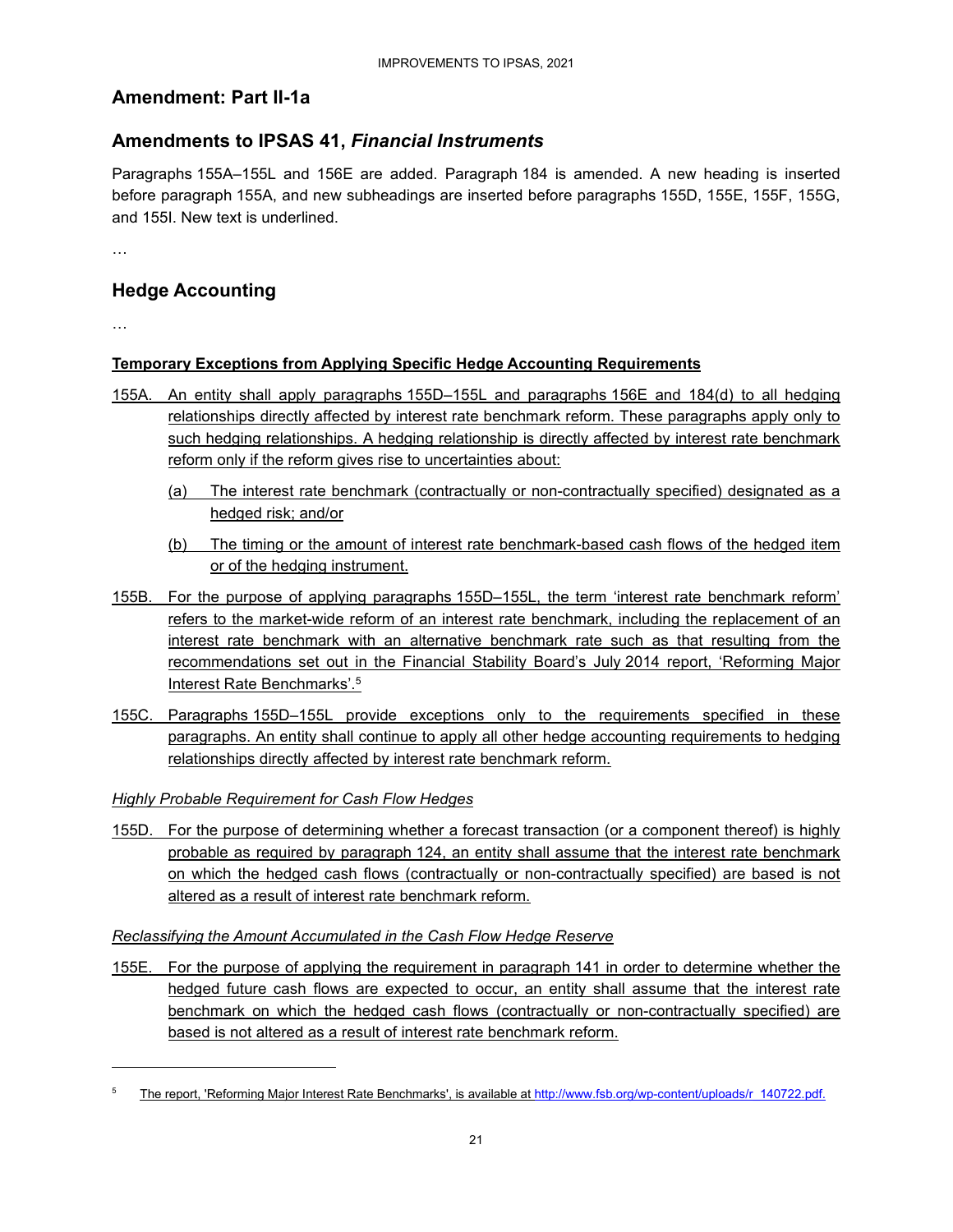#### *Assessing the Economic Relationship between the Hedged Item and the Hedging Instrument*

155F. For the purpose of applying the requirements in paragraphs 129(c)(i) and AG278–AG280, an entity shall assume that the interest rate benchmark on which the hedged cash flows and/or the hedged risk (contractually or non-contractually specified) are based, or the interest rate benchmark on which the cash flows of the hedging instrument are based, is not altered as a result of interest rate benchmark reform.

#### *Designating a Component of an Item as a Hedged Item*

- 155G. Unless paragraph 155H applies, for a hedge of a non-contractually specified benchmark component of interest rate risk, an entity shall apply the requirement in paragraphs 128(a) and AG257—that the risk component shall be separately identifiable—only at the inception of the hedging relationship.
- 155H. When an entity, consistent with its hedge documentation, frequently resets (i.e., discontinues and restarts) a hedging relationship because both the hedging instrument and the hedged item frequently change (i.e., the entity uses a dynamic process in which both the hedged items and the hedging instruments used to manage that exposure do not remain the same for long), the entity shall apply the requirement in paragraphs 128(a) and AG257—that the risk component is separately identifiable—only when it initially designates a hedged item in that hedging relationship. A hedged item that has been assessed at the time of its initial designation in the hedging relationship, whether it was at the time of the hedge inception or subsequently, is not reassessed at any subsequent redesignation in the same hedging relationship.

#### *End of Application*

- 155I. An entity shall prospectively cease applying paragraph 155D to a hedged item at the earlier of:
	- (a) When the uncertainty arising from interest rate benchmark reform is no longer present with respect to the timing and the amount of the interest rate benchmark-based cash flows of the hedged item; and
	- (b) When the hedging relationship that the hedged item is part of is discontinued.
- 155J. An entity shall prospectively cease applying paragraph 155E at the earlier of:
	- (a) When the uncertainty arising from interest rate benchmark reform is no longer present with respect to the timing and the amount of the interest rate benchmark-based future cash flows of the hedged item; and
	- (b) When the entire amount accumulated in the cash flow hedge reserve with respect to that discontinued hedging relationship has been reclassified to surplus or deficit.
- 155K. An entity shall prospectively cease applying paragraph 155F:
	- (a) To a hedged item, when the uncertainty arising from interest rate benchmark reform is no longer present with respect to the hedged risk or the timing and the amount of the interest rate benchmark-based cash flows of the hedged item; and
	- (b) To a hedging instrument, when the uncertainty arising from interest rate benchmark reform is no longer present with respect to the timing and the amount of the interest rate benchmark-based cash flows of the hedging instrument.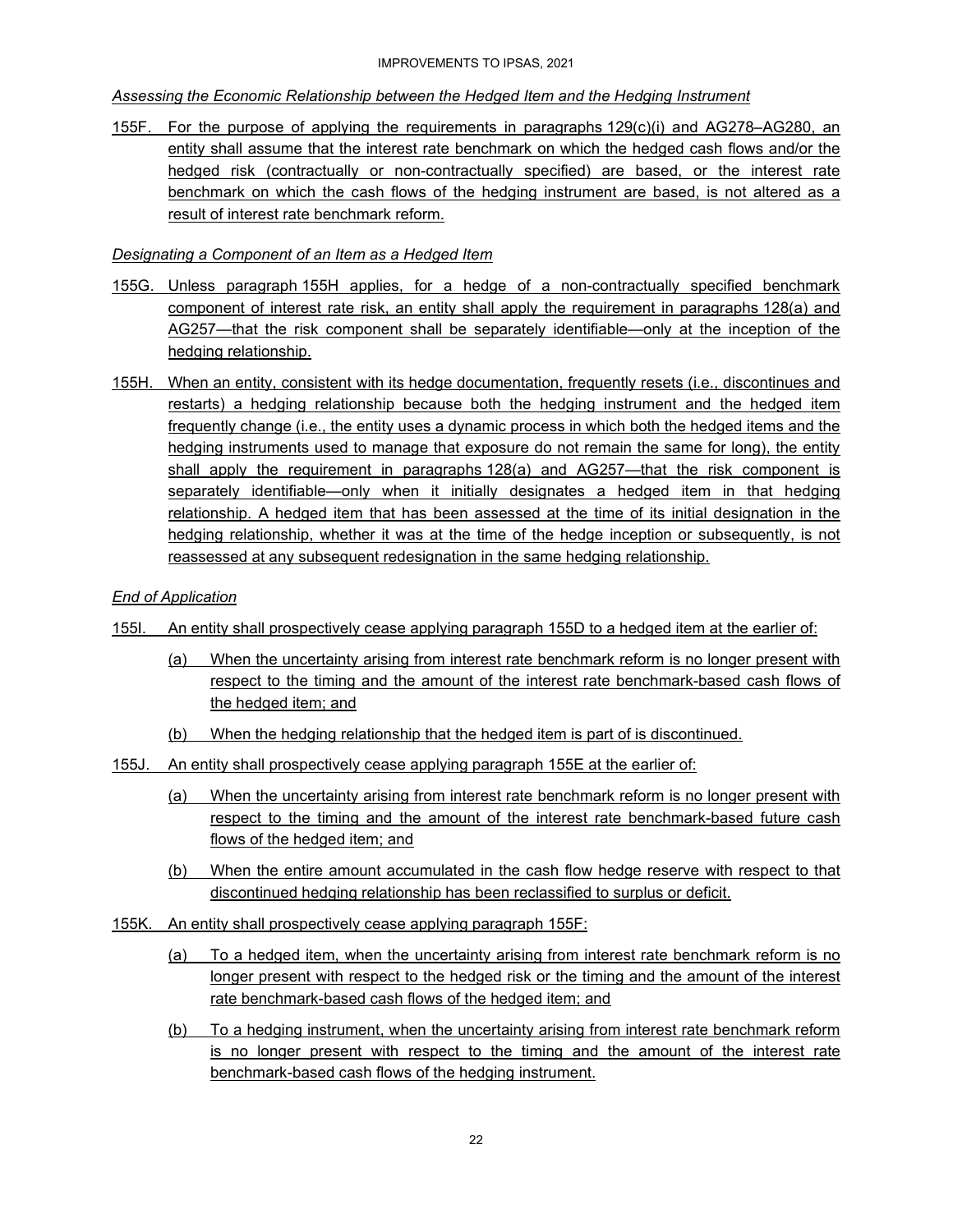If the hedging relationship that the hedged item and the hedging instrument are part of is discontinued earlier than the date specified in paragraph 155K(a) or the date specified in paragraph 155K(b), the entity shall prospectively cease applying paragraph 155F to that hedging relationship at the date of discontinuation.

155L. When designating a group of items as the hedged item, or a combination of financial instruments as the hedging instrument, an entity shall prospectively cease applying paragraphs 155D–155F to an individual item or financial instrument in accordance with paragraphs 155I, 155J, or 155K, as relevant, when the uncertainty arising from interest rate benchmark reform is no longer present with respect to the hedged risk and/or the timing and the amount of the interest rate benchmarkbased cash flows of that item or financial instrument.

### **Effective Date and Transition**

### **Effective Date**

156E. **Paragraphs 155A–155L were added and paragraph 184 was amended by** *Improvements to IPSAS, 2021***, issued in January 2022. An entity shall apply these amendments for annual financial statements covering periods beginning on or after January 1, 2023. Earlier application is permitted. If an entity applies these amendments for an earlier period, it shall disclose that fact.** 

…

### **Transition**

…

*Transition for Hedge Accounting* 

…

184. As an exception to prospective application of the hedge accounting requirements of this Standard, an entity:

…

(d) Shall apply the requirements in paragraphs 155A–155L retrospectively. This retrospective application applies only to those hedging relationships that existed at the beginning of the reporting period in which an entity first applies those requirements or were designated thereafter, and to the amount accumulated in the cash flow hedge reserve that existed at the beginning of the reporting period in which an entity first applies those requirements.

…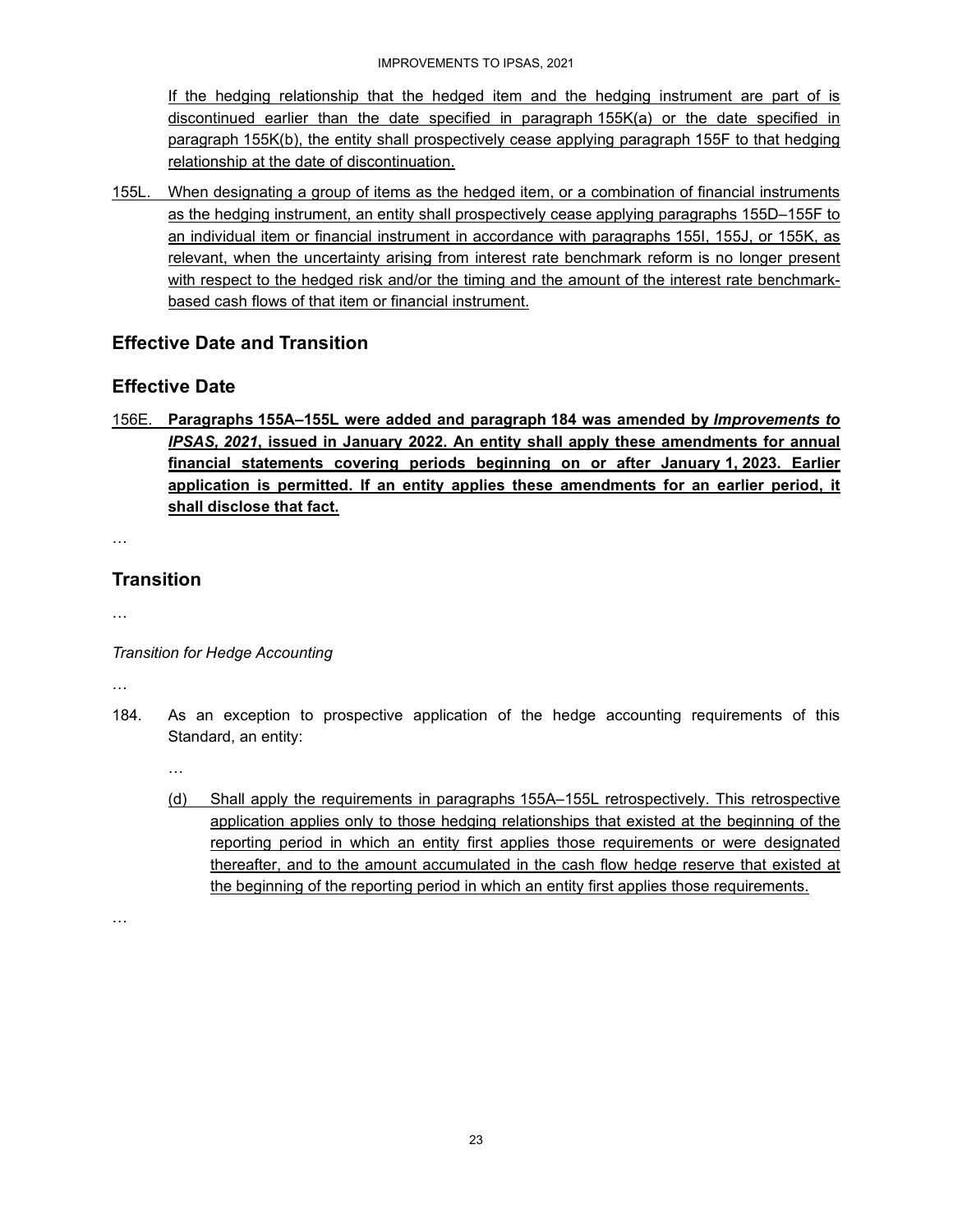### **Basis for Conclusions**

…

#### **Revision of IPSAS 41 as a result of** *Improvements to IPSAS, 2021*

BC50. The IPSASB reviewed the revisions to IFRS 9, *Financial Instruments*, included in *Interest Rate Benchmark Reform* (Amendments to IFRS 9, IAS 39 and IFRS 7) issued by the IASB in September 2019, and the IASB's rationale for making these amendments as set out in its Basis for Conclusions and concurred that there was no public sector specific reason for not adopting these amendments, henceforth labeled as *Interest Rate Benchmark Reform*.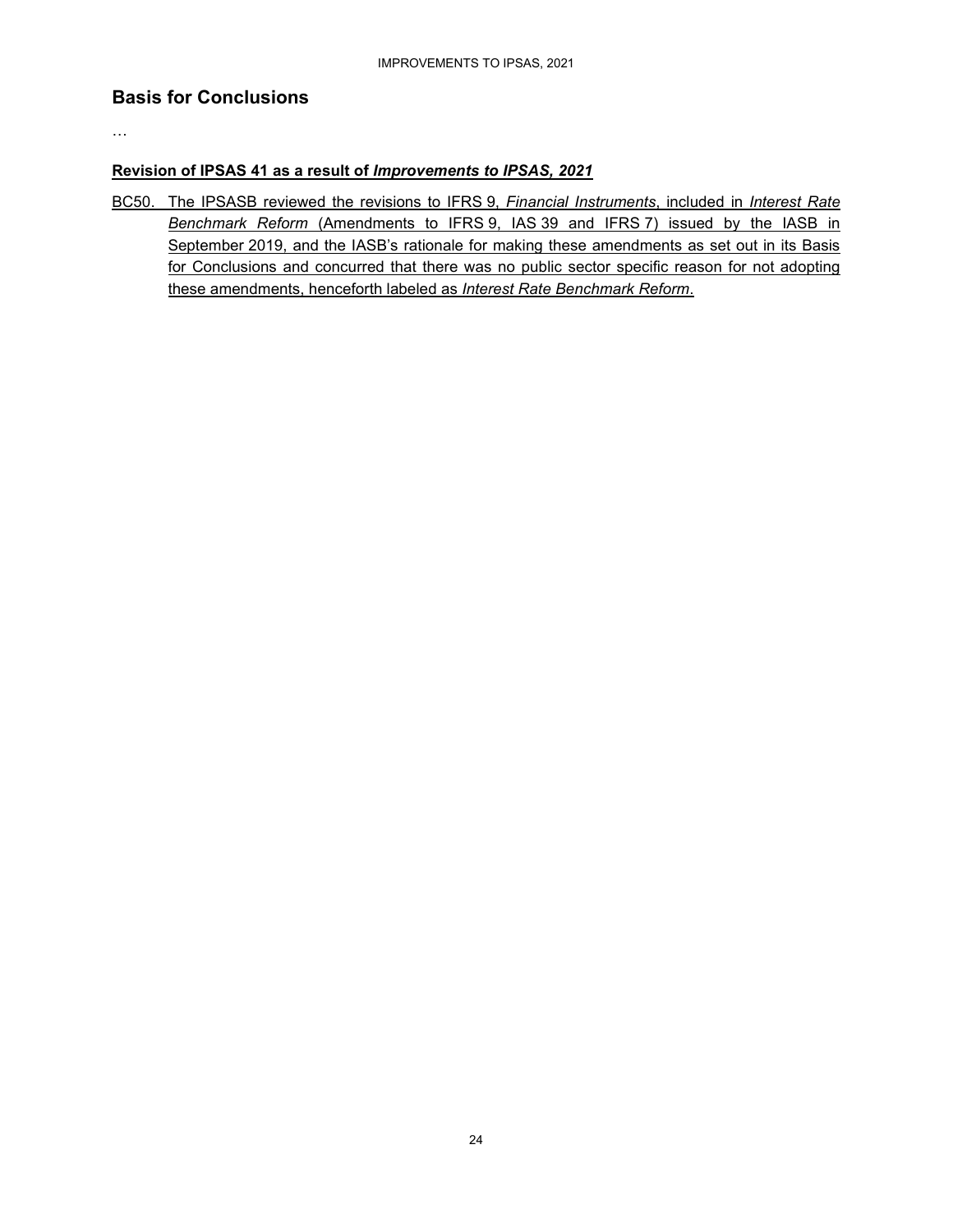### **Amendment: Part II-1b**

### **Amendments to IPSAS 29,** *Financial Instruments: Recognition and Measurement*

Paragraphs 113A–113N, and 125I are added. A new heading is inserted before paragraph 113A, and new subheadings are inserted before paragraphs 113D, 113E, 113F, 113H, and 113J. New text is underlined.

…

### **Hedging**

…

### **Temporary Exceptions from Applying Specific Hedge Accounting Requirements**

- 113A. An entity shall apply paragraphs 113D–113N and 125I to all hedging relationships directly affected by interest rate benchmark reform. These paragraphs apply only to such hedging relationships. A hedging relationship is directly affected by interest rate benchmark reform only if the reform gives rise to uncertainties about:
	- (a) The interest rate benchmark (contractually or non-contractually specified) designated as a hedged risk; and/or
	- (b) The timing or the amount of interest rate benchmark-based cash flows of the hedged item or of the hedging instrument.
- 113B. For the purpose of applying paragraphs 113D–113N, the term 'interest rate benchmark reform' refers to the market-wide reform of an interest rate benchmark, including the replacement of an interest rate benchmark with an alternative benchmark rate such as that resulting from the recommendations set out in the Financial Stability Board's July 2014 report 'Reforming Major Interest Rate Benchmarks'.<sup>6</sup>
- 113C. Paragraphs 113D–113N provide exceptions only to the requirements specified in these paragraphs. An entity shall continue to apply all other hedge accounting requirements to hedging relationships directly affected by interest rate benchmark reform.

*Highly Probable Requirement for Cash Flow Hedges* 

113D. For the purpose of applying the requirement in paragraph 98(c) that a forecast transaction must be highly probable, an entity shall assume that the interest rate benchmark on which the hedged cash flows (contractually or non-contractually specified) are based is not altered as a result of interest rate benchmark reform.

#### *Reclassifying the Cumulative Gain or Loss Recognized in Net Assets/Equity*

113E. For the purpose of applying the requirement in paragraph 112(c) in order to determine whether the forecast transaction is no longer expected to occur, an entity shall assume that the interest rate benchmark on which the hedged cash flows (contractually or non-contractually specified) are based is not altered as a result of interest rate benchmark reform.

<sup>6</sup> The report, 'Reforming Major Interest Rate Benchmarks', is available at http://www.fsb.org/wp-content/uploads/r\_140722.pdf.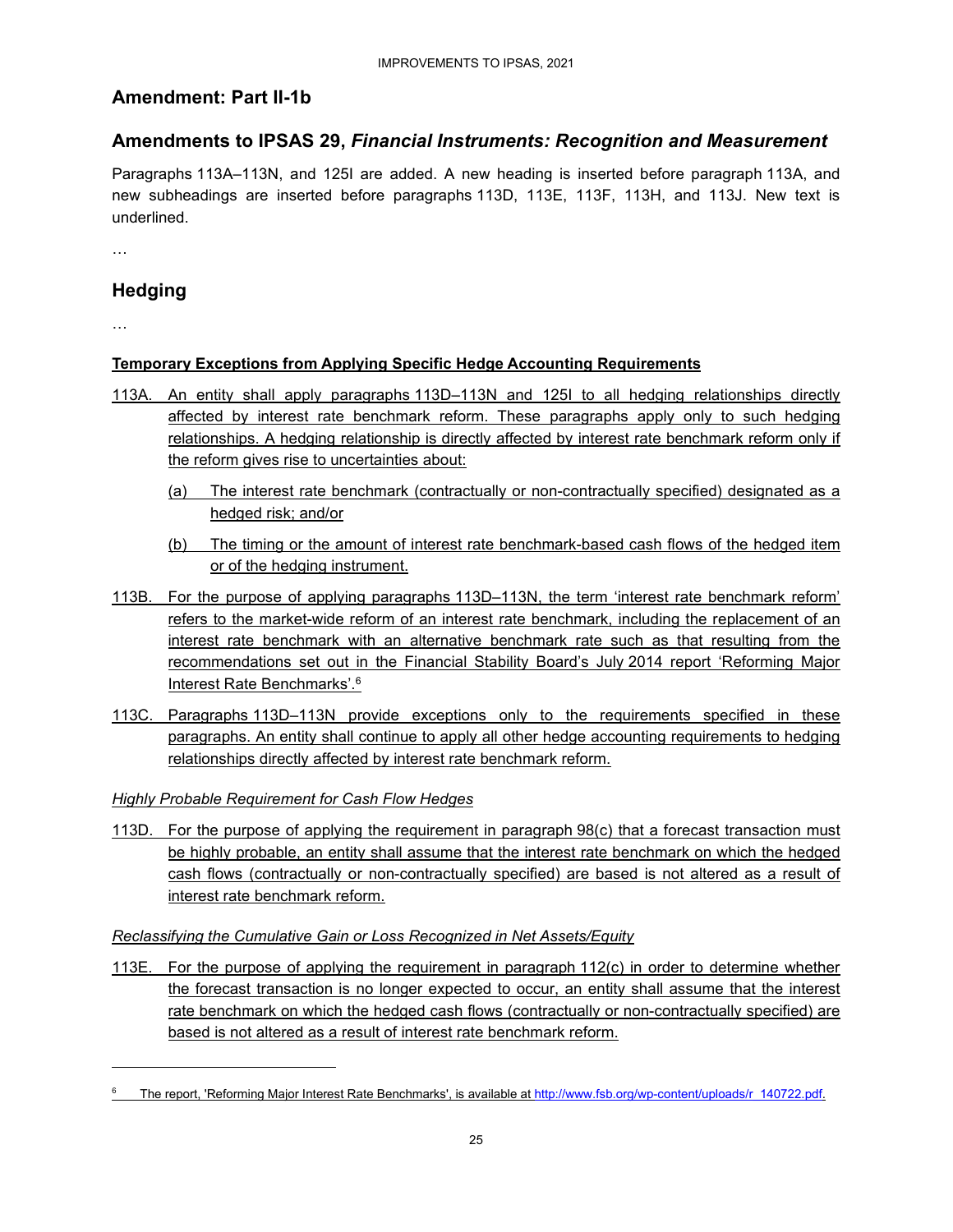#### *Effectiveness Assessment*

- 113F. For the purpose of applying the requirements in paragraphs 98(b) and AG145(a), an entity shall assume that the interest rate benchmark on which the hedged cash flows and/or the hedged risk (contractually or non-contractually specified) are based, or the interest rate benchmark on which the cash flows of the hedging instrument are based, is not altered as a result of interest rate benchmark reform.
- 113G. For the purpose of applying the requirement in paragraph 98(e), an entity is not required to discontinue a hedging relationship because the actual results of the hedge do not meet the requirements in paragraph AG145(b). For the avoidance of doubt, an entity shall apply the other conditions in paragraph 98, including the prospective assessment in paragraph 98(b), to assess whether the hedging relationship must be discontinued.

#### *Designating Financial Items as Hedged Items*

- 113H. Unless paragraph 113I applies, for a hedge of a non-contractually specified benchmark portion of interest rate risk, an entity shall apply the requirement in paragraphs 90 and AG139—that the designated portion shall be separately identifiable—only at the inception of the hedging relationship.
- 113I. When an entity, consistent with its hedge documentation, frequently resets (i.e., discontinues and restarts) a hedging relationship because both the hedging instrument and the hedged item frequently change (i.e., the entity uses a dynamic process in which both the hedged items and the hedging instruments used to manage that exposure do not remain the same for long), the entity shall apply the requirement in paragraphs 90 and AG139—that the designated portion is separately identifiable—only when it initially designates a hedged item in that hedging relationship. A hedged item that has been assessed at the time of its initial designation in the hedging relationship, whether it was at the time of the hedge inception or subsequently, is not reassessed at any subsequent redesignation in the same hedging relationship.

#### *End of Application*

- 113J. An entity shall prospectively cease applying paragraph 113D to a hedged item at the earlier of:
	- (a) When the uncertainty arising from interest rate benchmark reform is no longer present with respect to the timing and the amount of the interest rate benchmark-based cash flows of the hedged item; and
	- (b) When the hedging relationship that the hedged item is part of is discontinued.
- 113K. An entity shall prospectively cease applying paragraph 113E at the earlier of:
	- (a) When the uncertainty arising from interest rate benchmark reform is no longer present with respect to the timing and the amount of the interest rate benchmark-based future cash flows of the hedged item; and
	- (b) When the entire cumulative gain or loss recognized in net assets/equity with respect to that discontinued hedging relationship has been reclassified to surplus or deficit.
- 113L. An entity shall prospectively cease applying paragraph 113F: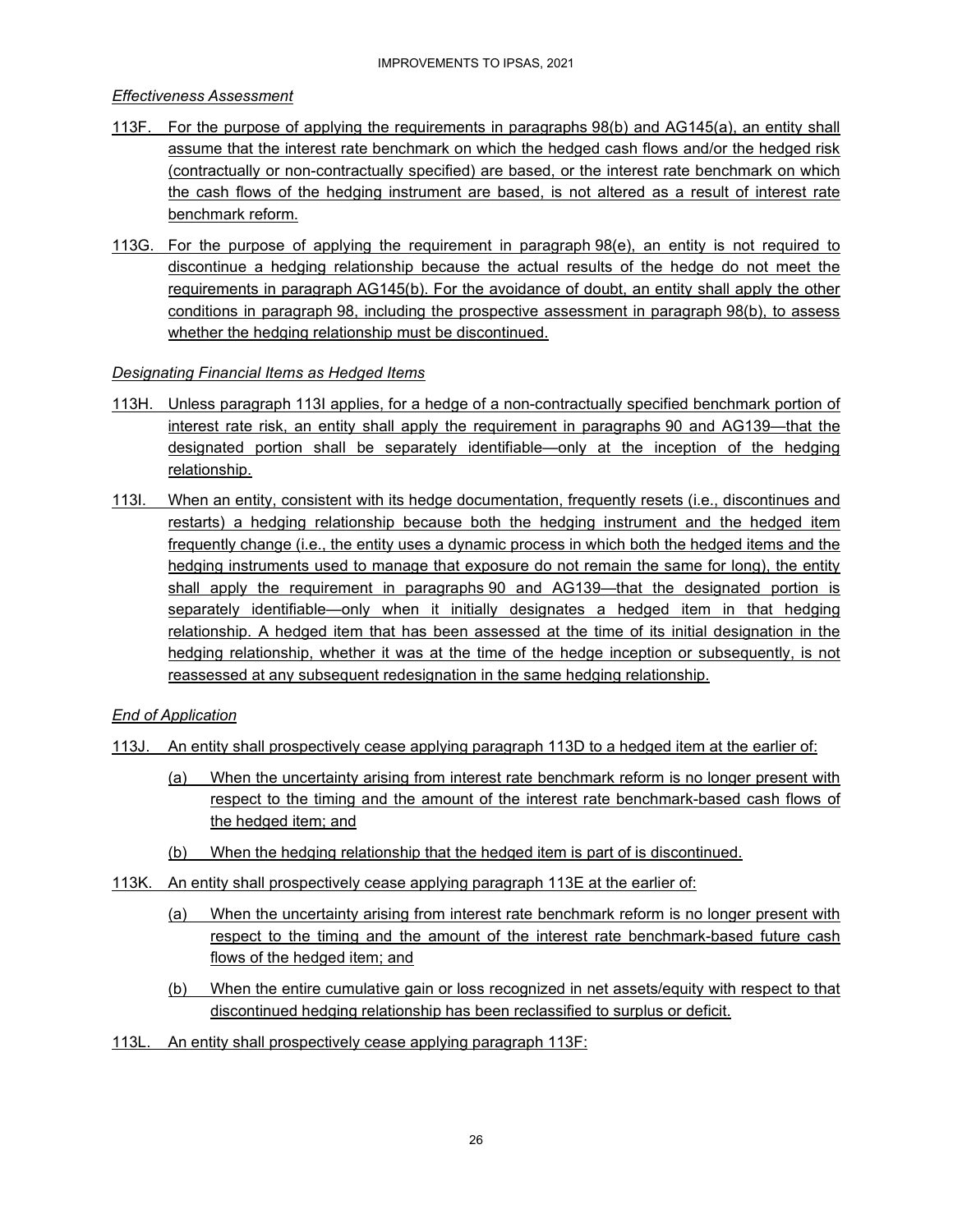- (a) To a hedged item, when the uncertainty arising from interest rate benchmark reform is no longer present with respect to the hedged risk or the timing and the amount of the interest rate benchmark-based cash flows of the hedged item; and
- (b) To a hedging instrument, when the uncertainty arising from interest rate benchmark reform is no longer present with respect to the timing and the amount of the interest rate benchmark-based cash flows of the hedging instrument.

If the hedging relationship that the hedged item and the hedging instrument are part of is discontinued earlier than the date specified in paragraph 113L(a) or the date specified in paragraph 113L(b), the entity shall prospectively cease applying paragraph 113F to that hedging relationship at the date of discontinuation.

- 113M. An entity shall prospectively cease applying paragraph 113G to a hedging relationship at the earlier of:
	- (a) When the uncertainty arising from interest rate benchmark reform is no longer present with respect to the hedged risk and the timing and the amount of the interest rate benchmarkbased cash flows of the hedged item and of the hedging instrument; and
	- (b) When the hedging relationship to which the exception is applied is discontinued.
- 113N. When designating a group of items as the hedged item, or a combination of financial instruments as the hedging instrument, an entity shall prospectively cease applying paragraphs 113D–113G to an individual item or financial instrument in accordance with paragraphs 113J, 113K, 113L, or 113M, as relevant, when the uncertainty arising from interest rate benchmark reform is no longer present with respect to the hedged risk and/or the timing and the amount of the interest rate benchmark-based cash flows of that item or financial instrument.
- …

### **Effective Date and Transition**

...

125I. **Paragraphs 113A–113N were added by** *Improvements to IPSAS, 2021***, issued in January 2022. An entity shall apply these amendments for annual financial statements covering periods beginning on or after January 1, 2022. Earlier application is permitted. If an entity applies these amendments for an earlier period, it shall disclose that fact. An entity shall apply these amendments retrospectively to those hedging relationships that existed at the beginning of the reporting period in which an entity first applies these amendments or were designated thereafter, and to the gain or loss recognized in net assets/equity that existed at the beginning of the reporting period in which an entity first applies these amendments.** 

…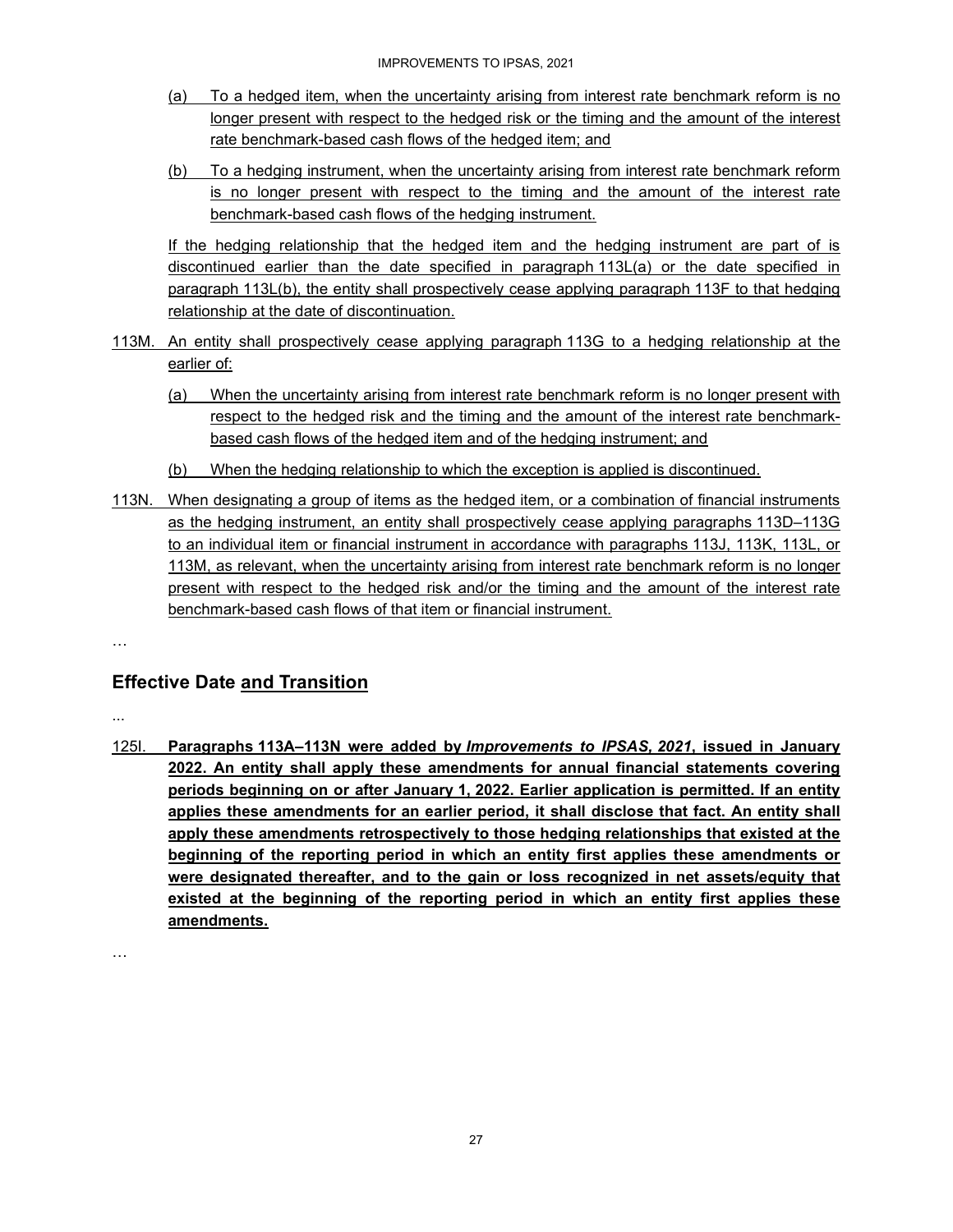### **Basis for Conclusions**

…

#### **Revision of IPSAS 29 as a result of** *Improvements to IPSAS, 2021*

BC21. The IPSASB reviewed the revisions to IAS 39, *Financial Instruments: Recognition and Measurement*, included in *Interest Rate Benchmark Reform* (Amendments to IFRS 9, IAS 39 and IFRS 7) issued by the IASB in September 2019, and the IASB's rationale for making these amendments as set out in its Basis for Conclusions and concurred that there was no public sector specific reason for not adopting these amendments, henceforth labeled as *Interest Rate Benchmark Reform*.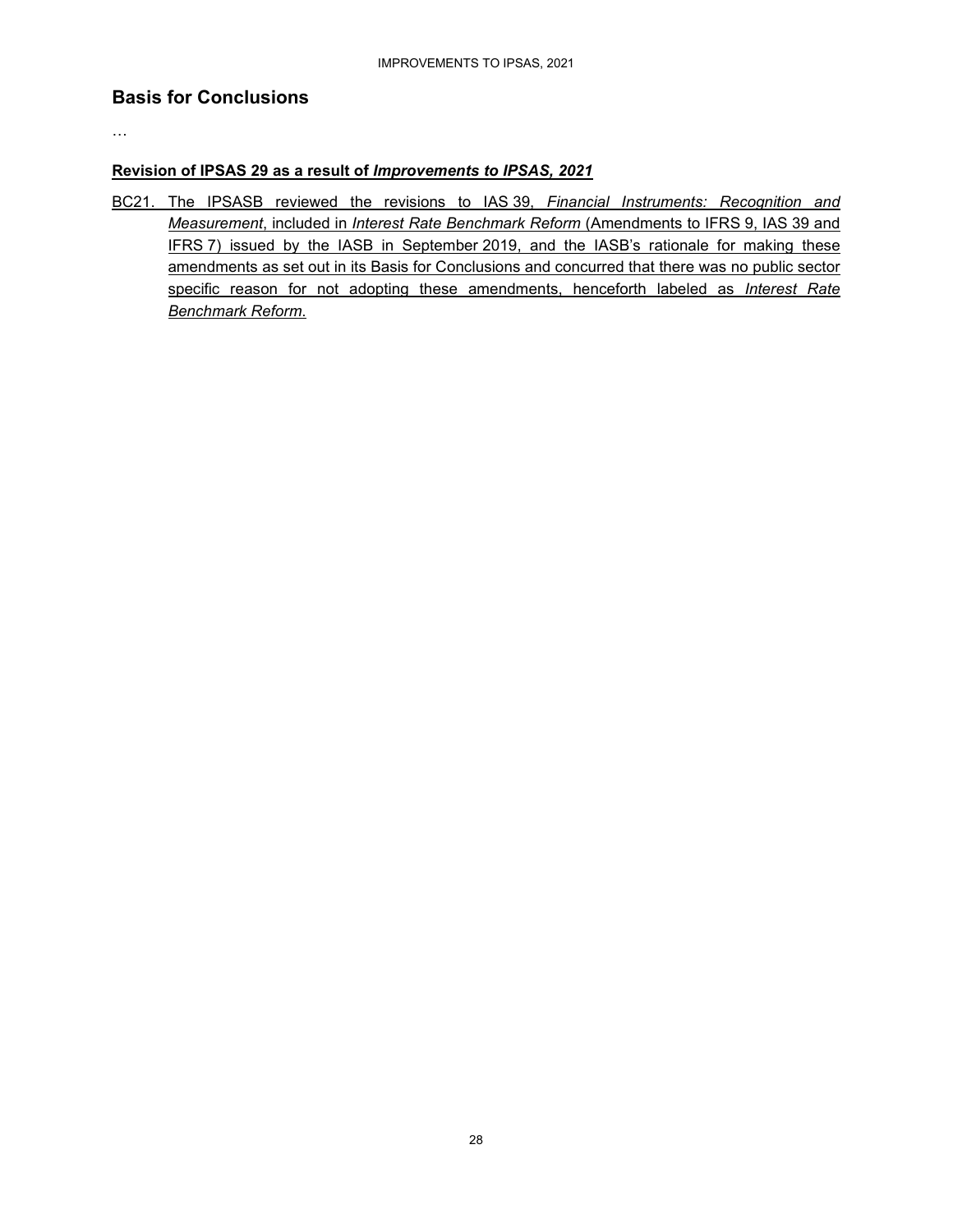### **Amendment: Part II-1c**

### **Amendments to IPSAS 30,** *Financial Instruments: Disclosures*

Paragraphs 28H, 52K**–**52L are added. A new subheading is added before paragraph 28H. New text is underlined.

…

### **Other Disclosures**

…

#### **Hedge Accounting**

...

Uncertainty Arising from Interest Rate Benchmark Reform

- 28H. For hedging relationships to which an entity applies the exceptions set out in paragraphs 155D-155L of IPSAS 41 or paragraphs 113D–113N of IPSAS 29, *Financial Instruments: Recognition and Measurement* an entity shall disclose:
	- (a) The significant interest rate benchmarks to which the entity's hedging relationships are exposed;
	- (b) The extent of the risk exposure the entity manages that is directly affected by the interest rate benchmark reform;
	- (c) How the entity is managing the process to transition to alternative benchmark rates;
	- (d) A description of significant assumptions or judgments the entity made in applying these paragraphs (for example, assumptions or judgments about when the uncertainty arising from interest rate benchmark reform is no longer present with respect to the timing and the amount of the interest rate benchmark-based cash flows); and
	- (e) The nominal amount of the hedging instruments in those hedging relationships.

…

### **Effective Date and Transition**

...

- 52K. **Paragraphs 28H and 52L were added by** *Improvements to IPSAS, 2021***, issued in January 2022. An entity shall apply these amendments when it applies the** *Interest Rate Benchmark Reform* **amendments to IPSAS 29 or IPSAS 41.**
- 52L. In the reporting period in which an entity first applies *Interest Rate Benchmark Reform amendments*, an entity is not required to present the quantitative information required by paragraph 33(f) of IPSAS 3, *Accounting Policies, Changes in Accounting Estimates and Errors*.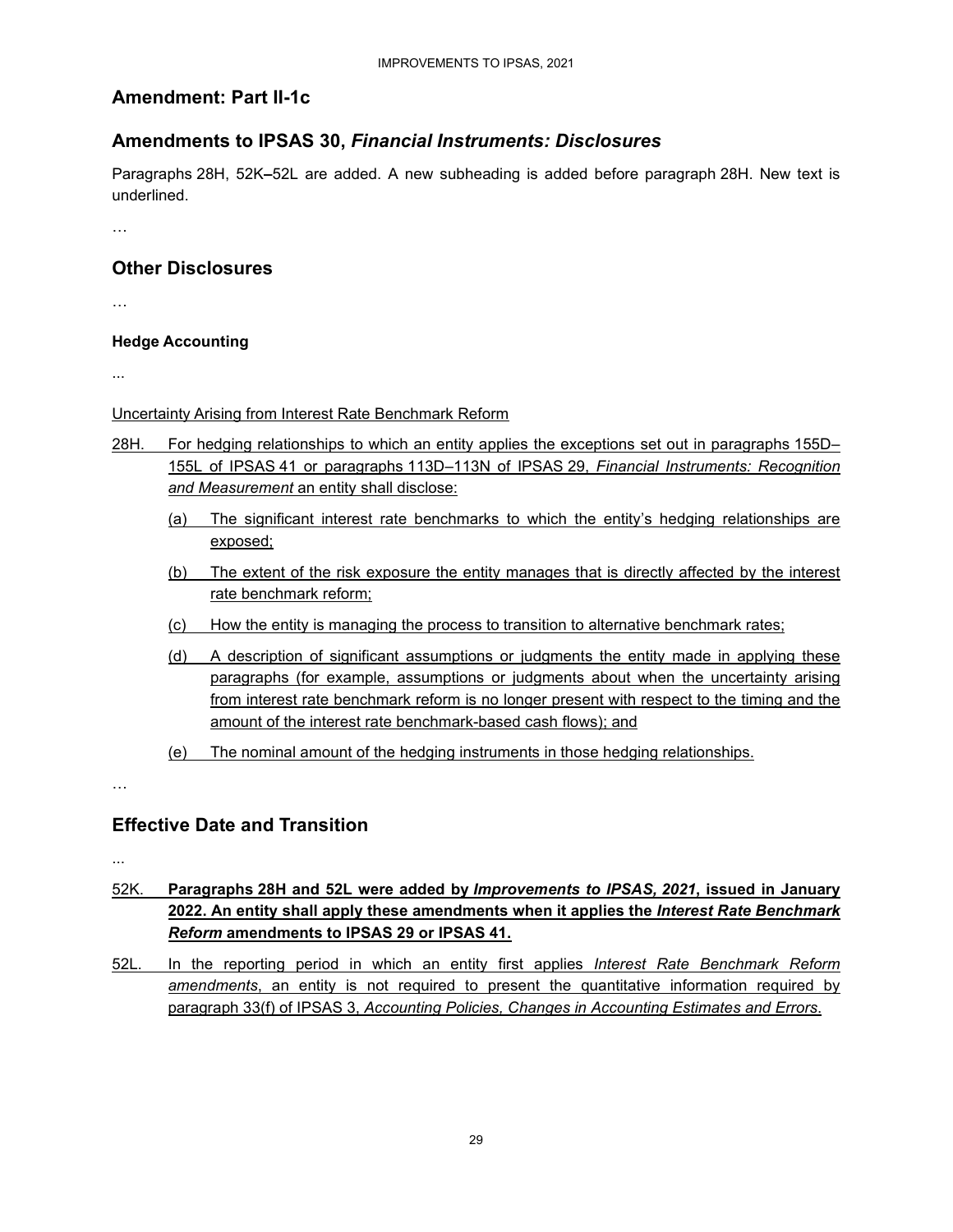### **Basis for Conclusions**

…

#### **Revision of IPSAS 30 as a result of** *Improvements to IPSAS, 2021*

BC12. The IPSASB reviewed the revisions to IFRS 7, *Financial Instruments: Disclosures*, included in *Interest Rate Benchmark Reform* (Amendments to IFRS 9, IAS 39 and IFRS 7) issued by the IASB in September 2019, and the IASB's rationale for making these amendments as set out in its Basis for Conclusions and concurred that there was no public sector specific reason for not adopting these amendments, henceforth labeled as *Interest Rate Benchmark Reform*.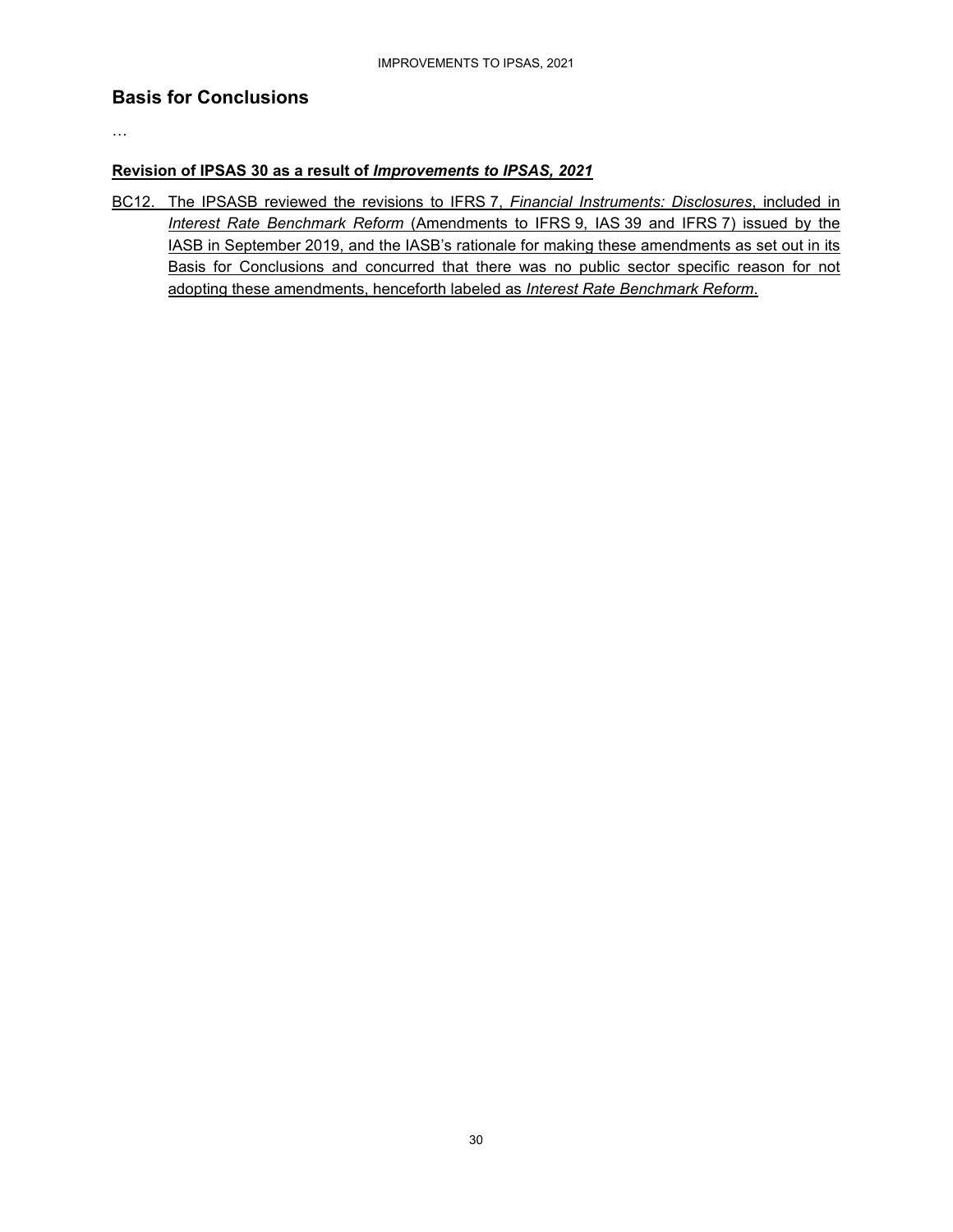### **Amendment: Part II-2a**

### **Amendments to IPSAS 41,** *Financial Instruments*

Paragraphs 72A–72E, 155M–155Z, 156F and 191–194 are added. A new heading is inserted before paragraph 155N and 191 and new subheadings are inserted before paragraphs 72A, 155T, 155V, and 155X. New text is underlined.

…

### **Measurement**

…

#### **Amortized Cost Measurement**

…

#### *Changes in the Basis for Determining the Contractual Cash Flows as a Result of Interest Rate Benchmark Reform*

- 72A. An entity shall apply paragraphs 72B–72E to a financial asset or financial liability if, and only if, the basis for determining the contractual cash flows of that financial asset or financial liability changes as a result of interest rate benchmark reform. For this purpose, the term 'interest rate benchmark reform' refers to the market-wide reform of an interest rate benchmark as described in paragraph 155B.
- 72B. The basis for determining the contractual cash flows of a financial asset or financial liability can change:
	- (a) By amending the contractual terms specified at the initial recognition of the financial instrument (for example, the contractual terms are amended to replace the referenced interest rate benchmark with an alternative benchmark rate);
	- (b) In a way that was not considered by—or contemplated in—the contractual terms at the initial recognition of the financial instrument, without amending the contractual terms (for example, the method for calculating the interest rate benchmark is altered without amending the contractual terms); and/or
	- (c) Because of the activation of an existing contractual term (for example, an existing fallback clause is triggered).
- 72C. As a practical expedient, an entity shall apply paragraph AG160 to account for a change in the basis for determining the contractual cash flows of a financial asset or financial liability that is required by interest rate benchmark reform. This practical expedient applies only to such changes and only to the extent the change is required by interest rate benchmark reform (see also paragraph 72E). For this purpose, a change in the basis for determining the contractual cash flows is required by interest rate benchmark reform if, and only if, both these conditions are met:
	- (a) The change is necessary as a direct consequence of interest rate benchmark reform; and
	- (b) The new basis for determining the contractual cash flows is economically equivalent to the previous basis (i.e., the basis immediately preceding the change).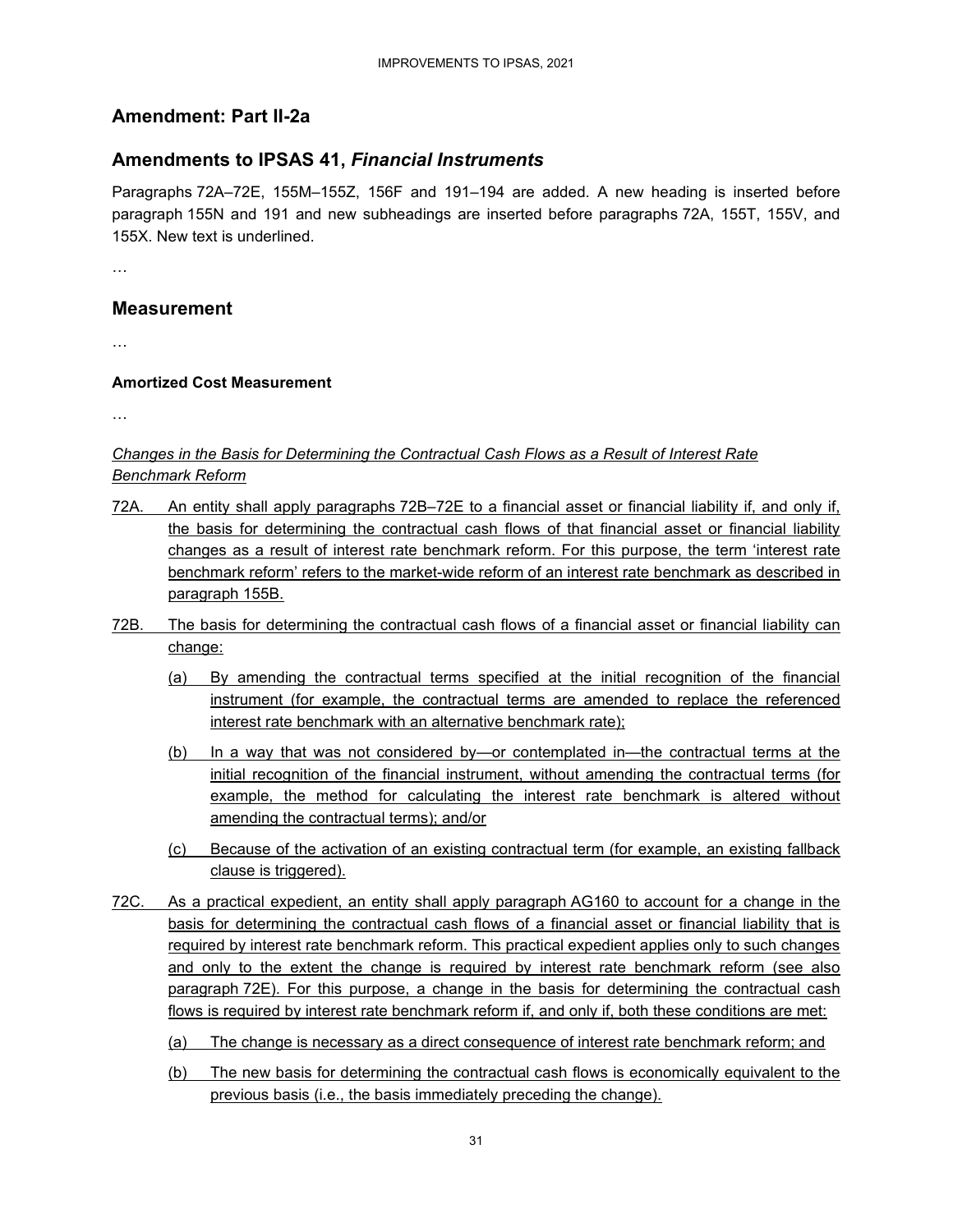- 72D. Examples of changes that give rise to a new basis for determining the contractual cash flows that is economically equivalent to the previous basis (i.e., the basis immediately preceding the change) are:
	- (a) The replacement of an existing interest rate benchmark used to determine the contractual cash flows of a financial asset or financial liability with an alternative benchmark rate—or the implementation of such a reform of an interest rate benchmark by altering the method used to calculate the interest rate benchmark—with the addition of a fixed spread necessary to compensate for the basis difference between the existing interest rate benchmark and the alternative benchmark rate;
	- (b) Changes to the reset period, reset dates or the number of days between coupon payment dates in order to implement the reform of an interest rate benchmark; and
	- (c) The addition of a fallback provision to the contractual terms of a financial asset or financial liability to enable any change described in (a) and (b) above to be implemented.
- 72E. If changes are made to a financial asset or financial liability in addition to changes to the basis for determining the contractual cash flows required by interest rate benchmark reform, an entity shall first apply the practical expedient in paragraph 72C to the changes required by interest rate benchmark reform. The entity shall then apply the applicable requirements in this Standard to any additional changes to which the practical expedient does not apply. If the additional change does not result in the derecognition of the financial asset or financial liability, the entity shall apply paragraph 71 or paragraph AG161, as applicable, to account for that additional change. If the additional change results in the derecognition of the financial asset or financial liability, the entity shall apply the derecognition requirements.

...

### **Temporary Exceptions from Applying Specific Hedge Accounting Requirements**

…

### *End of Application*

...

155M. An entity shall prospectively cease applying paragraphs 155G and 155H at the earlier of:

- (a) When changes required by interest rate benchmark reform are made to the noncontractually specified risk component applying paragraph 155N; or
- (b) When the hedging relationship in which the non-contractually specified risk component is designated is discontinued.

### **Additional Temporary Exceptions Arising from Interest Rate Benchmark Reform**

155N. As and when the requirements in paragraphs 155D–155H cease to apply to a hedging relationship (see paragraphs 155I–155M), an entity shall amend the formal designation of that hedging relationship as previously documented to reflect the changes required by interest rate benchmark reform, i.e., the changes are consistent with the requirements in paragraphs 72B– 72D. In this context, the hedge designation shall be amended only to make one or more of these changes: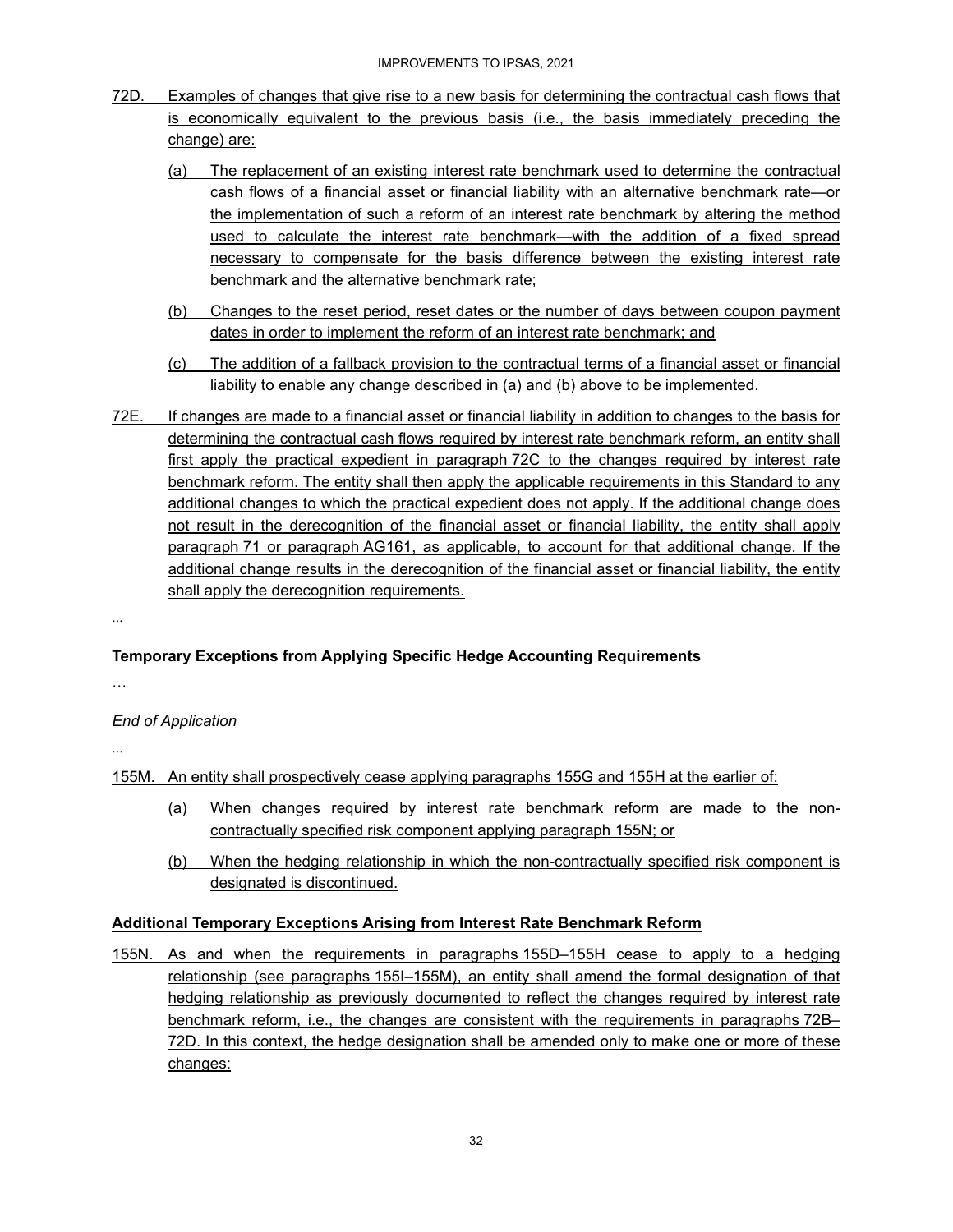- (a) Designating an alternative benchmark rate (contractually or non-contractually specified) as a hedged risk;
- (b) Amending the description of the hedged item, including the description of the designated portion of the cash flows or fair value being hedged; or
- (c) Amending the description of the hedging instrument.
- 155O. An entity also shall apply the requirement in paragraph 155N(c) if these three conditions are met:
	- (a) The entity makes a change required by interest rate benchmark reform using an approach other than changing the basis for determining the contractual cash flows of the hedging instrument (as described in paragraph 72B);
	- (b) The original hedging instrument is not derecognized; and
	- (c) The chosen approach is economically equivalent to changing the basis for determining the contractual cash flows of the original hedging instrument (as described in paragraphs 72C and 72D).
- 155P. The requirements in paragraphs 155D–155H may cease to apply at different times. Therefore, in applying paragraph 155N, an entity may be required to amend the formal designation of its hedging relationships at different times, or may be required to amend the formal designation of a hedging relationship more than once. When, and only when, such a change is made to the hedge designation, an entity shall apply paragraphs 155T–155Y as applicable. An entity also shall apply paragraph 137 (for a fair value hedge) or paragraph 140 (for a cash flow hedge) to account for any changes in the fair value of the hedged item or the hedging instrument.
- 155Q. An entity shall amend a hedging relationship as required in paragraph 155N by the end of the reporting period during which a change required by interest rate benchmark reform is made to the hedged risk, hedged item or hedging instrument. For the avoidance of doubt, such an amendment to the formal designation of a hedging relationship constitutes neither the discontinuation of the hedging relationship nor the designation of a new hedging relationship.
- 155R. If changes are made in addition to those changes required by interest rate benchmark reform to the financial asset or financial liability designated in a hedging relationship (as described in paragraphs 72B–72D) or to the designation of the hedging relationship (as required by paragraph 155N), an entity shall first apply the applicable requirements in this Standard to determine if those additional changes result in the discontinuation of hedge accounting. If the additional changes do not result in the discontinuation of hedge accounting, an entity shall amend the formal designation of the hedging relationship as specified in paragraph 155N.
- 155S. Paragraphs 155T–155Z provide exceptions to the requirements specified in those paragraphs only. An entity shall apply all other hedge accounting requirements in this Standard, including the qualifying criteria in paragraph 129, to hedging relationships that were directly affected by interest rate benchmark reform.

### *Accounting for Qualifying Hedging Relationships*

### Cash Flow Hedges

155T. For the purpose of applying paragraph 140, at the point when an entity amends the description of a hedged item as required in paragraph 155N(b), the amount accumulated in the cash flow hedge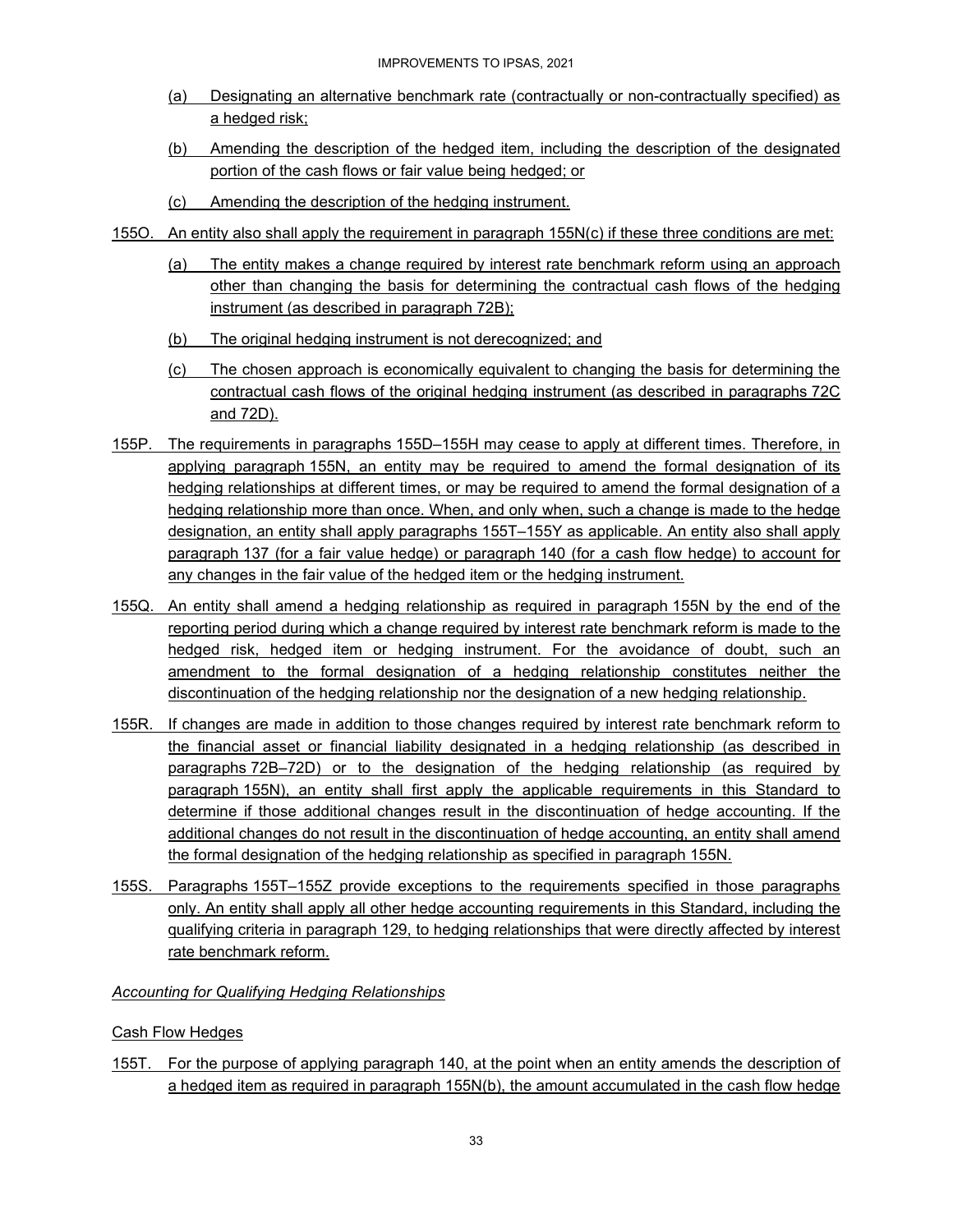reserve shall be deemed to be based on the alternative benchmark rate on which the hedged future cash flows are determined.

155U. For a discontinued hedging relationship, when the interest rate benchmark on which the hedged future cash flows had been based is changed as required by interest rate benchmark reform, for the purpose of applying paragraph 141 in order to determine whether the hedged future cash flows are expected to occur, the amount accumulated in the cash flow hedge reserve for that hedging relationship shall be deemed to be based on the alternative benchmark rate on which the hedged future cash flows will be based.

#### *Groups of Items*

- 155V. When an entity applies paragraph 155N to groups of items designated as hedged items in a fair value or cash flow hedge, the entity shall allocate the hedged items to subgroups based on the benchmark rate being hedged and designate the benchmark rate as the hedged risk for each subgroup. For example, in a hedging relationship in which a group of items is hedged for changes in an interest rate benchmark subject to interest rate benchmark reform, the hedged cash flows or fair value of some items in the group could be changed to reference an alternative benchmark rate before other items in the group are changed. In this example, in applying paragraph 155N, the entity would designate the alternative benchmark rate as the hedged risk for that relevant subgroup of hedged items. The entity would continue to designate the existing interest rate benchmark as the hedged risk for the other subgroup of hedged items until the hedged cash flows or fair value of those items are changed to reference the alternative benchmark rate or the items expire and are replaced with hedged items that reference the alternative benchmark rate.
- 155W. An entity shall assess separately whether each subgroup meets the requirements in paragraph 146 to be an eligible hedged item. If any subgroup fails to meet the requirements in paragraph 146, the entity shall discontinue hedge accounting prospectively for the hedging relationship in its entirety. An entity also shall apply the requirements in paragraphs 137 and 140 to account for ineffectiveness related to the hedging relationship in its entirety.

#### *Designation of Risk Components*

- 155X. An alternative benchmark rate designated as a non-contractually specified risk component that is not separately identifiable (see paragraphs 128(a) and AG257) at the date it is designated shall be deemed to have met that requirement at that date, if, and only if, the entity reasonably expects the alternative benchmark rate will be separately identifiable within 24 months. The 24-month period applies to each alternative benchmark rate separately and starts from the date the entity designates the alternative benchmark rate as a non-contractually specified risk component for the first time (ie the 24-month period applies on a rate-by-rate basis).
- 155Y. If subsequently an entity reasonably expects that the alternative benchmark rate will not be separately identifiable within 24 months from the date the entity designated it as a noncontractually specified risk component for the first time, the entity shall cease applying the requirement in paragraph 155X to that alternative benchmark rate and discontinue hedge accounting prospectively from the date of that reassessment for all hedging relationships in which the alternative benchmark rate was designated as a non-contractually specified risk component.
- 155Z. In addition to those hedging relationships specified in paragraph 155N, an entity shall apply the requirements in paragraphs 155X and 155Y to new hedging relationships in which an alternative benchmark rate is designated as a non-contractually specified risk component (see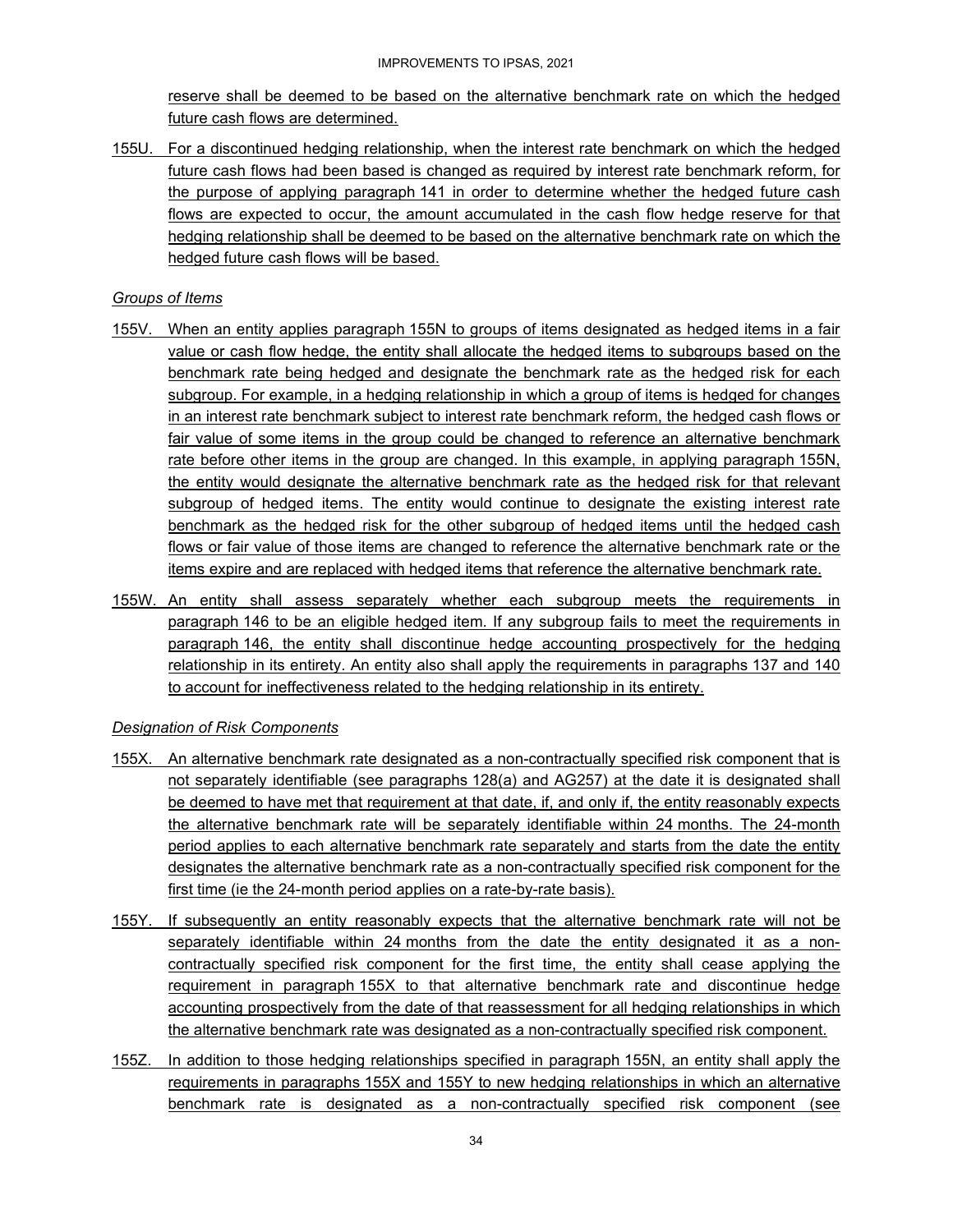#### IMPROVEMENTS TO IPSAS, 2021

paragraphs 128(a) and AG257) when, because of interest rate benchmark reform, that risk component is not separately identifiable at the date it is designated.

### **Effective Date and Transition**

### **Effective Date**

…

156F. **Paragraphs 72A–72E, 155M–155Z, and 191-194 were added by** *Improvements to IPSAS, 2021***, issued in January 2022. An entity shall apply these amendments for annual financial statements covering periods beginning on or after January 1, 2023. Earlier application is permitted. If an entity applies these amendments for an earlier period, it shall disclose that fact.** 

…

### **Transition**

...

### **Transition for Interest Rate Benchmark Reform—Phase 2**

- 191. An entity shall apply *Interest Rate Benchmark Reform—Phase 2* amendments retrospectively in accordance with IPSAS 3, except as specified in paragraphs 192–194.
- 192. An entity shall designate a new hedging relationship (for example, as described in paragraph 155Z) only prospectively (i.e., an entity is prohibited from designating a new hedge accounting relationship in prior periods). However, an entity shall reinstate a discontinued hedging relationship if, and only if, these conditions are met:
	- (a) The entity had discontinued that hedging relationship solely due to changes required by interest rate benchmark reform and the entity would not have been required to discontinue that hedging relationship if these amendments had been applied at that time; and
	- (b) At the beginning of the reporting period in which an entity first applies these amendments (date of initial application of these amendments), that discontinued hedging relationship meets the qualifying criteria for hedge accounting (after taking into account these amendments).
- 193. If, in applying paragraph 192, an entity reinstates a discontinued hedging relationship, the entity shall read references in paragraphs 155X and 155Y to the date the alternative benchmark rate is designated as a non-contractually specified risk component for the first time as referring to the date of initial application of these amendments (i.e., the 24-month period for that alternative benchmark rate designated as a non-contractually specified risk component begins from the date of initial application of these amendments).
- 194. An entity is not required to restate prior periods to reflect the application of these amendments. The entity may restate prior periods if, and only if, it is possible without the use of hindsight. If an entity does not restate prior periods, the entity shall recognize any difference between the previous carrying amount and the carrying amount at the beginning of the annual reporting period that includes the date of initial application of these amendments in the opening net assets/equity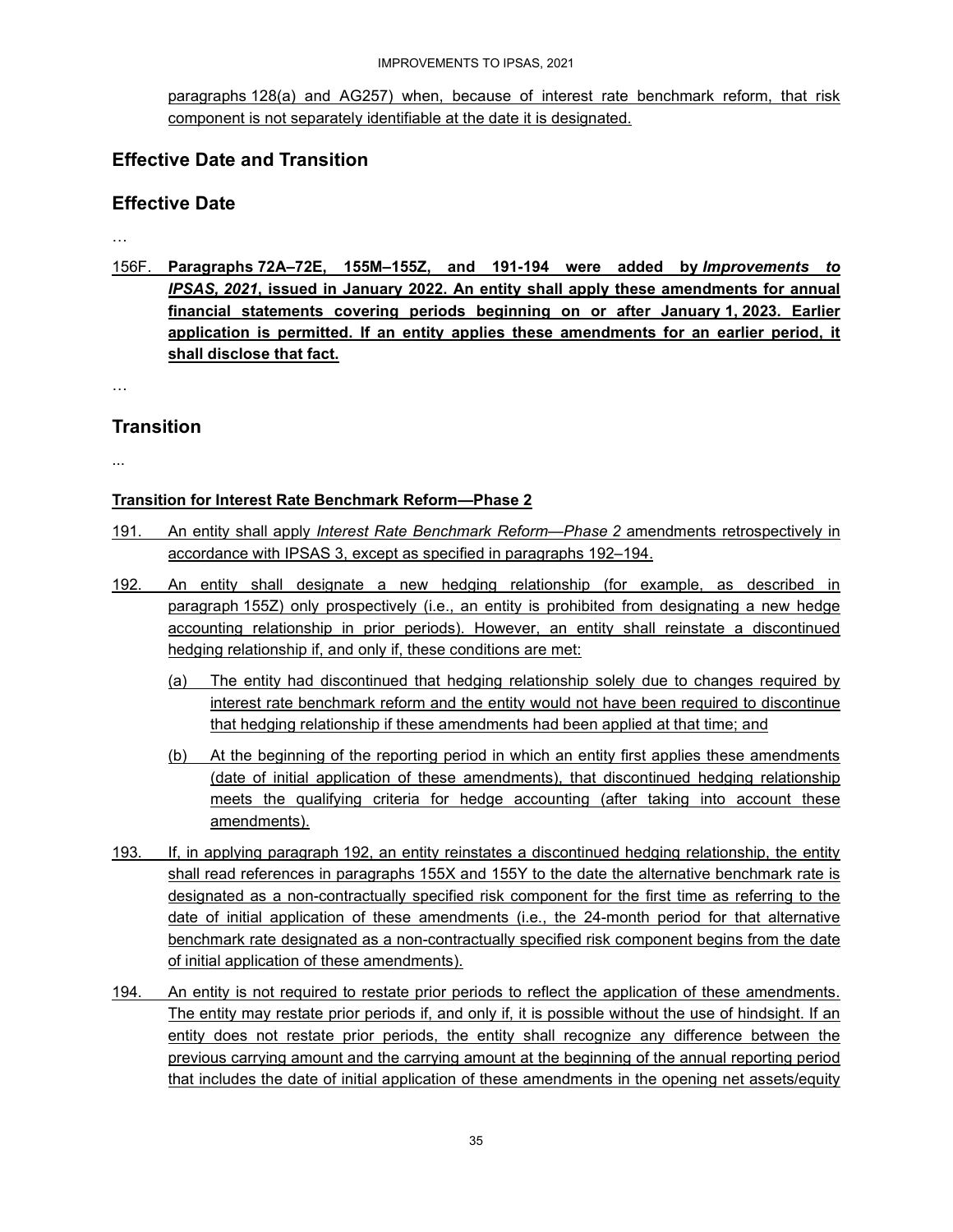#### IMPROVEMENTS TO IPSAS, 2021

(or other component of net assets/equity, as appropriate) of the annual reporting period that includes the date of initial application of these amendments.

…

### **Basis for Conclusions**

…

#### **Revision of IPSAS 41 as a result of** *Improvements to IPSAS, 2021*

BC51. The IPSASB reviewed the revisions to IFRS 9, *Financial Instruments*, included in *Interest Rate Benchmark Reform—Phase 2* (Amendments to IFRS 9, IAS 39, IFRS 7, IFRS 4 and IFRS 16) issued by the IASB in August 2020, and the IASB's rationale for making these amendments as set out in its Basis for Conclusions and concurred that there was no public sector specific reason for not adopting these amendments, henceforth labeled as *Interest Rate Benchmark Reform— Phase 2*.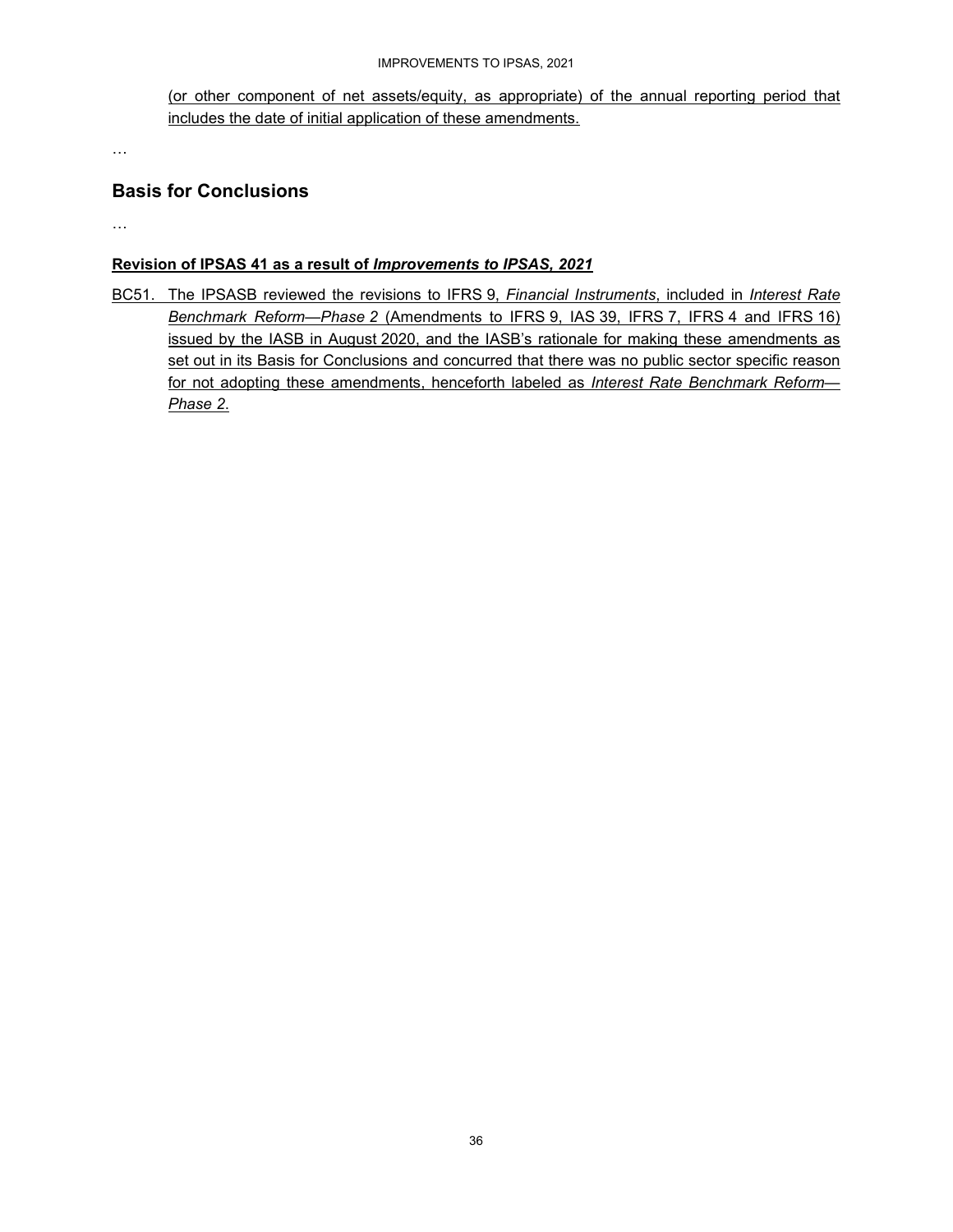### **Amendment: Part II-2b**

### **Amendments to IPSAS 29,** *Financial Instruments: Recognition and Measurement*

Paragraphs 113O–113ZC,125J–125M are added. New headings are inserted before paragraph 113P. New subheadings are inserted before paragraphs 113V, 113W, 113Y, 113ZA and AG20A. New text is underlined and deleted text is struck through.

…

### **Hedge Accounting**

…

#### **Temporary Exceptions from Applying Specific Hedge Accounting Requirements**

...

#### *End of Application*

...

113O. An entity shall prospectively cease applying paragraphs 113H and 113I at the earlier of:

- (a) When changes required by interest rate benchmark reform are made to the noncontractually specified risk portion applying paragraph 113P; or
- (b) When the hedging relationship in which the non-contractually specified risk portion is designated is discontinued.

#### **Additional Temporary Exceptions Arising from Interest Rate Benchmark Reform**

#### *Hedge Accounting*

- 113P. As and when the requirements in paragraphs 113D–113I cease to apply to a hedging relationship (see paragraphs 113J–113O), an entity shall amend the formal designation of that hedging relationship as previously documented to reflect the changes required by interest rate benchmark reform, i.e., the changes are consistent with the requirements in paragraphs 72B–72D of IPSAS 41. In this context, the hedge designation shall be amended only to make one or more of these changes:
	- (a) Designating an alternative benchmark rate (contractually or non-contractually specified) as a hedged risk;
	- (b) Amending the description of the hedged item, including the description of the designated portion of the cash flows or fair value being hedged;
	- (c) Amending the description of the hedging instrument; or
	- (d) Amending the description of how the entity will assess hedge effectiveness.
- 113Q. An entity also shall apply the requirement in paragraph 113P(c) if these three conditions are met:
	- (a) The entity makes a change required by interest rate benchmark reform using an approach other than changing the basis for determining the contractual cash flows of the hedging instrument (as described in paragraph 72B of IPSAS 41);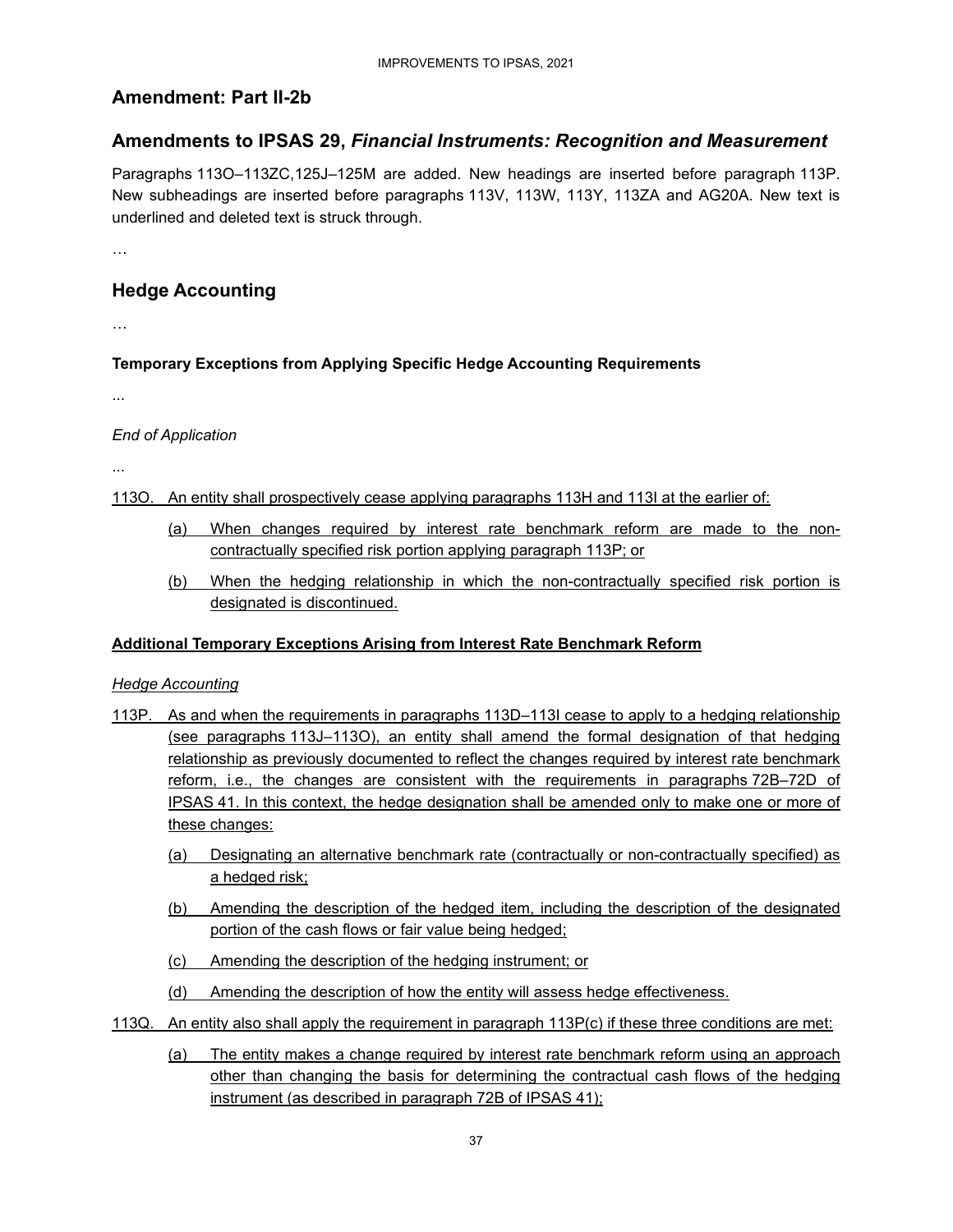- (b) The original hedging instrument is not derecognized; and
- (c) The chosen approach is economically equivalent to changing the basis for determining the contractual cash flows of the original hedging instrument (as described in paragraphs 72C and 72D of IPSAS 41).
- 113R. The requirements in paragraphs 113D–113I may cease to apply at different times. Therefore, applying paragraph 113P, an entity may be required to amend the formal designation of its hedging relationships at different times, or may be required to amend the formal designation of a hedging relationship more than once. When, and only when, such a change is made to the hedge designation, an entity shall apply paragraphs 113V–113ZB as applicable. An entity also shall apply paragraph 99 (for a fair value hedge) or paragraph 107 (for a cash flow hedge) to account for any changes in the fair value of the hedged item or the hedging instrument.
- 113S. An entity shall amend a hedging relationship as required in paragraph 113P by the end of the reporting period during which a change required by interest rate benchmark reform is made to the hedged risk, hedged item or hedging instrument. For the avoidance of doubt, such an amendment to the formal designation of a hedging relationship constitutes neither the discontinuation of the hedging relationship nor the designation of a new hedging relationship.
- 113T. If changes are made in addition to those changes required by interest rate benchmark reform to the financial asset or financial liability designated in a hedging relationship (as described in paragraphs 72B–72D of IPSAS 41) or to the designation of the hedging relationship (as required by paragraph 113P), an entity shall first apply the applicable requirements in this Standard to determine if those additional changes result in the discontinuation of hedge accounting. If the additional changes do not result in the discontinuation of hedge accounting, an entity shall amend the formal designation of the hedging relationship as specified in paragraph 113P.
- 113U. Paragraphs 113V–113ZC provide exceptions to the requirements specified in those paragraphs only. An entity shall apply all other hedge accounting requirements in this Standard, including the qualifying criteria in paragraph 98, to hedging relationships that were directly affected by interest rate benchmark reform.

#### *Accounting for Qualifying Hedging Relationships*

#### Retrospective Effectiveness Assessment

113V. For the purpose of assessing the retrospective effectiveness of a hedging relationship on a cumulative basis applying paragraph 98(e) and only for this purpose, an entity may elect to reset to zero the cumulative fair value changes of the hedged item and hedging instrument when ceasing to apply paragraph 113G as required by paragraph 113M. This election is made separately for each hedging relationship (i.e., on an individual hedging relationship basis).

Cash Flow Hedges

- 113W. For the purpose of applying paragraph 108, at the point when an entity amends the description of a hedged item as required in paragraph 113P(b), the cumulative gain or loss in net assets/equity shall be deemed to be based on the alternative benchmark rate on which the hedged future cash flows are determined.
- 113X. For a discontinued hedging relationship, when the interest rate benchmark on which the hedged future cash flows had been based is changed as required by interest rate benchmark reform, for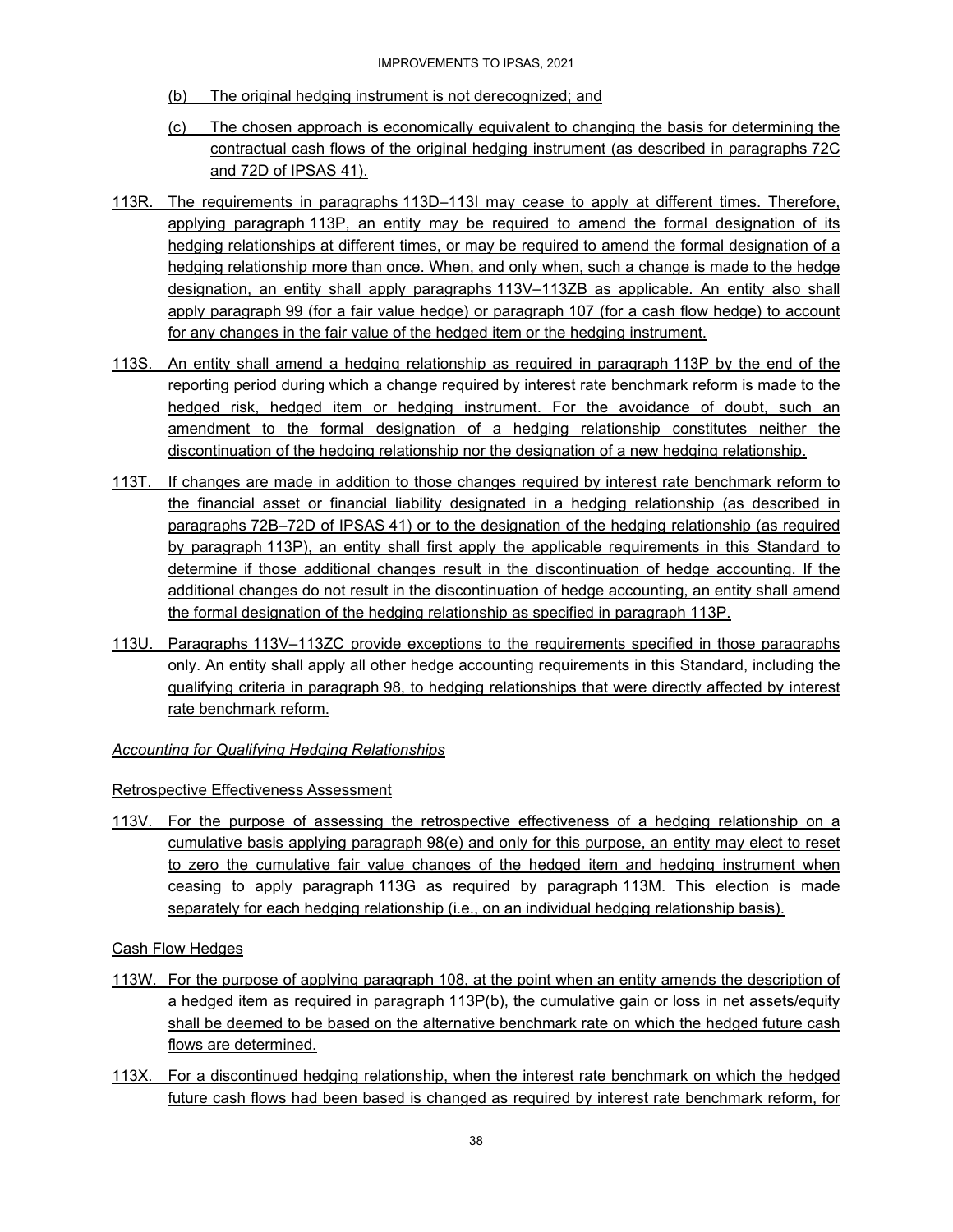the purpose of applying paragraph 112(c) in order to determine whether the hedged future cash flows are expected to occur, the amount accumulated in net assets/equity for that hedging relationship shall be deemed to be based on the alternative benchmark rate on which the hedged future cash flows will be based.

#### *Groups of Items*

- 113Y. When an entity applies paragraph 113P to groups of items designated as hedged items in a fair value or cash flow hedge, the entity shall allocate the hedged items to subgroups based on the benchmark rate being hedged and designate the benchmark rate as the hedged risk for each subgroup. For example, in a hedging relationship in which a group of items is hedged for changes in an interest rate benchmark subject to interest rate benchmark reform, the hedged cash flows or fair value of some items in the group could be changed to reference an alternative benchmark rate before other items in the group are changed. In this example, in applying paragraph 113P, the entity would designate the alternative benchmark rate as the hedged risk for that relevant subgroup of hedged items. The entity would continue to designate the existing interest rate benchmark as the hedged risk for the other subgroup of hedged items until the hedged cash flows or fair value of those items are changed to reference the alternative benchmark rate or the items expire and are replaced with hedged items that reference the alternative benchmark rate.
- 113Z. An entity shall assess separately whether each subgroup meets the requirements in paragraphs 87 and 93 to be an eligible hedged item. If any subgroup fails to meet the requirements in paragraphs 87 and 93, the entity shall discontinue hedge accounting prospectively for the hedging relationship in its entirety. An entity also shall apply the requirements in paragraphs 99 or 107 to account for ineffectiveness related to the hedging relationship in its entirety.

#### *Designating Financial Items as Hedged Items*

- 113ZA. An alternative benchmark rate designated as a non-contractually specified risk portion that is not separately identifiable (see paragraphs 90 and AG139) at the date it is designated shall be deemed to have met that requirement at that date, if, and only if, the entity reasonably expects the alternative benchmark rate will be separately identifiable within 24 months. The 24-month period applies to each alternative benchmark rate separately and starts from the date the entity designates the alternative benchmark rate as a non-contractually specified risk portion for the first time (i.e., the 24-month period applies on a rate-by-rate basis).
- 113ZB. If subsequently an entity reasonably expects that the alternative benchmark rate will not be separately identifiable within 24 months from the date the entity designated it as a noncontractually specified risk portion for the first time, the entity shall cease applying the requirement in paragraph 113ZA to that alternative benchmark rate and discontinue hedge accounting prospectively from the date of that reassessment for all hedging relationships in which the alternative benchmark rate was designated as a non-contractually specified risk portion.
- 113ZC. In addition to those hedging relationships specified in paragraph 113P, an entity shall apply the requirements in paragraphs 113ZA and 113ZB to new hedging relationships in which an alternative benchmark rate is designated as a non-contractually specified risk portion (see paragraphs 90 and AG139) when, because of interest rate benchmark reform, that risk portion is not separately identifiable at the date it is designated.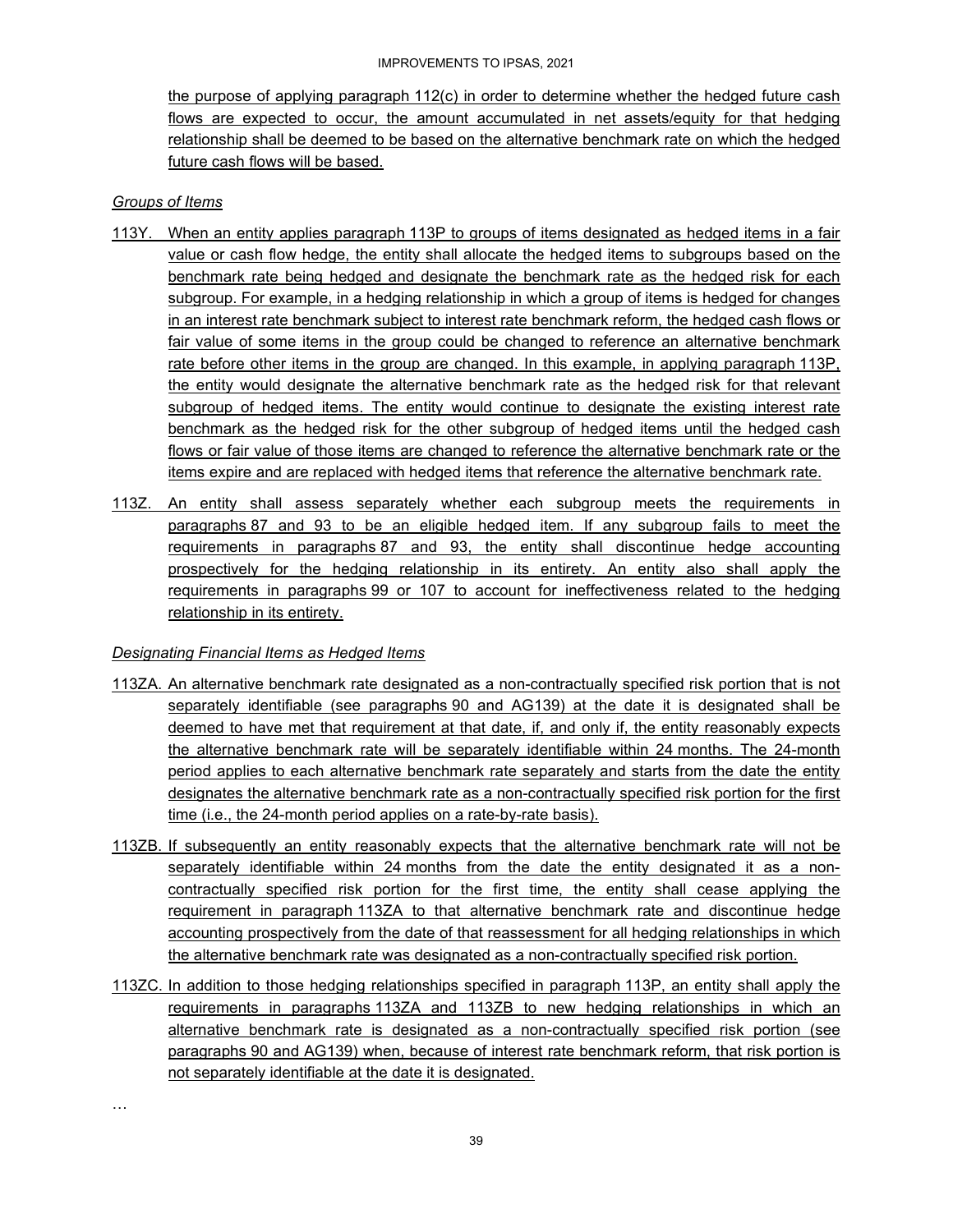### **Effective Date and Transition**

...

- 125J. **Paragraphs 113O–113ZC, 125K–125M were added by** *Improvements to IPSAS, 2021***, issued in January 2022. An entity shall apply these amendments for annual financial statements covering periods beginning on or after January 1, 2022. Earlier application is permitted. If an entity applies these amendments for an earlier period, it shall disclose that fact. An entity shall apply these amendments retrospectively in accordance with IPSAS 3, except as specified in paragraphs 125K–125M.**
- 125K. An entity shall designate a new hedging relationship (for example, as described in paragraph 113ZC) only prospectively (i.e., an entity is prohibited from designating a new hedge accounting relationship in prior periods). However, an entity shall reinstate a discontinued hedging relationship if, and only if, these conditions are met:
	- (a) The entity had discontinued that hedging relationship solely due to changes required by interest rate benchmark reform and the entity would not have been required to discontinue that hedging relationship if these amendments had been applied at that time; and
	- (b) At the beginning of the reporting period in which an entity first applies these amendments (date of initial application of these amendments), that discontinued hedging relationship meets the qualifying criteria for hedge accounting (after taking into account these amendments).
- 125L. If, in applying paragraph 125K, an entity reinstates a discontinued hedging relationship, the entity shall read references in paragraphs 113ZA and 113ZB to the date the alternative benchmark rate is designated as a non-contractually specified risk portion for the first time as referring to the date of initial application of these amendments (i.e., the 24-month period for that alternative benchmark rate designated as a non-contractually specified risk portion begins from the date of initial application of these amendments).
- 125M. An entity is not required to restate prior periods to reflect the application of these amendments. The entity may restate prior periods if, and only if, it is possible without the use of hindsight. If an entity does not restate prior periods, the entity shall recognize any difference between the previous carrying amount and the carrying amount at the beginning of the annual reporting period that includes the date of initial application of these amendments in the opening net assets/equity (or other component of net assets/equity, as appropriate) of the annual reporting period that includes the date of initial application of these amendments.

…

### **Basis for Conclusions**

…

### **Revision of IPSAS 29 as a result of** *Improvements to IPSAS, 2021*

…

BC22. The IPSASB reviewed the revisions to IAS 39, *Financial Instruments: Recognition and Measurement*, included in *Interest Rate Benchmark Reform—Phase 2* (Amendments to IFRS 9, IAS 39, IFRS 7, IFRS 4 and IFRS 16) issued by the IASB in August 2020, and the IASB's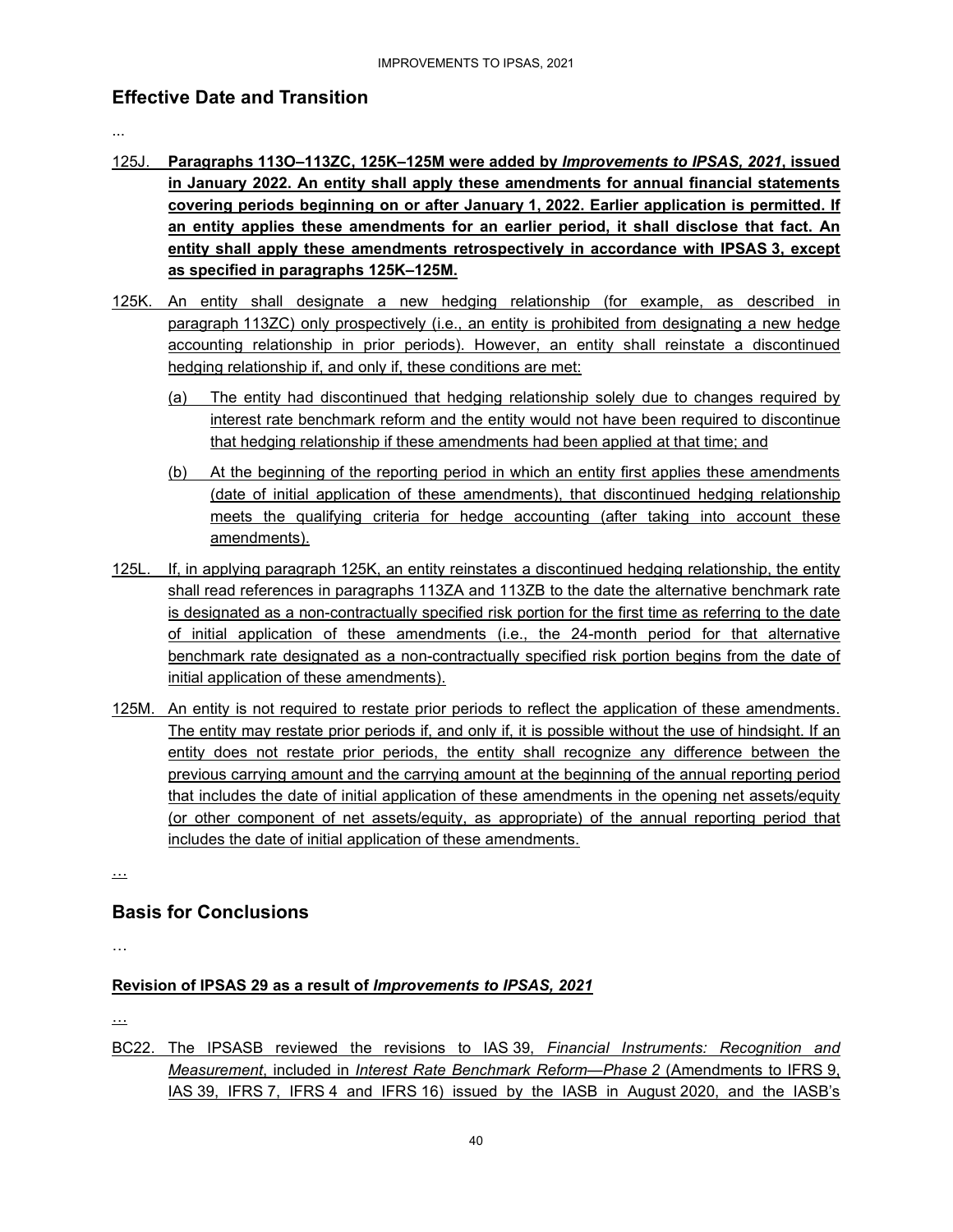rationale for making these amendments as set out in its Basis for Conclusions and concurred that there was no public sector specific reason for not adopting these amendments, henceforth labeled as *Interest Rate Benchmark Reform—Phase 2*.

- BC23. In addition to the above amendments to IPSAS 29 (as amended by IPSAS 41 when it was first published in 2018), the IPSASB considered that entities still applying IPSAS 29 (prior to the adoption of IPSAS 41) could benefit from the amendments to the hedging section included in paragraphs 113A-113ZC of IPSAS 29 (as amended by IPSAS 41 when it was first published in 2018) and the amendments on the practical expedient for changes in the contractual cash flows of financial instruments included in paragraphs 72A-72E of IPSAS 41.
- BC24. While the amendments in paragraphs 72A-72E of IPSAS 41 were unnecessary in the IASB's IPSAS 29 equivalent standard, IAS 39, they are necessary in IPSAS 29 (prior to the adoption of IPSAS 41) because the sections on contractual cash flows are effective until January 1, 2023.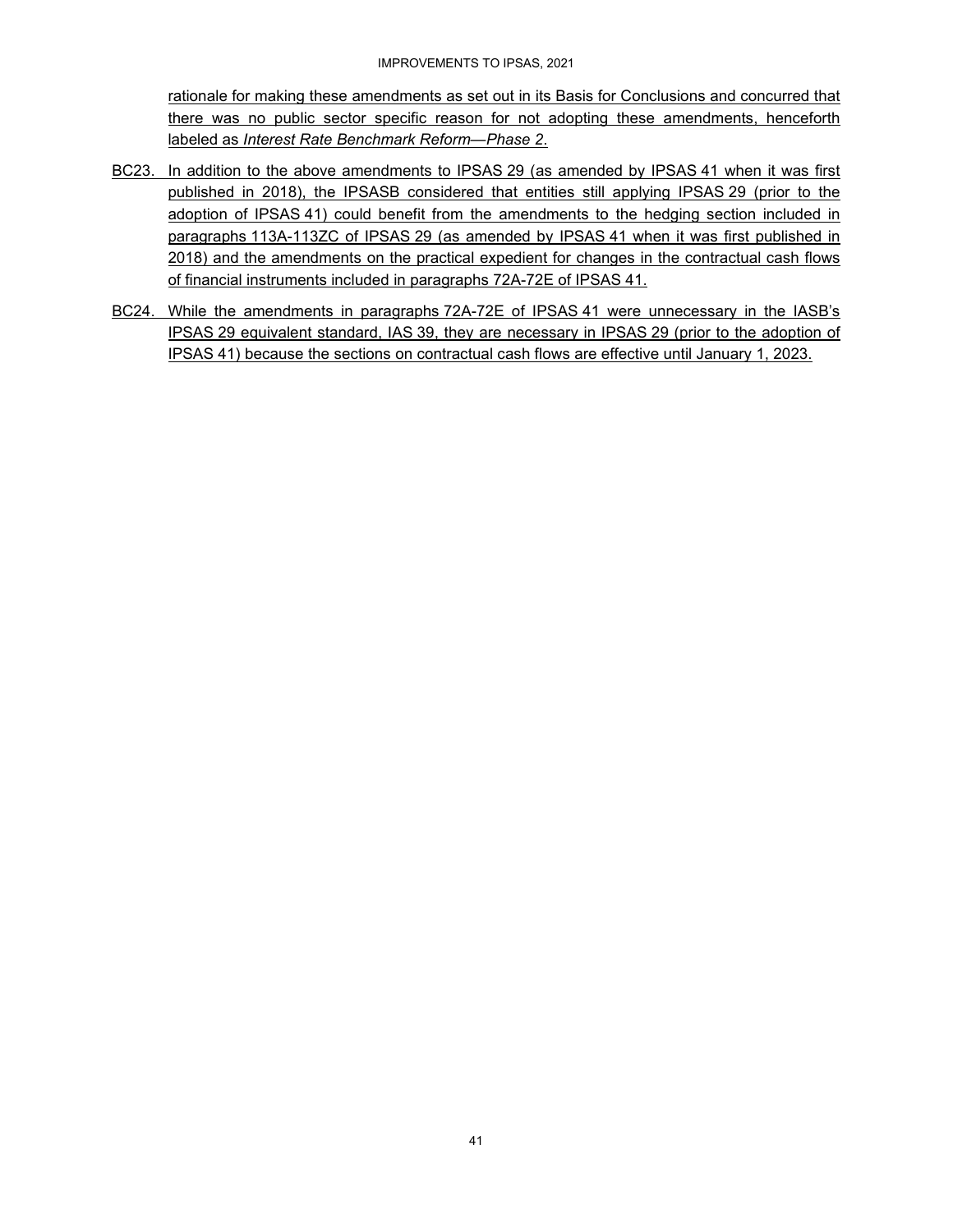### **Amendment: Part II-2c**

### **Amendments to IPSAS 30,** *Financial Instruments: Disclosures*

Paragraphs 28I–28J and 52M–52N are added. A new subheading is inserted before paragraph 28I. New text is underlined.

…

### **Other Disclosures**

…

#### **Hedge Accounting**

...

#### *Additional Disclosures Related to Interest Rate Benchmark Reform*

- 28I. To enable users of financial statements to understand the effect of interest rate benchmark reform on an entity's financial instruments and risk management strategy, an entity shall disclose information about:
	- (a) The nature and extent of risks to which the entity is exposed arising from financial instruments subject to interest rate benchmark reform, and how the entity manages these risks; and
	- (b) The entity's progress in completing the transition to alternative benchmark rates, and how the entity is managing the transition.
- 28J. To meet the objectives in paragraph 28I, an entity shall disclose:
	- (a) How the entity is managing the transition to alternative benchmark rates, its progress at the reporting date and the risks to which it is exposed arising from financial instruments because of the transition;
	- (b) Disaggregated by significant interest rate benchmark subject to interest rate benchmark reform, quantitative information about financial instruments that have yet to transition to an alternative benchmark rate as at the end of the reporting period, showing separately:
		- (i) Non-derivative financial assets;
		- (ii) Non-derivative financial liabilities; and
		- (iii) Derivatives; and
	- (c) If the risks identified in paragraph 28J(a) have resulted in changes to an entity's risk management strategy (see paragraph 26A), a description of these changes.

…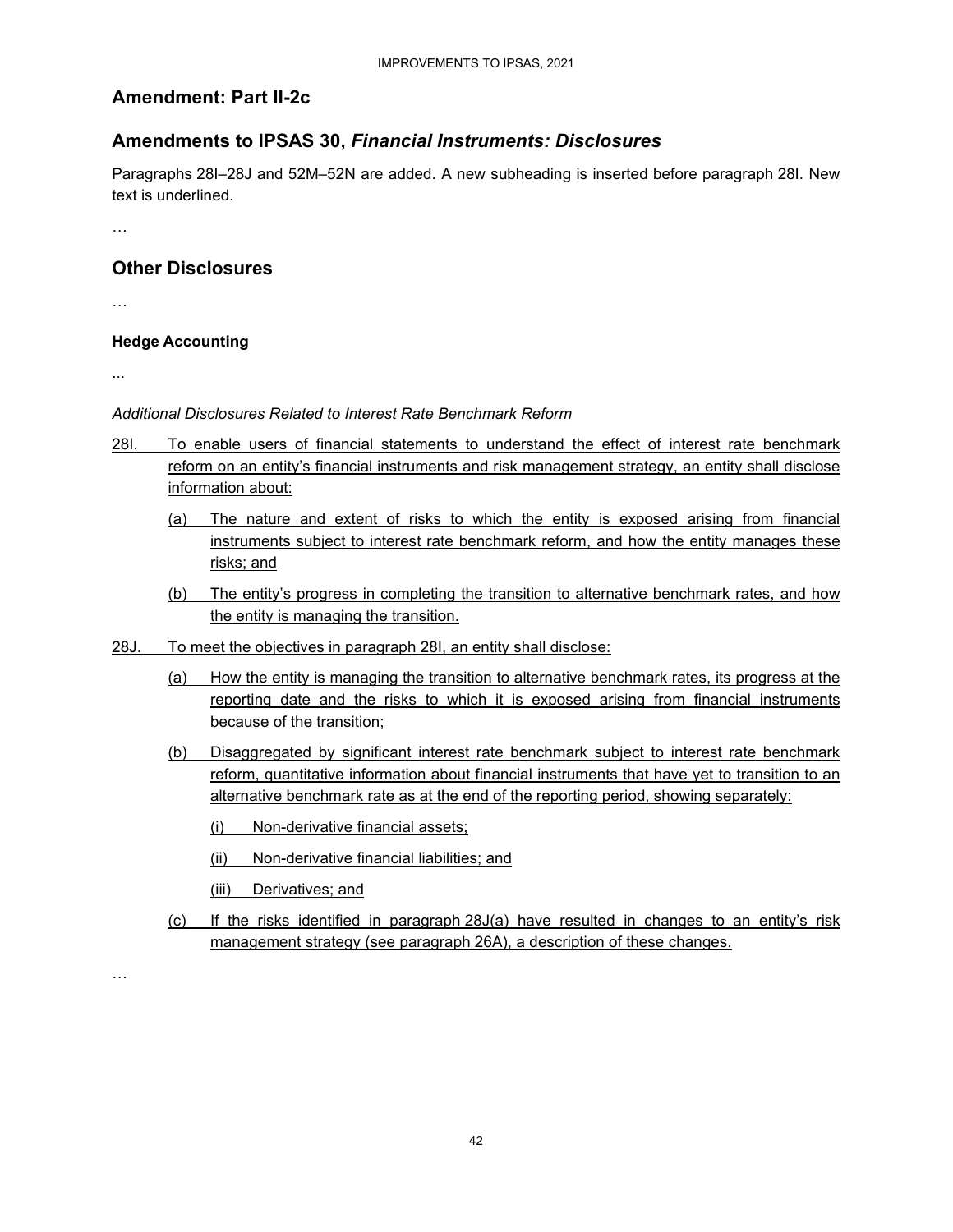### **Effective Date and Transition**

...

- 52M. **Paragraphs 28I–28J and 52N were added by** *Improvements to IPSAS, 2021***, issued in January 2022. An entity shall apply these amendments when it applies the** *Interest Rate Benchmark Reform—Phase 2* **amendments to IPSAS 29 or IPSAS 41.**
- 52N. In the reporting period in which an entity first applies *Interest Rate Benchmark Reform—Phase 2* amendments an entity is not required to present the quantitative information required by paragraph 33(f) of IPSAS 3.

…

### **Basis for Conclusions**

…

### **Revision of IPSAS 30 as a result of** *Improvements to IPSAS, 2021*

BC13. The IPSASB reviewed the revisions to IFRS 7, *Financial Instruments*, included in *Interest Rate Benchmark Reform—Phase 2* (Amendments to IFRS 9, IAS 39, IFRS 7, IFRS 4 and IFRS 16) issued by the IASB in August 2020, and the IASB's rationale for making these amendments as set out in its Basis for Conclusions and concurred that there was no public sector specific reason for not adopting these amendments, henceforth labeled as *Interest Rate Benchmark Reform— Phase 2*.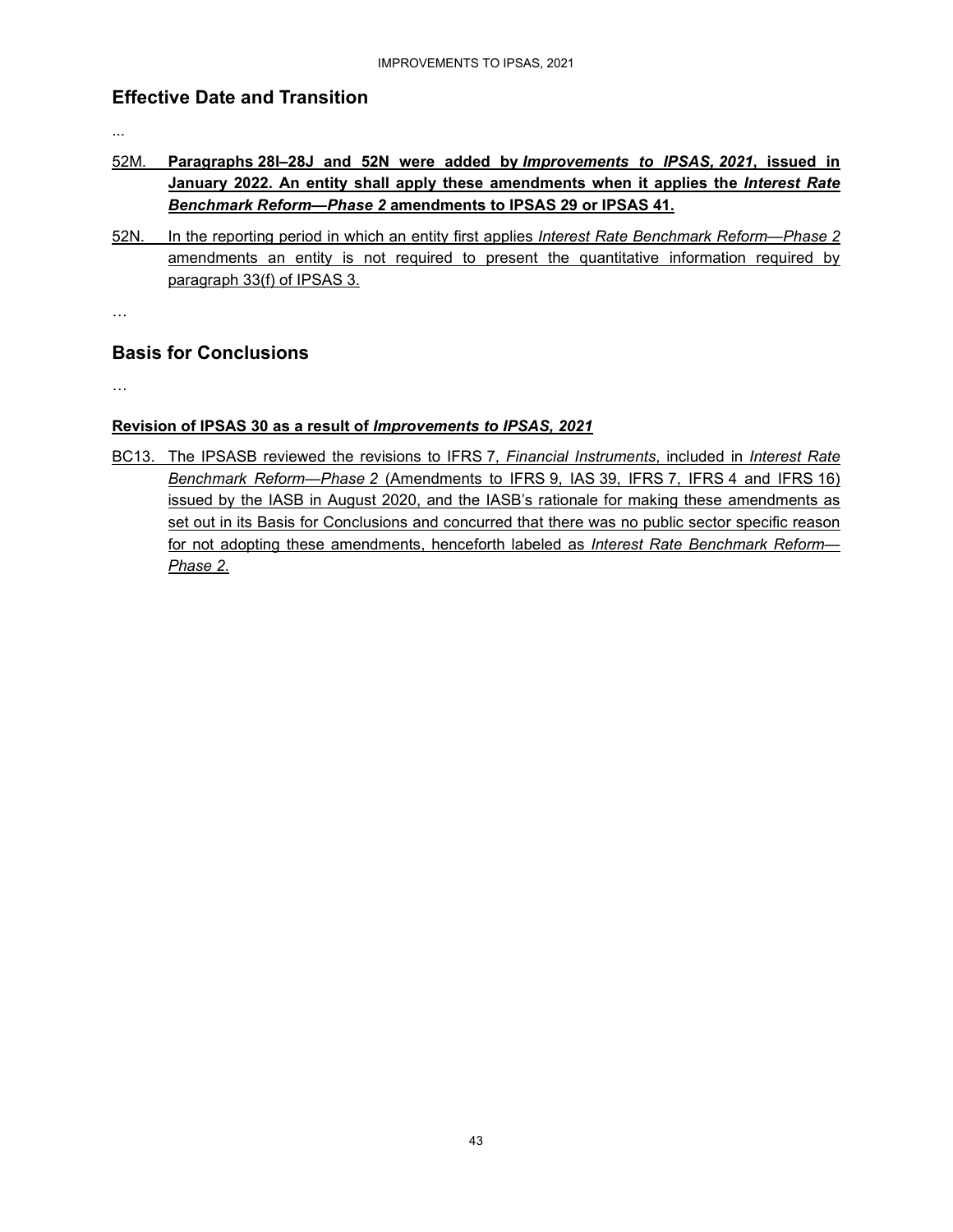### **Amendment: Part II-3a**

### **Amendments to IPSAS 33,** *First-time Adoption of Accrual Basis International Public Sector Accounting Standards (IPSASs)*

Paragraphs 85B and 154P are added. New text is underlined.

…

### **Exemptions that Do Not Affect Fair Presentation and Compliance with Accrual Basis IPSASs During the Period of Adoption**

…

### **IPSAS 4, The Effects of Changes in Foreign Exchange Rates**

…

85B. **Instead of applying paragraph 85, a controlled entity that uses the exemption in paragraph 129(a) may elect, in its financial statements, to measure cumulative translation differences for all foreign operations at the carrying amount that would be included in the controlling entity's consolidated financial statements, based on the controlling entity's date of adoption of IPSASs, if no adjustments were made for consolidation procedures and for the effects of the public sector combination in which the controlling entity acquired the controlled entity. A similar election is available to an associate or joint venture that uses the exemption in paragraph 129(a).** 

…

### **Effective Date and Transition**

...

154P. **Paragraph 85B was added by** *Improvements to IPSAS, 2021***, issued in January 2022. An entity shall apply this amendment for annual financial statements covering periods beginning on or after January 1, 2023. Earlier application is permitted. If an entity applies this amendment for an earlier period, it shall disclose that fact.** 

…

### **Basis for Conclusions**

…

### **Revision of IPSAS 33 as a result of** *Improvements to IPSAS, 2021*

BC126. The IPSASB reviewed the revisions to IFRS 1, *First-time Adoption of International Financial Reporting Standards, included in Annual Improvements to IFRS® Standards* (2018-2020) issued by the IASB in May 2020, and the IASB's rationale for making these amendments as set out in its Basis for Conclusions and concurred that there was no public sector specific reason for not adopting these amendments.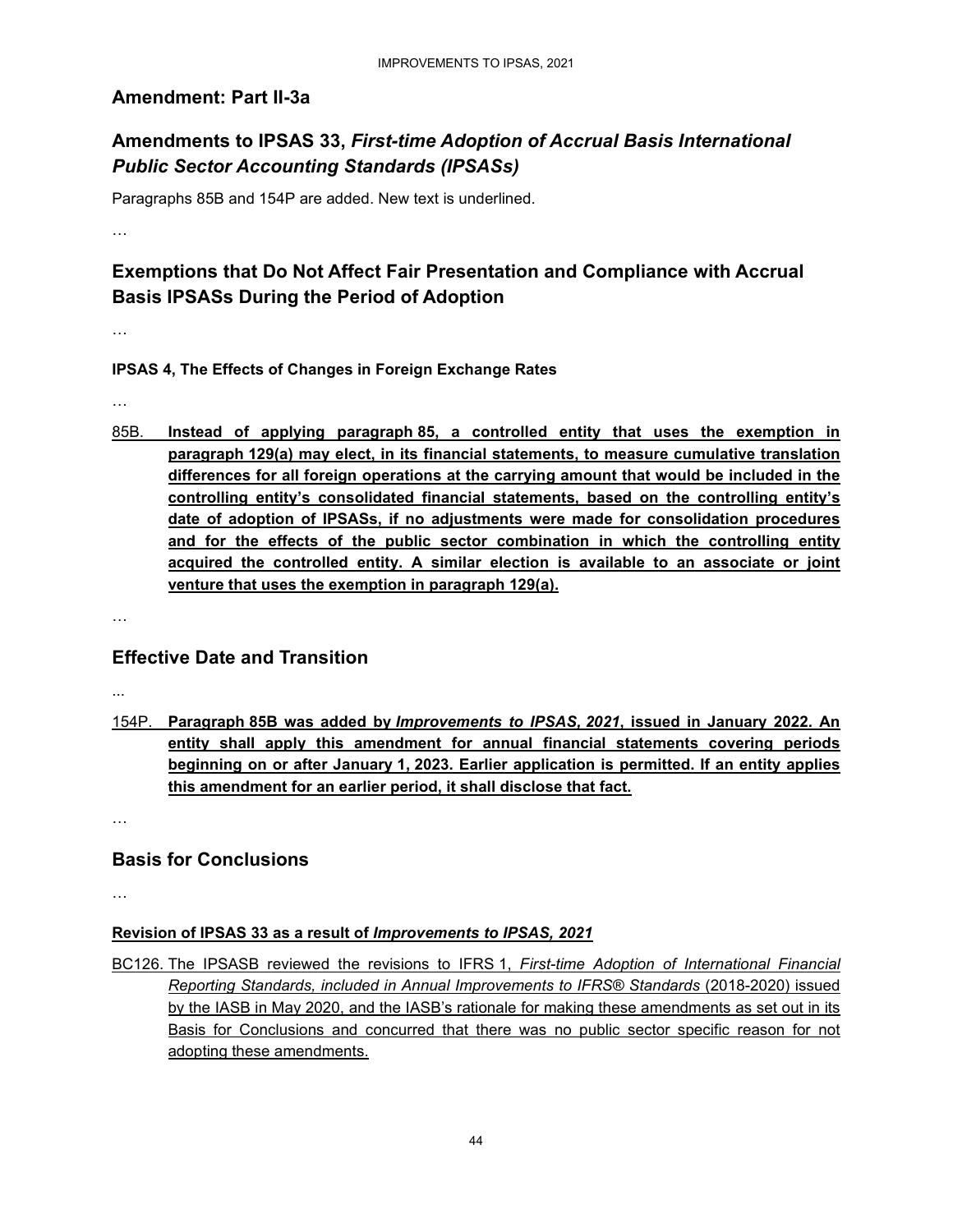### **Amendment: Part II-3b**

### **Amendments to IPSAS 41,** *Financial Instruments*

Paragraph AG46 is amended and paragraphs AG46A, 154G and 195 are added. A new heading is inserted above paragraph 195. New text is underlined and deleted text is struck through.

…

### **Effective Date and Transition**

### **Effective Date**

…

154G. **Paragraph AG46 was amended and paragraphs AG46A and 195 were added by** *Improvements to IPSAS, 2021***, issued in January 2022. An entity shall apply these amendments for annual financial statements covering periods beginning on or after January 1, 2023. Earlier application is permitted. If an entity applies these amendments for an earlier period, it shall disclose that fact.** 

…

### **Transition**

...

#### **Transition for** *Improvements to IPSAS, 2021*

195. An entity shall apply *Improvements to IPSAS, 2021* to financial liabilities that are modified or exchanged on or after the beginning of the annual reporting period in which the entity first applies the amendment.

…

### **Application Guidance**

*This Appendix is an integral part of IPSAS 41.* 

…

### **Recognition and Derecognition**

…

### **Derecognition of Financial Liabilities**

…

AG46. For the purpose of paragraph 36, the terms are substantially different if the discounted present value of the cash flows under the new terms, including any fees paid net of any fees received and discounted using the original effective interest rate, is at least 10 percent different from the discounted present value of the remaining cash flows of the original financial liability. If an exchange of debt instruments or modification of terms is accounted for as an extinguishment, any costs or fees incurred are recognized as part of the gain or loss on the extinguishment. If the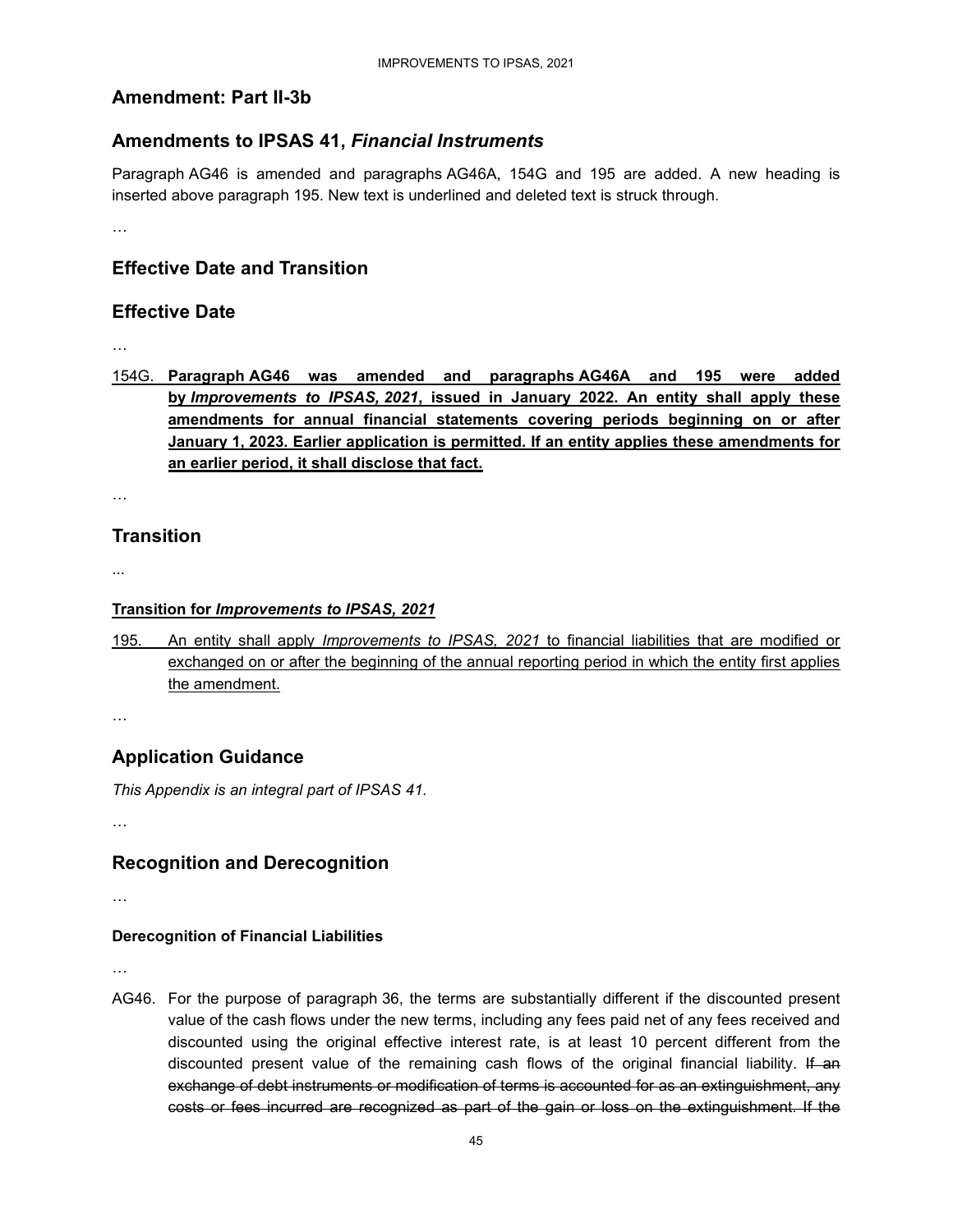exchange or modification is not accounted for as an extinguishment, any costs or fees incurred adjust the carrying amount of the liability and are amortized over the remaining term of the modified liability. In determining those fees paid net of fees received, a borrower includes only fees paid or received between the borrower and the lender, including fees paid or received by either the borrower or lender on the other's behalf.

AG46A.If an exchange of debt instruments or modification of terms is accounted for as an extinguishment, any costs or fees incurred are recognized as part of the gain or loss on the extinguishment. If the exchange or modification is not accounted for as an extinguishment, any costs or fees incurred adjust the carrying amount of the liability and are amortized over the remaining term of the modified liability.

...

### **Basis for Conclusions**

…

#### **Revision of IPSAS 41 as a result of** *Improvements to IPSAS, 2021*

BC52. The IPSASB reviewed the revisions to IFRS 9, *Financial Instruments, included in Annual Improvements to IFRS® Standards* (2018-2020) issued by the IASB in May 2020, and the IASB's rationale for making these amendments as set out in its Basis for Conclusions and concurred that there was no public sector specific reason for not adopting these amendments.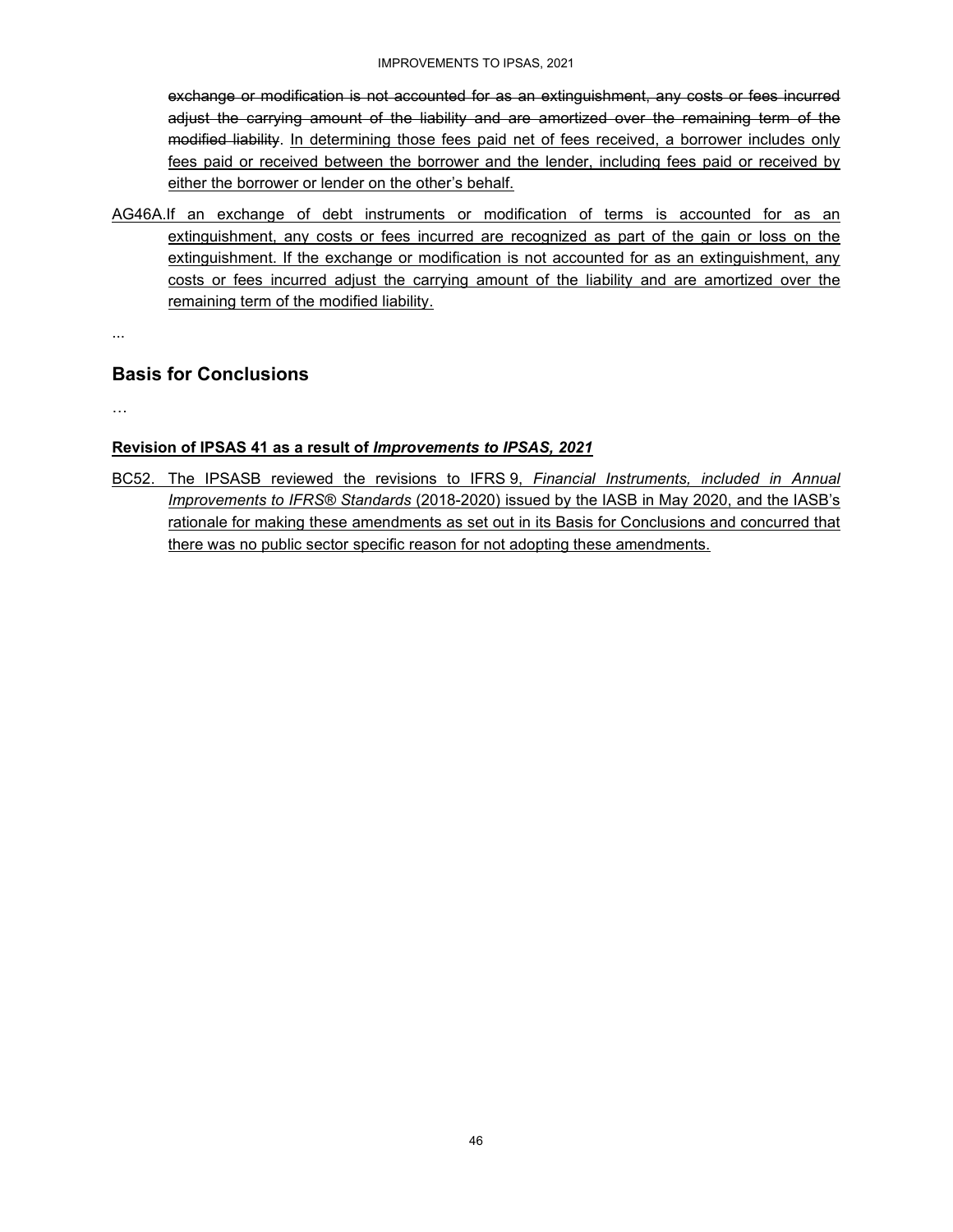### **Amendment: Part II-4a**

### **Amendments to IPSAS 19,** *Provisions, Contingent Liabilities and Contingent Assets*

Paragraphs 79A, 110A and 111P are added and paragraph 80 is amended. Paragraph 79 has been included for ease of reference but is not amended. New text is underlined and deleted text is struck through.

…

### **Application of the Recognition and Measurement Rules**

…

#### **Onerous Contracts**

…

- 79. This Standard defines an onerous contract as a contract in which the unavoidable costs of meeting the obligations under the contract exceed the economic benefits or service potential expected to be received under it, which includes amounts recoverable. Therefore, it is the present obligation net of recoveries that is recognized as a provision under paragraph 76. The unavoidable costs under a contract reflect the least net cost of exiting from the contract, which is the lower of the cost of fulfilling it and any compensation or penalties arising from failure to fulfill it.
- 79A. The cost of fulfilling a contract comprises the costs that relate directly to the contract. Costs that relate directly to a contract consist of both:
	- (a) The incremental costs of fulfilling that contract—for example, direct labor and materials; and
	- (b) An allocation of other costs that relate directly to fulfilling contracts—for example, an allocation of the depreciation charge for an item of property, plant, and equipment used in fulfilling that contract among others.
- 80. Before a separate provision for an onerous contract is established, an entity recognizes any impairment loss that has occurred on assets dedicated to that used in fulfilling the contract (see IPSAS 21 and IPSAS 26).

…

### **Transitional Provision**

…

110A. *Improvements to IPSAS, 2021*, issued in January 2022 added paragraph 79A and amended paragraph 80. An entity shall apply those amendments to contracts for which it has not yet fulfilled all its obligations at the beginning of the annual reporting period in which it first applies the amendments (the date of initial application). The entity shall not restate comparative information. Instead, the entity shall recognize the cumulative effect of initially applying the amendments as an adjustment to the opening balance of net assets/equity or other component of net assets/equity, as appropriate, at the date of initial application.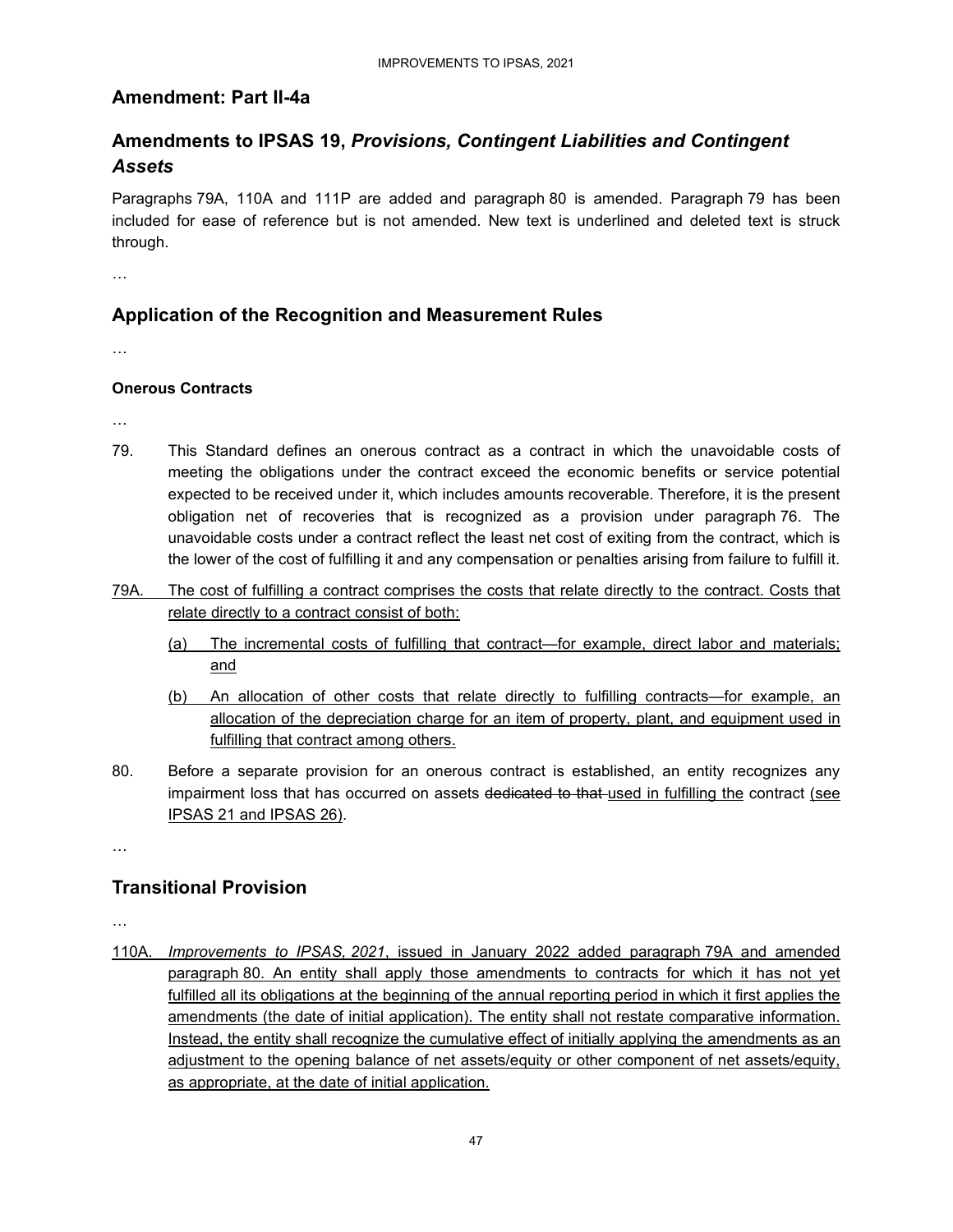#### …

### **Effective Date**

#### …

111P. **Paragraphs 79A and 110A were added and paragraph 80 was amended by** *Improvements to IPSAS, 2021***, issued in January 2022. An entity shall apply these amendments for annual financial statements covering periods beginning on or after January 1, 2023. Earlier application is permitted. If an entity applies these amendments for an earlier period, it shall disclose that fact.** 

…

### **Basis for Conclusions**

…

### **Revision of IPSAS 19 as a result of** *Improvements to IPSAS, 2021*

BC26. The IPSASB reviewed the revisions to IAS 37, *Provisions, Contingent Liabilities and Contingent Assets*, included in *Onerous Contracts—Cost of Fulfilling a Contract* (Amendments to IAS 37) issued by the IASB in May 2020, and the IASB's rationale for making these amendments as set out in its Basis for Conclusions and concurred that there was no public sector specific reason for not adopting these amendments.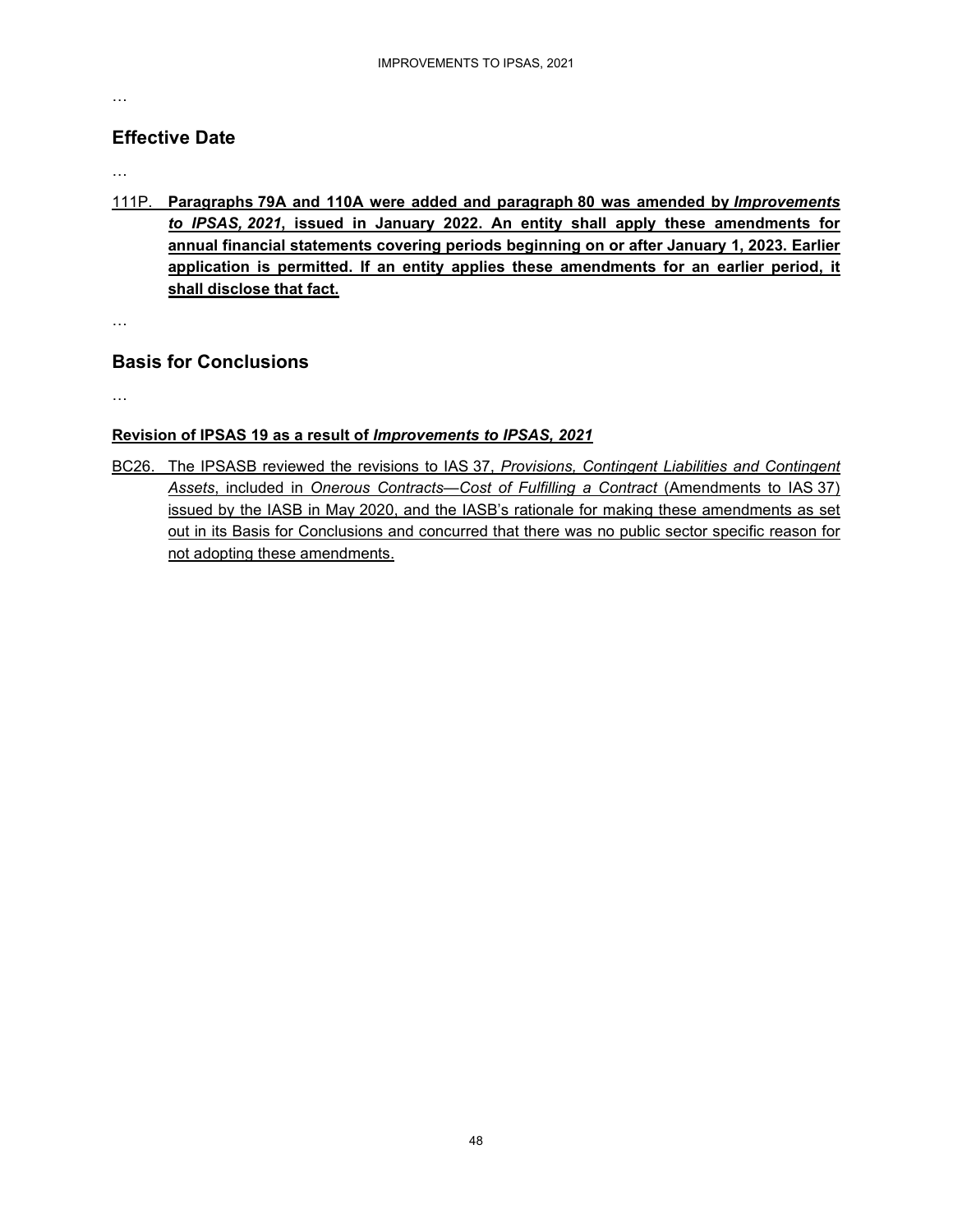### **Amendment: Part II-4b**

### **Amendments to IPSAS 17,** *Property, Plant, and Equipment*

Paragraphs 31 and 89 are amended, paragraphs 34A, 89A, 106B and 107U are added. New text is underlined and deleted text is struck through.

…

### **Measurement at Recognition**

…

#### **Elements of Cost**

…

- 31. Examples of directly attributable costs are:
	- (a) Costs of employee benefits (as defined in IPSAS 39, *Employee Benefits*) arising directly from the construction or acquisition of the item of property, plant, and equipment;
	- (b) Costs of site preparation;
	- (c) Initial delivery and handling costs;
	- (d) Installation and assembly costs;
	- (e) Costs of testing whether the asset is functioning properly (i.e., assessing whether the technical and physical performance of the asset is such that it is capable of being used in the production or supply of goods or services, for rental to others, or for administrative purposes), after deducting the net proceeds from selling any items produced while bringing the asset to that location and condition (such as samples produced when testing equipment); and
	- (f) Professional fees.

…

34A. Items may be produced while bringing an item of property, plant, and equipment to the location and condition necessary for it to be capable of operating in the manner intended by management (such as samples produced when testing whether the asset is functioning properly). An entity recognizes the proceeds from selling any such items, and the cost of those items, in surplus or deficit in accordance with applicable Standards. The entity measures the cost of those items applying the measurement requirements of IPSAS 12.

…

### **Disclosure**

…

- 89. **The financial statements shall also disclose for each class of property, plant, and equipment recognized in the financial statements:** 
	- (a) **The existence and amounts of restrictions on title, and property, plant, and equipment pledged as securities for liabilities;**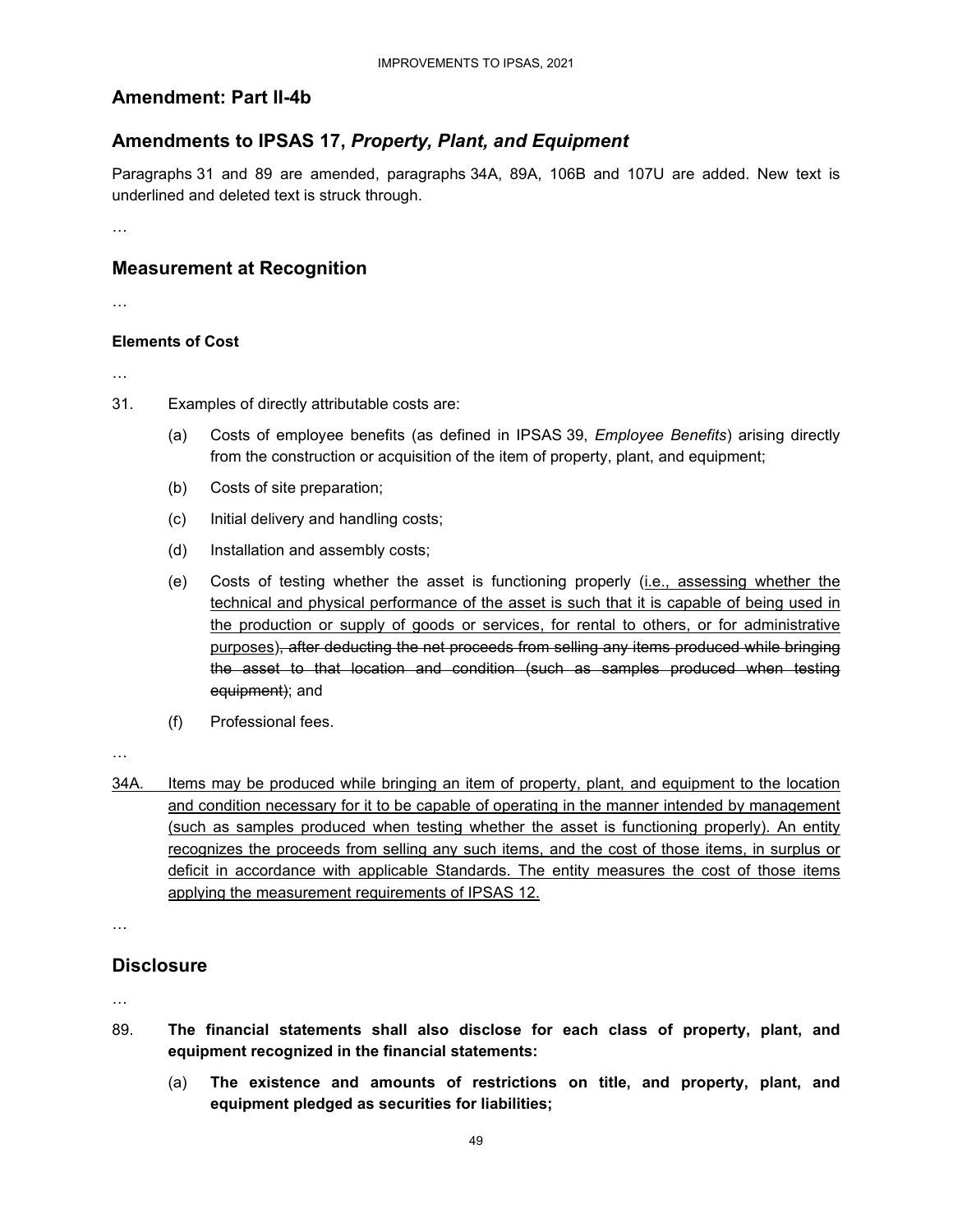- (b) **The amount of expenditures recognized in the carrying amount of an item of property, plant, and equipment in the course of its construction; and**
- (c) **The amount of contractual commitments for the acquisition of property, plant, and equipment; and**
- (d) **If it is not disclosed separately on the face of the statement of financial performance, the amount of compensation from third parties for items of property, plant, and equipment that were impaired, lost or given up that is included in surplus or deficit.**  [Deleted]
- 89A**. If not presented separately in the statement of financial performance, the financial statements shall also disclose:** 
	- (a) **The amount of compensation from third parties for items of property, plant, and equipment that were impaired, lost or given up that is included in surplus or deficit; and**
	- (b) **The amounts of proceeds and cost included in surplus or deficit in accordance with paragraph 34A that relate to items produced that are not an output of the entity's ordinary activities, and which line item(s) in the statement of financial performance include(s) such proceeds and cost.**

…

### **Transitional Provisions**

…

106B. *Improvements to IPSAS, 2021*, issued in January 2022 amended paragraphs 31 and 89 and added paragraphs 34A and 89A. An entity shall apply those amendments retrospectively, but only to items of property, plant, and equipment that are brought to the location and condition necessary for them to be capable of operating in the manner intended by management on or after the beginning of the earliest period presented in the financial statements in which the entity first applies the amendments. The entity shall recognize the cumulative effect of initially applying the amendments as an adjustment to the opening balance of net assets/equity (or other component of equity, as appropriate) at the beginning of that earliest period presented.

…

### **Effective Date**

…

107U. **Paragraphs 31 and 89 were amended and paragraphs 34A, 89A and 106B were added by** *Improvements to IPSAS, 2021***, issued in January 2022. An entity shall apply these amendments for annual financial statements covering periods beginning on or after January 1, 2023. Earlier application is permitted. If an entity applies these amendments for an earlier period, it shall disclose that fact.** 

…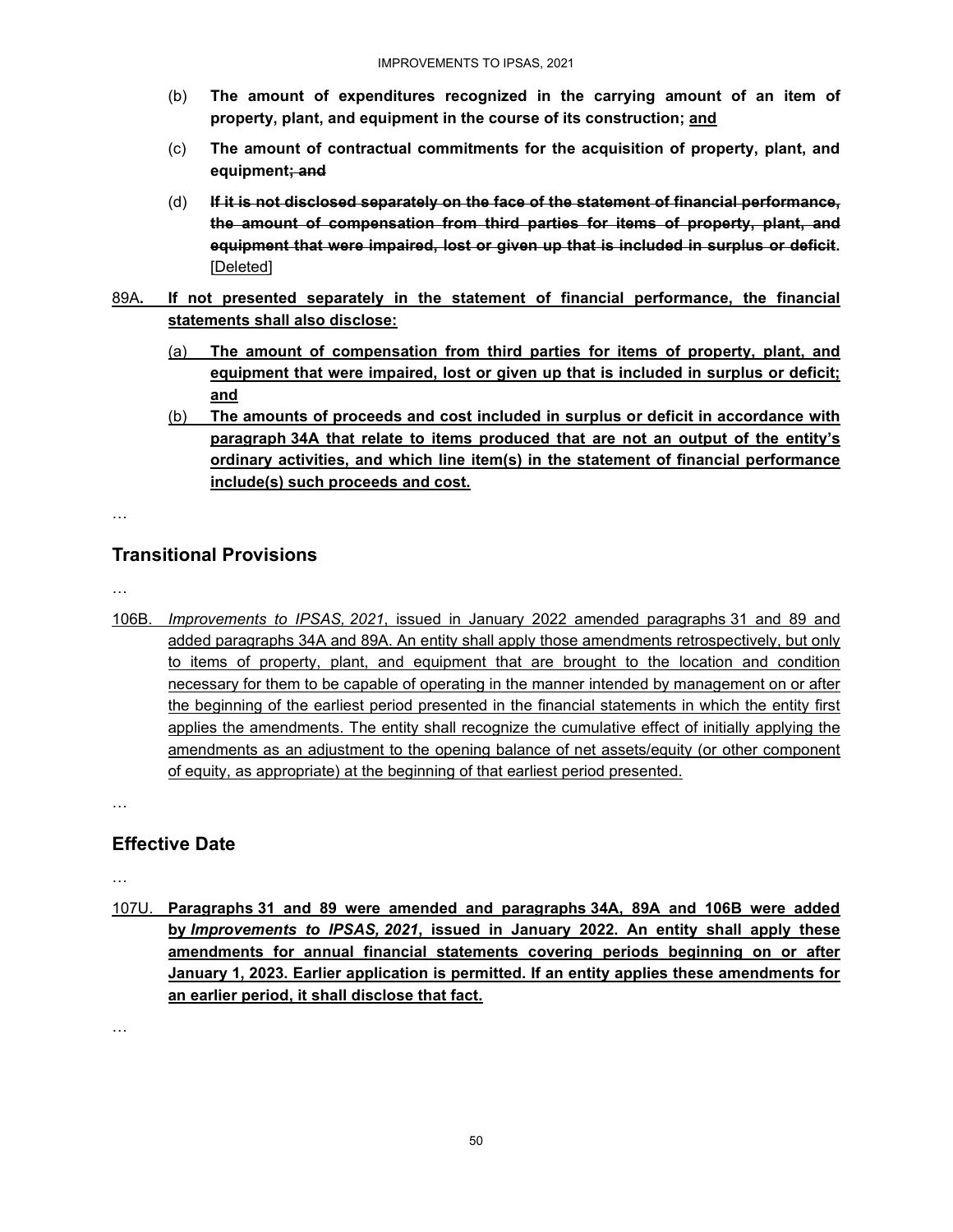### **Basis for Conclusions**

…

#### **Revision of IPSAS 17 as a result of** *Improvements to IPSAS, 2021*

BC17. The IPSASB reviewed the revisions to IAS 16, *Property, Plant and Equipment*, included in *Property, Plant and Equipment—Proceeds before Intended Use* (Amendments to IAS 16) issued by the IASB in May 2020, and the IASB's rationale for making these amendments as set out in its Basis for Conclusions and concurred that there was no public sector specific reason for not adopting these amendments.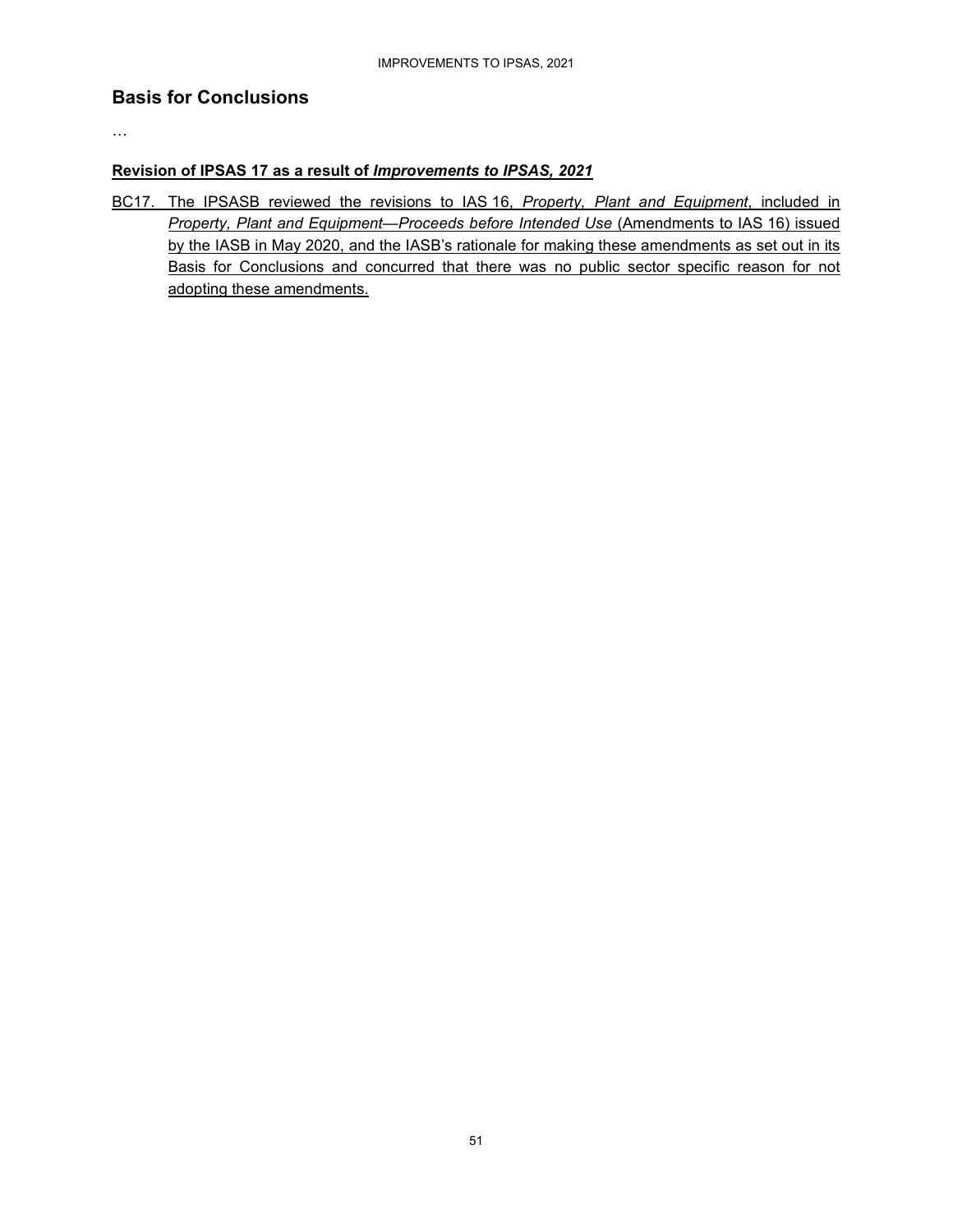International Public Sector Accounting Standards, Exposure Drafts, Consultation Papers, Recommended Practice Guidelines, and other IPSASB publications are published by, and copyright of, IFAC.

The IPSASB and IFAC do not accept responsibility for loss caused to any person who acts or refrains from acting in reliance on the material in this publication, whether such loss is caused by negligence or otherwise.

The 'International Public Sector Accounting Standards Board', 'International Public Sector Accounting Standards', 'Recommended Practice Guidelines', 'International Federation of Accountants', 'IPSASB', 'IPSAS', 'RPG', 'IFAC', the IPSASB logo, and IFAC logo are trademarks of IFAC, or registered trademarks and service marks of IFAC in the US and other countries.

Copyright © January 2022 by the International Federation of Accountants (IFAC). All rights reserved. Written permission from IFAC is required to reproduce, store or transmit, or to make other similar uses of, this document, save for where the document is being used for individual, non-commercial use only. Contact permissions@ifac.org.

Published by: